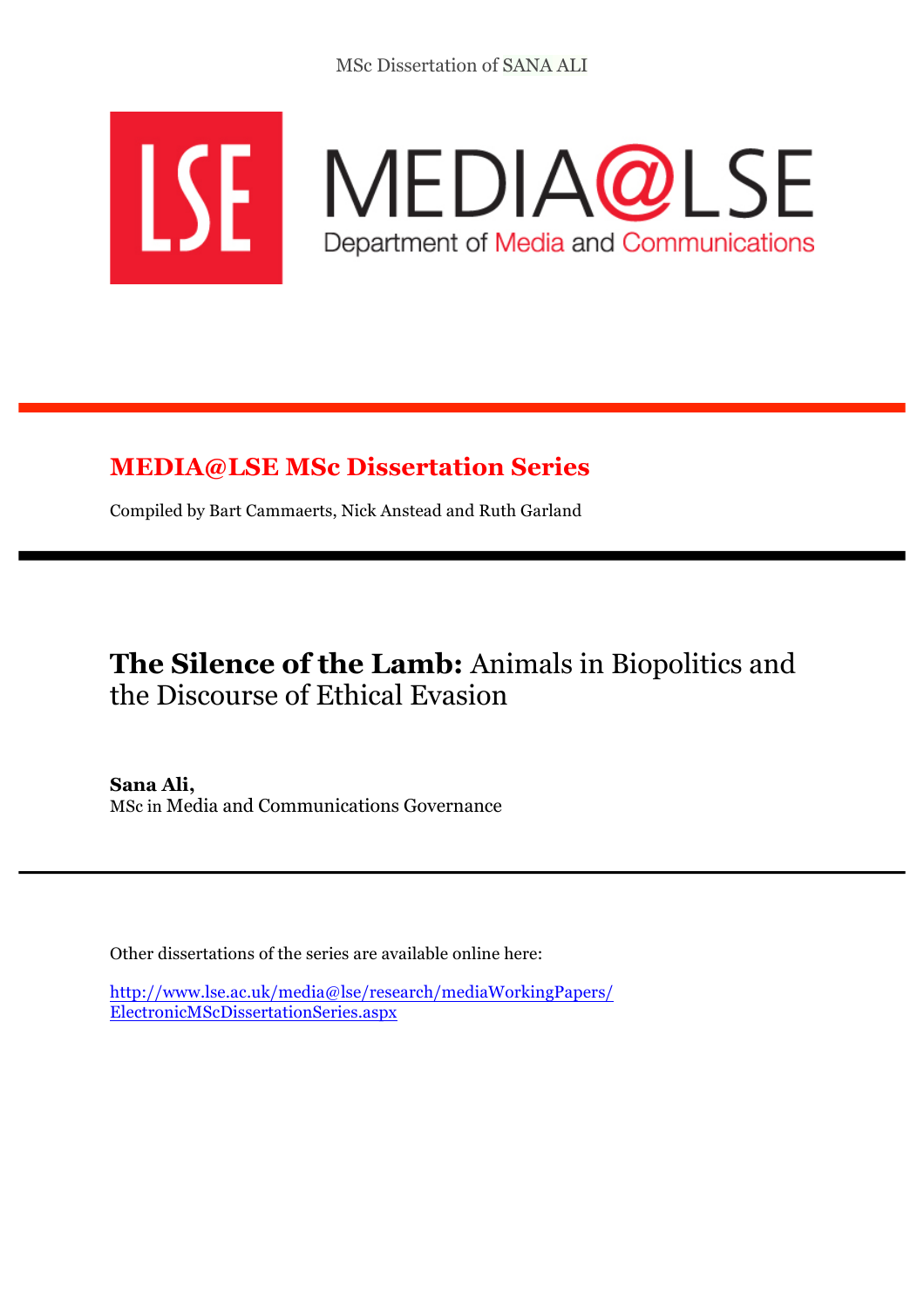**Dissertation submitted to the Department of Media and Communications, London School of Economics and Political Science, August 2015, in partial fulfilment of the requirements for the MSc in Media, Communication and Development. Supervised by Professor Lilie Chouliaraki**

**The Author can be contacted at: sana.ali2030@gmail.com**

Published by Media@LSE, London School of Economics and Political Science ("LSE"), Houghton Street, London WC2A 2AE. The LSE is a School of the University of London. It is a Charity and is incorporated in England as a company limited by guarantee under the Companies Act (Reg number 70527).

Copyright, Sana Ali © 2015. The authors have asserted their moral rights.

All rights reserved. No part of this publication may be reproduced, stored in a retrieval system or transmitted in any form or by any means without the prior permission in writing of the publisher nor be issued to the public or circulated in any form of binding or cover other than that in which it is published. In the interests of providing a free flow of debate, views expressed in this dissertation are not necessarily those of the compilers or the LSE.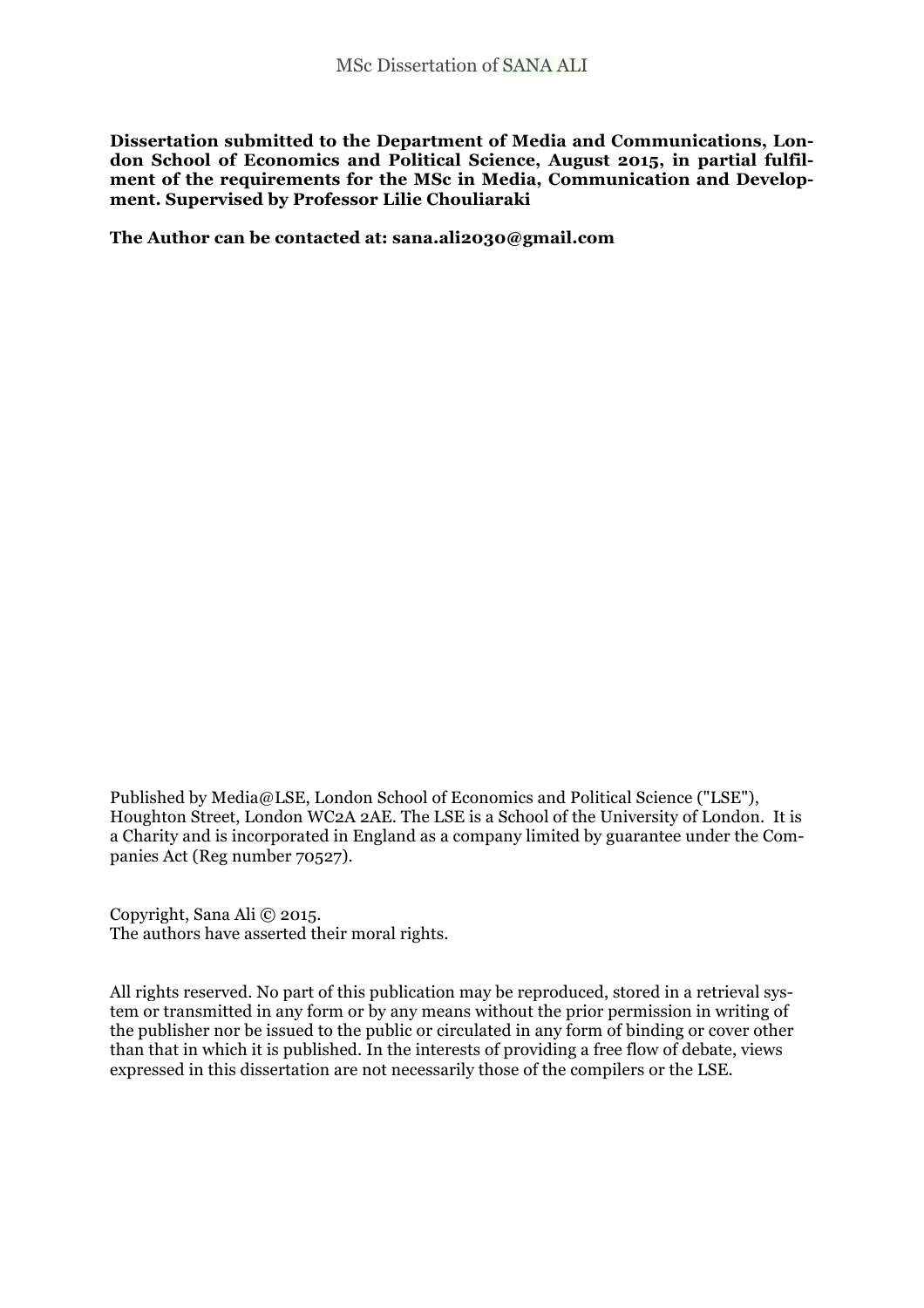# **The Silence of the Lamb:** Animals in Biopolitics and the Discourse of Ethical Evasion

## **Sana Ali**

**\_\_\_\_\_\_\_\_\_\_\_\_\_\_\_\_\_\_\_\_\_\_\_\_\_\_\_\_\_\_\_\_\_\_\_\_\_\_\_\_\_\_\_\_\_\_\_\_\_\_**

#### **ABSTRACT**

This paper is a contribution in the growing work of scholars in the multidisciplinary field of animal studies. It delves into the question of how news about animal suffering evokes ethical positions while evading engagement in the ultimate question of what humanity's ethical responsibility towards non-human animals is. This research comes at a time where our concern for the 'welfare' of non-human animals is at an all-time high, while our exploitation of nonhuman animals has also reached unprecedented levels, with grave consequences for the environment, human health, and our ethical identities. Foucault's concepts of biopolitics, discourse and ethical subjectification of the self are used to understand the way power works to normalize our 'morally schizophrenic' institutions and social practices vis a vis animals. In choosing these concepts to examine ethical evasion this paper aims to fill the lacuna in the discipline of animal studies which tends to take as its starting point the conceptual framework of 'Othering' animals. This research avoids this circularity inherent in overlooking an unsolved problem (the nature of the human-animal difference) by conducting an investigation of how people are led to form themselves as ethical subjects in relation to non-human animals in the first place. A Critical discourse analysis of three case studies where human treatment of non-human animals is being condemned finds that other discourses co-opt the animal-human discourse in all of the cases. These distracting discourses are critical in evading the ethical question of human-animal relationships, permitting the readers to view themselves as un-implicated in the societal processes which exploit animals, while inviting moral outrage by assigning blame elsewhere.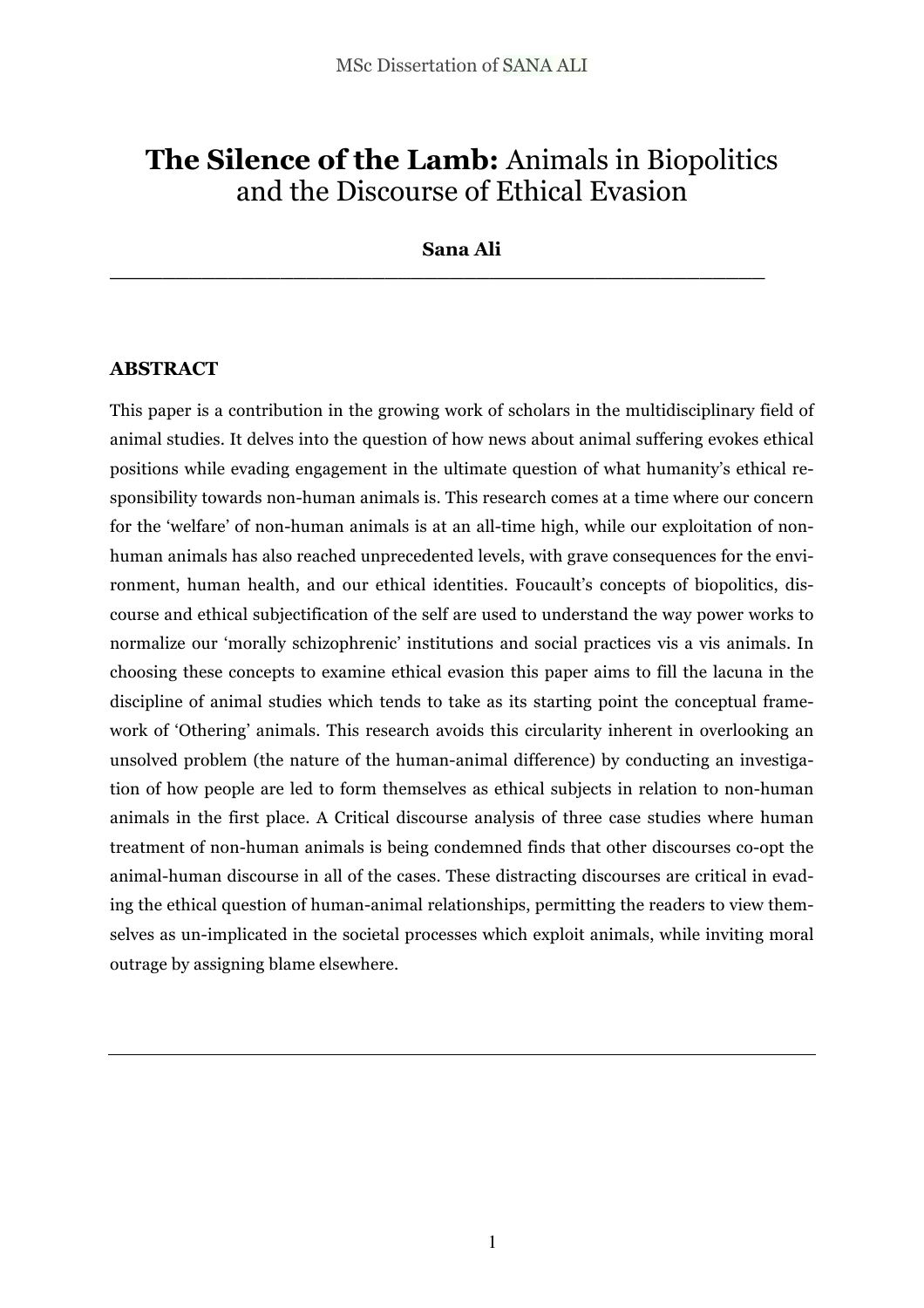#### **INTRODUCTION**

 $\overline{a}$ 

Humanity's true moral test, its fundamental test, consists of its attitude towards those who are at its mercy: animals. And in this respect human kind has suffered a fundamental debacle, a debacle so fundamental that all others stem from it (Kundera, 1984).

The question of who we are has always been inextricably tied up with determining what we are not (Levinas, Smith & Harshav, 1998). Our membership in the commune of humanity delimits our understanding of universality. And it is this universality that forms the basis of all the moral achievements we pride ourselves on, and all the idealistic undertakings of modernity that we imagine we exert ourselves for. Human rights, humanity, human dignity, the humane and the inhumane, human progress; these are all concepts that flow from the notion that the most basic building block of human identity is our belonging to the human species (Parekh, 2008). The banality of this view is the source of its power. There is another more 'universal' identity, that gets lost in the dark corners of our social consciousness and it is that of sentience, life, of 'bios' (Esposito, 2008). The implications of this are evident in the evergrowing incoherence between our large scale institutionalization of non-human animal exploitation and our obsession with seeing ourselves as an 'animal loving' or 'humane' society (Baker, 1993). How do we understand the reality that 'at the very historical moment when the scale and efficiency of factory farming has never been more nightmarish, in which the oceans are being overfished by advanced techniques to the point of collapse, some animals are receiving unprecedented levels of care, so much so that the pet care industry in the US grew in total expenditures from \$17 billion in 1994 to \$45.5 billion in 2009' (Wolfe, 2013: 53)?

Legal scholar Gary Francione (2008) has described this state of western society as one of 'moral schizophrenia' (135), and this dissertation is an investigation into how discourse reconciles the existence of competing ethical imperatives to legitimize and promote the continuation of this condition. Theoretically, this project is inspired by and draws upon Cary Wolfe's work in elaborating biopolitical thought to describe the power acting on animals within human society1 and aligns itself with the goals of critical animal studies. While plenty of work in field has been done on the discourses of animal use and abuse at the site of welfare campaigns (Cole, 2011), TV programme and films, (Plumwood 2000) advertisements (Tovey, 2003) and even school textbooks (Wadiwel, 2009) there is a scarcity of material which ana-

<sup>1</sup> See Cary Wolfe's 'Before the Law: Humans and Other Animals in a Biopolitical Frame,' 2013.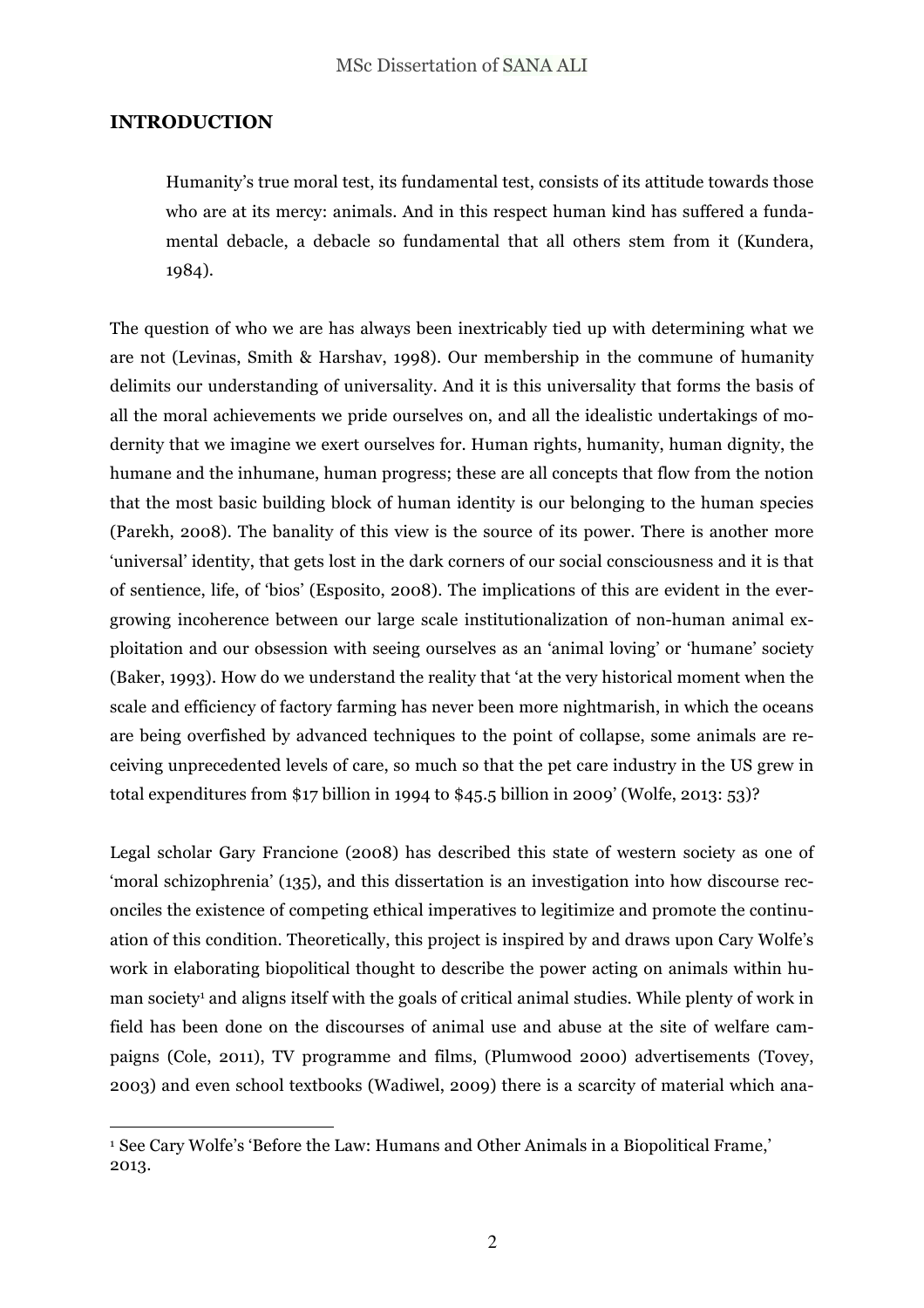#### MSc Dissertation of SANA ALI

lyzes news discourses that relate directly to animal ethics, a dearth this paper aims to fill. The purpose of news, presumably, is to report on anomalous incidents, indeed that is what makes something 'newsworthy' (Fowler, 1996), but in light of the systematized abuse of millions of animals2 in Western developed countries, these news pieces have to a serve a critical role in representing these incidents as unusual and immoral, making them a valuable untapped resource. Aside from this empirical gap, there is also a theoretical void which this new discipline thus far has suffered from, in its reliance on the concept of 'Othering,' which I will elaborate on in the Theoretical Review section.

The importance of understanding how ethical positions are discursively formulated while legitimizing and naturalizing the systemic oppression of animals for human advancement, is vast, not just for the cause of animals, but other oppressed groups. A growing body of academic literature in the past decade has come to recognize the commonality of different kinds of oppression and seeks to advance a holistic and multidisciplinary approach to understanding interlocking systems of global domination (Adams & Donovan, 1995). Critical animal studies, is one such school, which seeks to deconstruct and denaturalize these systems, while embracing the inherently political nature of knowledge construction. In this sense, the school shares common themes with the methodological goals of Critical discourse analysis which is also based on a Foucauldian understanding of power and language. The multidisciplinary and proudly political nature of both made them ideal conceptual partners for this project, which seeks to problematize our view of ourselves as an 'ethically conscious' society, comfortably blind to the 'lived realities' (Boyde, 2014) of the animals caught in webs of biopolitical domination.

## **THEORETICAL REVIEW**

## **Animal studies**

A close examination of the government of animals by humans is vital for an anthropology of biopolitics: for an understanding, that is, of the many ways in which humans themselves have been governed as animals in modern times. (Pandian, 2008)

 $\overline{a}$ <sup>2</sup> See The Invisibility of Evil: Moral Progress and the 'Animal Holocaust' (Costelloe, 2003), Cruel Intimacies and Risky Relationships: Accounting for Suffering in Industrial Livestock Production (Purcell, 2011) and Meat past and present: research, production, consumption (Pedersen, 1995)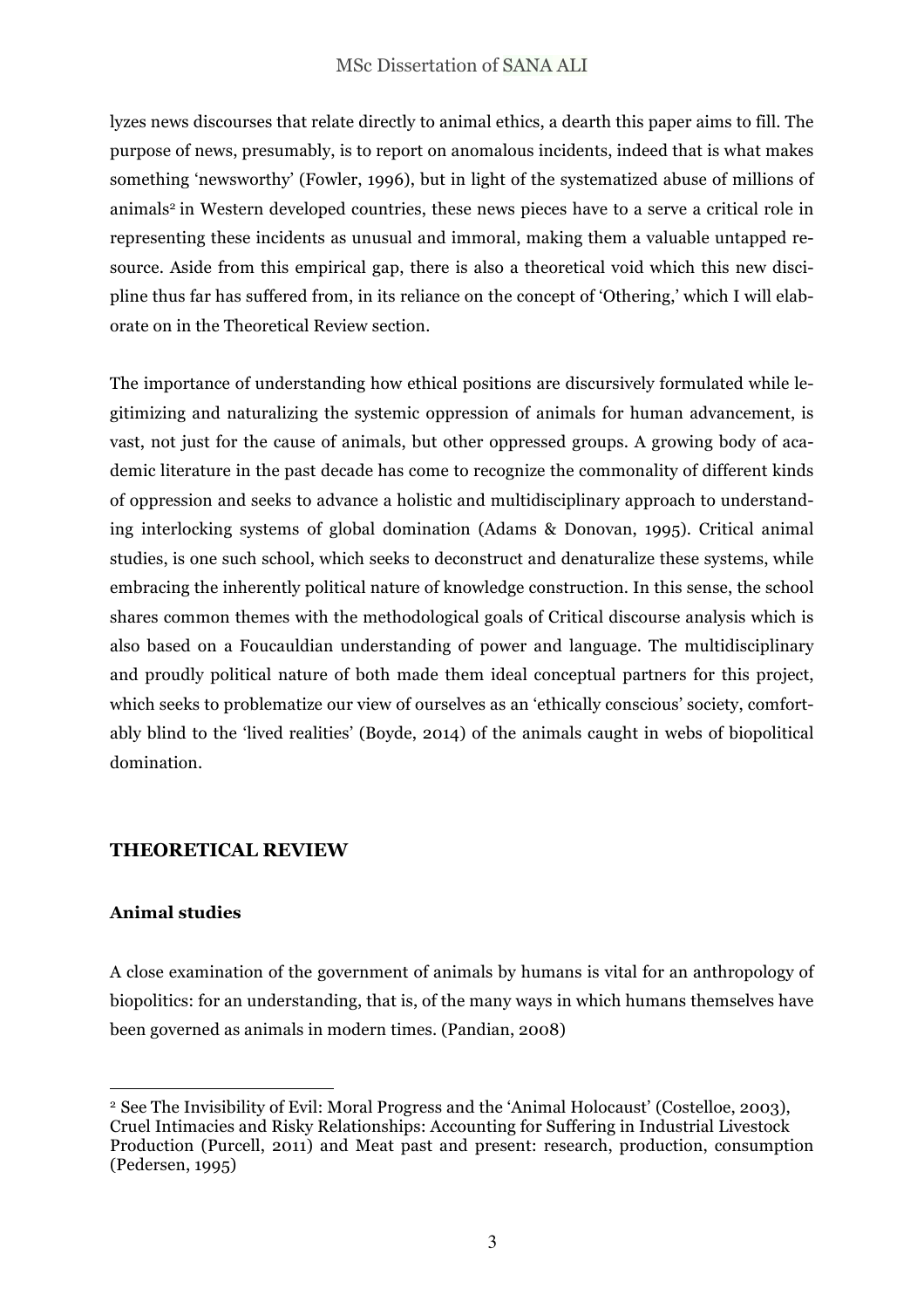#### MSc Dissertation of SANA ALI

'Animal studies' is an interdisciplinary field that draws on postmodern notions of identity and representation to put preconceived understandings of the relationship between humans and animals under a critical lens. It is an expansion of cultural studies, which set as its goal 'to liberate human beings from the circumstances that enslave them' (Horkheimer, 1982, 244), and as such seeks to understand the way acts of cultural production and identity formation lead to the oppression of non-human animals (Sorenson, 2014).

The rise of animal studies also coincides with developments in scientific research that have blurred the once sharp distinction between humans and other animals. Language, tool use, even morality are no longer considered confined solely within human capacity (Weil, 2012), raising questions about Cartesian and Kantian humanist ethical systems, which are based around a distinct binary between human and non-human subjectivities, in fact classifying animals as things (Nocella, 2014). These developments have brought with them a new wave of the animal rights movement, triggered by Peter Singer's book Animal Liberation (1975), which following Jeremy Bentham, argued for a 'biocentrist' (1948) ethic: animals being deserving of ethical consideration as part of a cohesive moral and philosophical perspective (Sperling 1988, 82).

Animal studies, inspired by all of these streams, is an exercise in 'post-humanism'- decentering the human to include the 'ultimate Other'- animals (Weil, 2012). As NYU's Animal studies initiative Professor Chaudhuri puts it:

Once you start thinking of them as the ultimately othered Other, you realize how much has been riding on or produced by the mechanisms of Othering, and how it folds back on the other identity discourses. [Animal studies is] another way to go back and understand how sexism and racism have been in many ways underwritten by speciesism. (2015)

Recent scholarship in animal studies can be divided into two streams. One takes inspiration from the traditions of Derrida and Foucault, as does Cary Wolfe, in opting for a biopolitical frame to explain the nature of power relations that act on animal and human bodies (Cole, 2011). The other, more dominant, particularly in empirical research into discourse, adopts the concept of 'Othering' to explain the way power works through language to legitimize the oppression of animals (Weil, 2012). As mentioned earlier, my research project follows in the former rather than the latter tradition, the reasons for which I shall explain after briefly outlining the two concepts themselves.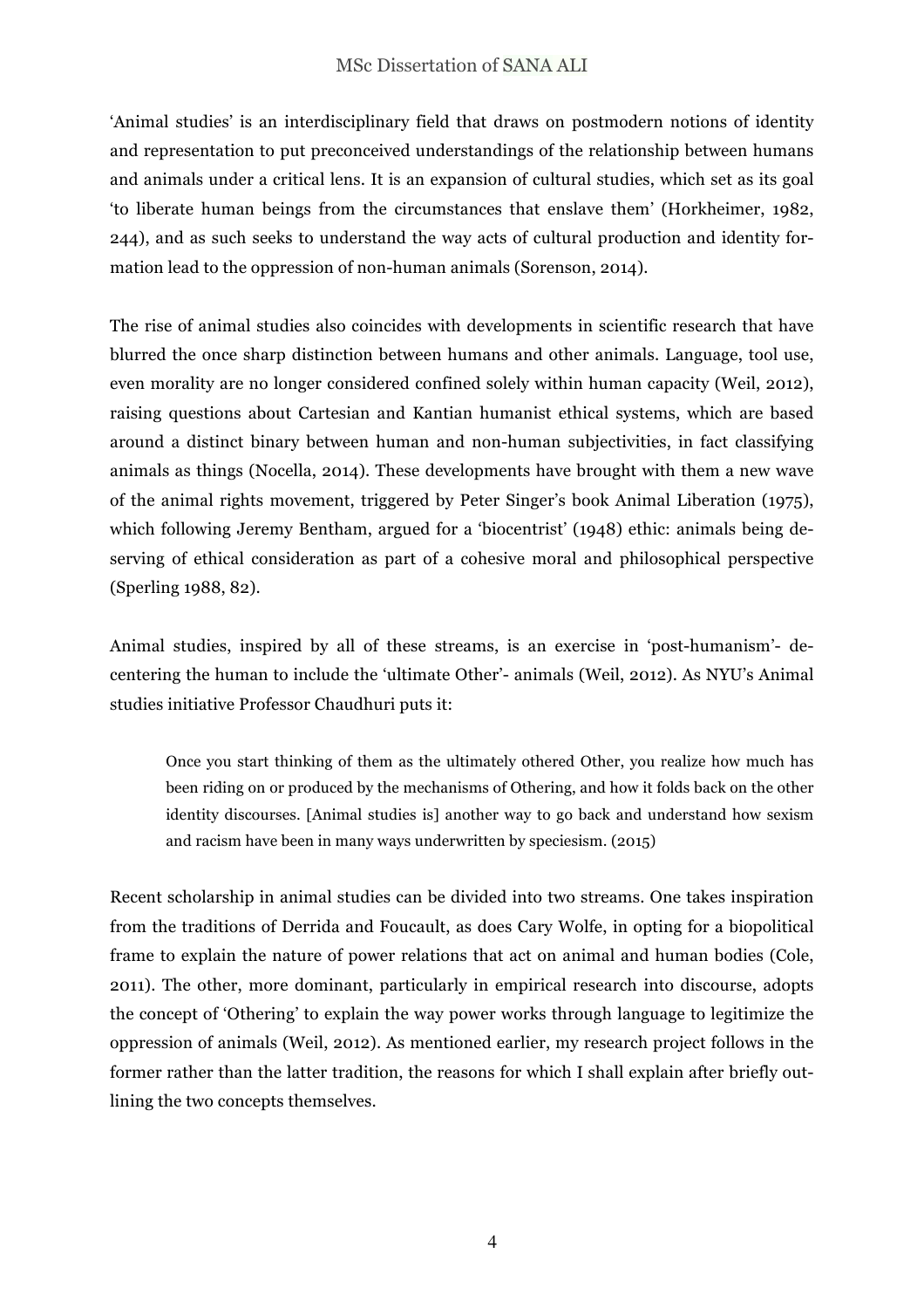## **Biopolitics and the Animal Body - A View of Power**

Foucault used the term biopower to describe the way power works to subdue and harness the reproductive and developmental potential of living bodies (Dreyfus, Rabinow& Foucault, 1983). In the service of power, these living bodies are reconstituted as productive subjects, or 'docile bodies' (Novek, 2005, 224). Biopolitics, in turn, are the strategic arrangements that coordinate power relations, 'a new technology of power', which acts as an apparatus of control on a scale unthinkable during classical times (Foucault, 1997, 242). While Foucault used these terms to explain the functioning of power relations between humans, his theory has been elaborated by contemporary academics working in the interdisciplinary field of critical animal studies to describe the way animal bodies are the subjects of human discipline to optimize their productive capabilities (Cole, 2011).

Other biopolitical theorists, while failing to explicitly apply the concept to animal-human relations, have long been toying with the implications of that binary. Humans, in seeking purity, an 'immunization' from their animality, according to Esposito, tend towards a kind of nihilism, towards what he termed a 'biopolitics of death' (2008). Agamben, in his own elaboration of biopolitics, is driven by the blurring distinction between the human and inhuman in Nazi death camps to take a further step in questioning the deeply entrenched human/nonhuman binary that characterizes most socially dominant ethical systems. He recognized the need for a new ethics, 'an ethics of a form of life that begins where [human] dignity ends' (Agamben, 1999, 69).

The notion of Foucault's idea of biopower (1978) is an omnipresent arbiter of all relations coursing through the various nodes and capillaries of society, displaced from any central node or sovereign, unlike a traditional Marxist approach to understanding power relations as top-down and class based, or as merely tied to modes of production (Heinz & Lee, 1998). Biopower functions via a series of 'techniques' or forms of 'discipline' (139) that create 'a docile body that may be subjected, used, transformed, and improved' (Foucault, 1979, 136). A second element that sets biopolitics apart from class-based approaches is the notion of power as not inherently negative or oppressive. Rather, biopower is ambivalent in its capacity 'to make live and let die' (Foucault, 2003, 241).

Within the workings of biopolitics lie the key to elaborating an understanding of how modernity is characterized by a totalizing exercise of biopower over animal bodies, which not only subjugate them physically, but constitute them discursively. While certain species near extinction, largely due to anthropogenic activity, conservation programme are put in place to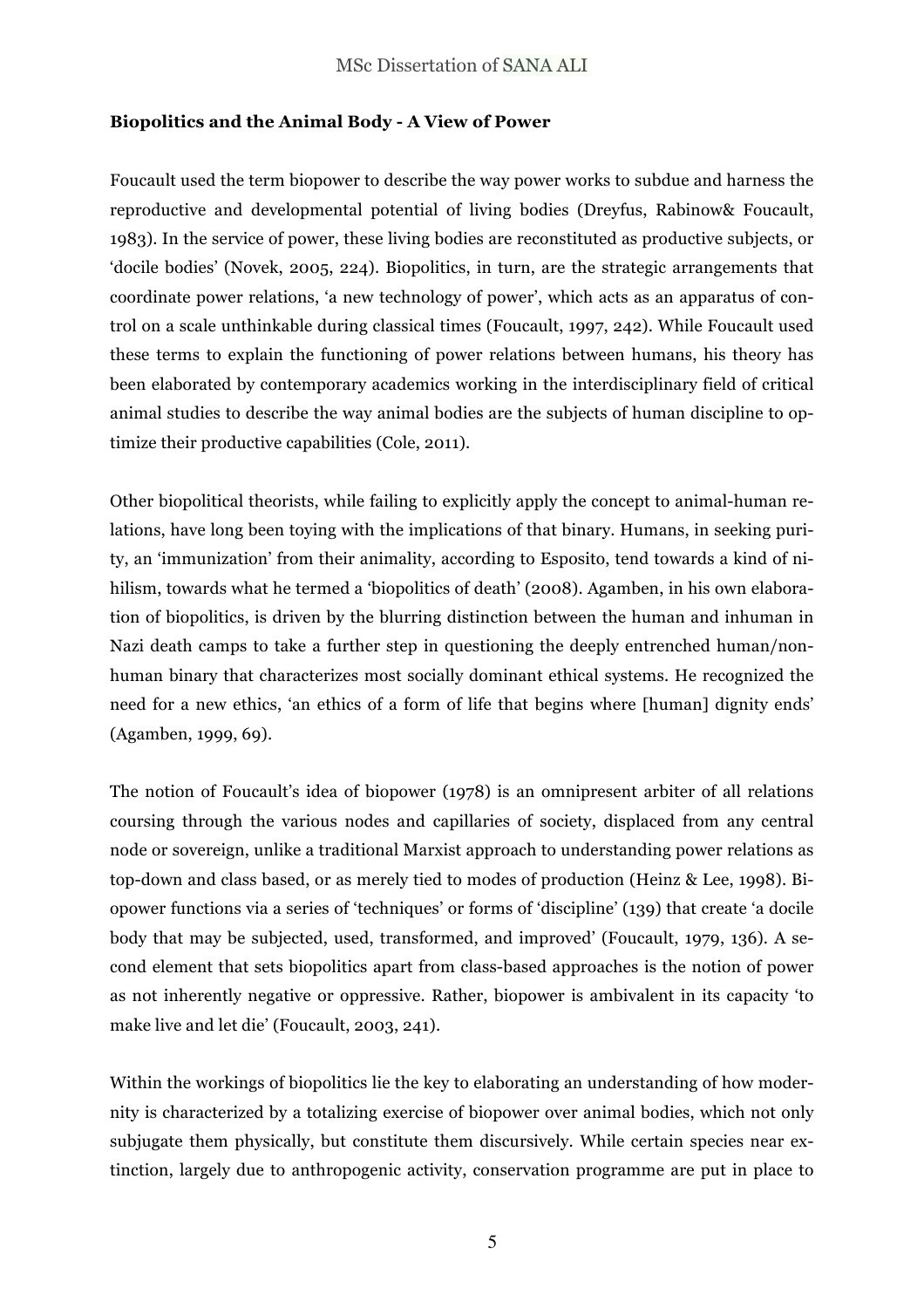#### MSc Dissertation of SANA ALI

manage the breeding and life-cycles of those animals in reserves that mimic their 'natural habitat'. At the same time the second most populous land based vertebrate on earth is the domestic chicken, numbering at about 18.6 billion in 2009 (NPR.org, 2011). Modern farming practice is an act of bringing to life millions of animals that would not otherwise be alive and then using the 'technologies' of power to govern their lives and deaths to maximize their output. Twine (2010) explains how 'docility has been selected for across all agricultural species in that "disruptive" or aggressive animals will tend to be selected out' (87).

Beach, Rao and Stammler (2006) describe how the 'rationalization process whereby animals are both assumed to be and also are treated as dumb beings, devoid of cultural capability, mere robots of instinct, forms a self-fulfilling prophecy. The assertion of an ecology devoted to human purposiveness appears all the more justifiable to humans as they strip their former symbiotic partners of their cultural capabilities'. What this results in is complete dominance of biopower, which Springer et al. (2015) say is apparent in 'the purposeful and permanent modification of living species by humans through domestication, genetic engineering, and synthetic biology. Because of our obsession with unusual dog breeds, we have created a habitat so specialized that some of these breeds can now only exist with our help. The various regimes of selective breeding, mail-order semen, and artificial insemination used in specialized breeds of dogs, pigs, and cattle have assigned humans a job so essential that if we were to quit, the result would be their inevitable extinction' (97).

Shiva points out that 'when organisms are treated as if they are machines, an ethical shift takes place, life is seen as having instrumental rather than intrinsic value' (Gross et al., 2012, 32). While this may indeed seem to have ethical implications, biopolitical theory does not conceptualize this subordination of life to the technologies of biopower as inherently bad. In fact, Foucault's conceptualization of 'ethics' itself is detached from positivist notions of good and evil, which is what we will turn to in the following section.

#### **Ethical Subjectification of the Self and Discourse**

Foucault (1990) describes ethics as an intertwining of 'code' and 'subjectivation'. Code can be understood as the ethical principle or imperative to be acted upon, and subjectivation the element of human intentionality. In other words, Foucault's notion of an ethical act requires a one to 'form' oneself into an ethical subject. In adopting this definition, we are rejecting the notion of a universal ethical framework such as those formulated by Kant (1964) and Weber (1930) that characterized the western Enlightenment era. Instead we understand the ethical in the postmodern sense as being mediated from an individual's experiences, an agent con-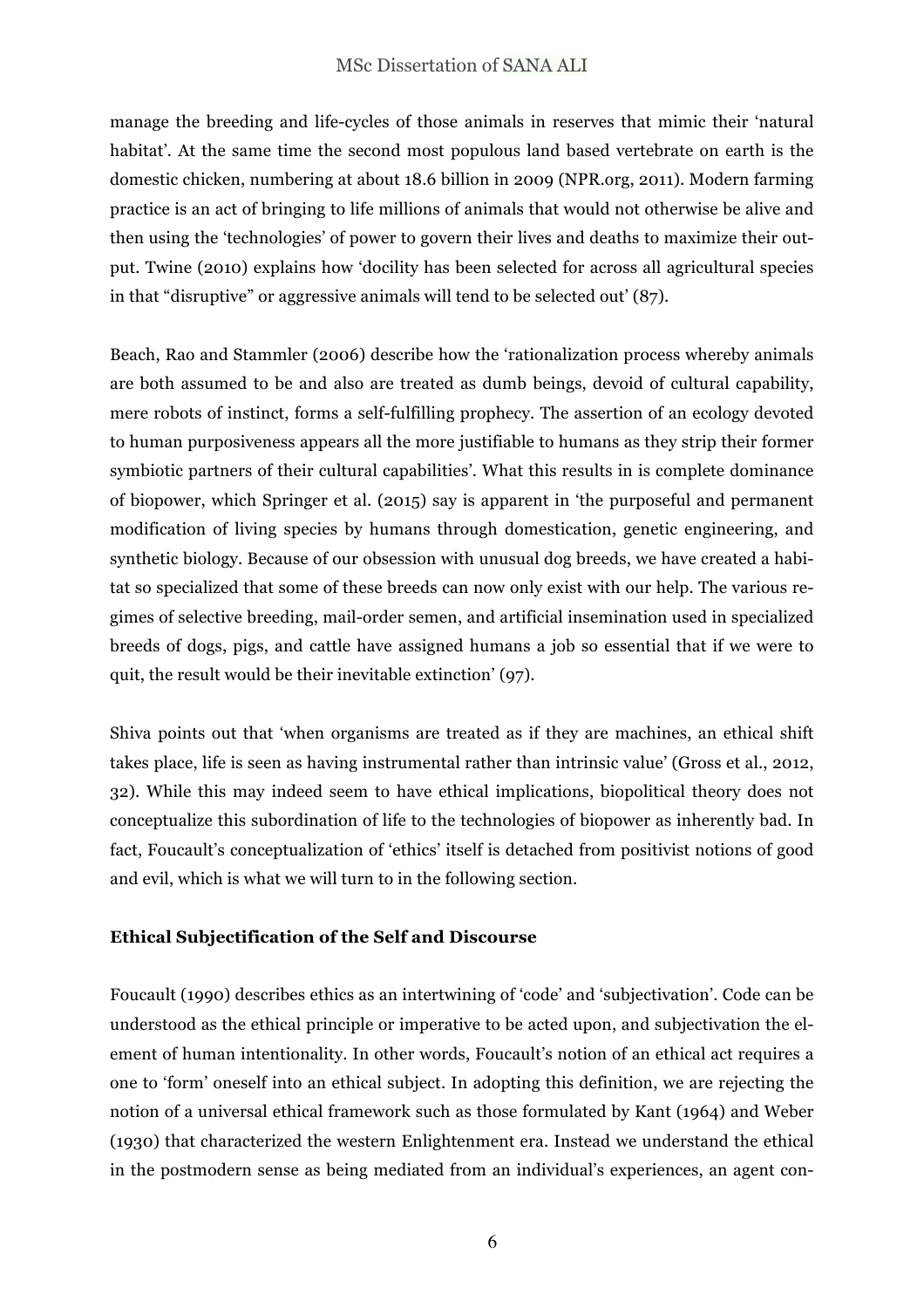#### MSc Dissertation of SANA ALI

stantly determining what is right or wrong (Bauman, 1993). This understanding of ethics implies that the an ethical life is 'constructed' and inevitably involves a negotiation of practical choices about personal conduct based on a set of specific learned ethical competencies (Clive et al.,2005, 31). Ethics are thus 'a matter of reflective heteronomy of the recognition of one's implication in and dependence upon a web of social relations' (Bennett, 1996, 656). As ethics is tied up with the construction of subject positions that identify 'a location for persons within a structure of rights and duties for those who use that repertoire,' (Harré & Lagenhove, 1999, 35), this implicates discourse itself in the construction of ethical practice.

Fiske (1987) defines 'discourse as a language or system of representation that is developed socially in order to make and circulate a coherent set of meanings about an important topic area" (14). Evidently, then 'ethics itself is caught up in language' (Derrida 2008, 23). Hence, the construction of different kinds of knowledge systems - anthropological knowledge, legal knowledge, biological knowledge and even ethical knowledge, acts as a technology of biopower in allowing and limiting certain social practices, and producing a specific version of reality that enables our behaviour. In producing specific realities, discourses then also constitute ethical subjects (Bennet, 1996).

The importance of this to this research cannot be overstated. In seeking to understand the way discourse evokes certain kinds of ethical responsibility, the site of study is the discourse itself and the kinds of ethical subjectivations it proposes in society. This paper makes no claims about understanding the way the text is actually decoded or how it creates ethical positions at the site of the individual. These are matters that have been attended to in previous studies that try to explain the cognitive dissonance of meat eating and audience studies of animal welfare campaigns (Heinz & Lee, 1998).

Instead, we are seeking patterns or 'regularities' that serve to order, correlate, position or 'transform' subjects and meanings- what Foucault calls 'discursive formations' (Wetherell, Yates & Taylor, 2001). The 'habit of treating animals both as quasi-human companions and as food' brings humans into a 'painful conflict in [their] relationship with the animate world' (Tuan, 1971, 31). This can be understood as a kind of 'ethical bypass' which manages to relegitimize previously established social practices, here specifically human–animal relations, by sidestepping the ethical deliberation demanded by new and proposed techno-scientific developments (Twine, 2010). It is the goal of this project to get at the discursive formations that are implicated in constituting ethical subjects who can legitimize these social practices.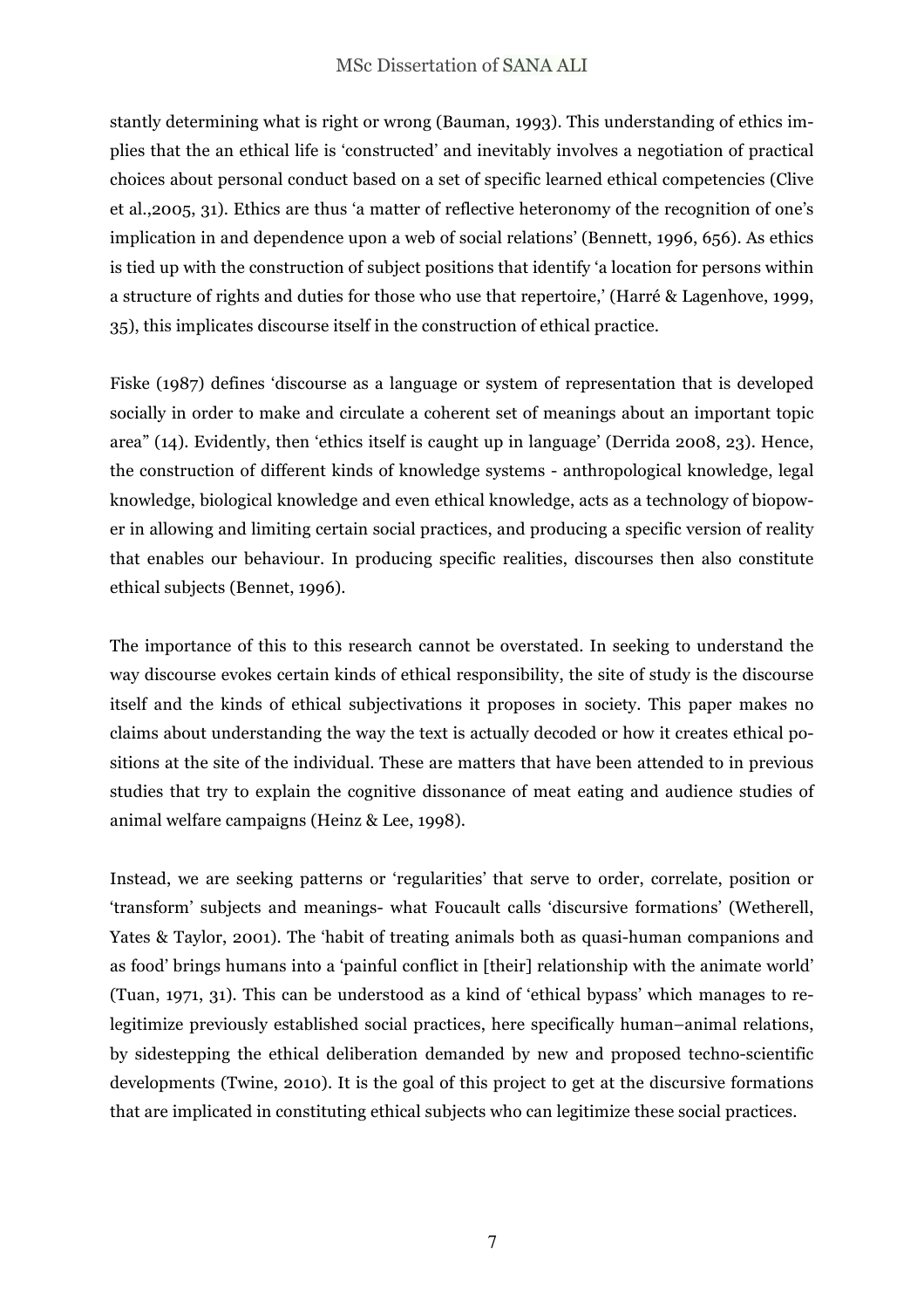#### **The 'Other' - Power as Oppressive**

 $\overline{a}$ 

The concept of the 'Other' as formulated by Edward Said (1979) has been a highly popular starting point for much of the literature that falls into the category of animal studies (Adams & Donovan, 1995; Wadiwel, 2009; Nocella, 2014; Smith, 2002; Baker 1993; Serpell 1986; Shepard 1996). Said describes the process of Othering as building a 'conceptual framework around a notion of us-versus-them to pretend that the principal consideration is epistemological and natural – our civilization is known and accepted, theirs is different and strange – whereas in fact the framework separating us from them is belligerent, constructed, and situational' (Said, 2000, 577). The key thing to note about this conceptualization is that it is adamant that subjugation based on perceived difference is necessarily bad. This poses problems for application in the animal-human context, because it rests on the implicit acceptance of the fact that all humans are indeed the same - something that cannot be unproblematically presumed about humans and animals.

The problem with using the notion of the Other for my project and others is that we are unable to actually situate the animal being into a human-based discourse of 'Othering', without getting trapped in a circular argument as described by Widdicombe (Kitzinger & Wilkinson, 1995, 108). We see animals as 'others', but it seems unclear why that would be a problem in the first place. While work on 'othering' in racist discourse and sexist discourse takes its starting point from a socially pre-existing affirmation of the general ethical principle that racism and sexism is wrong, work on speciesism3 does not. It is unclear to us where our ethical responsibility towards animals comes from and what the extents of it are.

Philosophical rationalization for why speciesism is unethical cannot be the baseline for a project that seeks to understand the mechanics of societal dependence on speciesism in the first place. So the utility of demonstrating that animals are discursively 'othered' in cultural products is minimal. The equivalent of doing so would be to undertake a project in discursive othering of black people during the time when slavery was a socially accepted practice. It evokes the question: 'so what?'.

Research that demonstrates that animals are 'other-ed' have skipped the step of shedding light on the reality that we aren't quite sure why but it seems a cognitive leap to equate animals and humans, theoretically. My project demonstrates through Foucault's biopolitics,

<sup>3</sup> 'Speciesism' is the idea that being human is a good enough reason for human animals to have greater moral rights than non-human animals. See (Singer, 1971).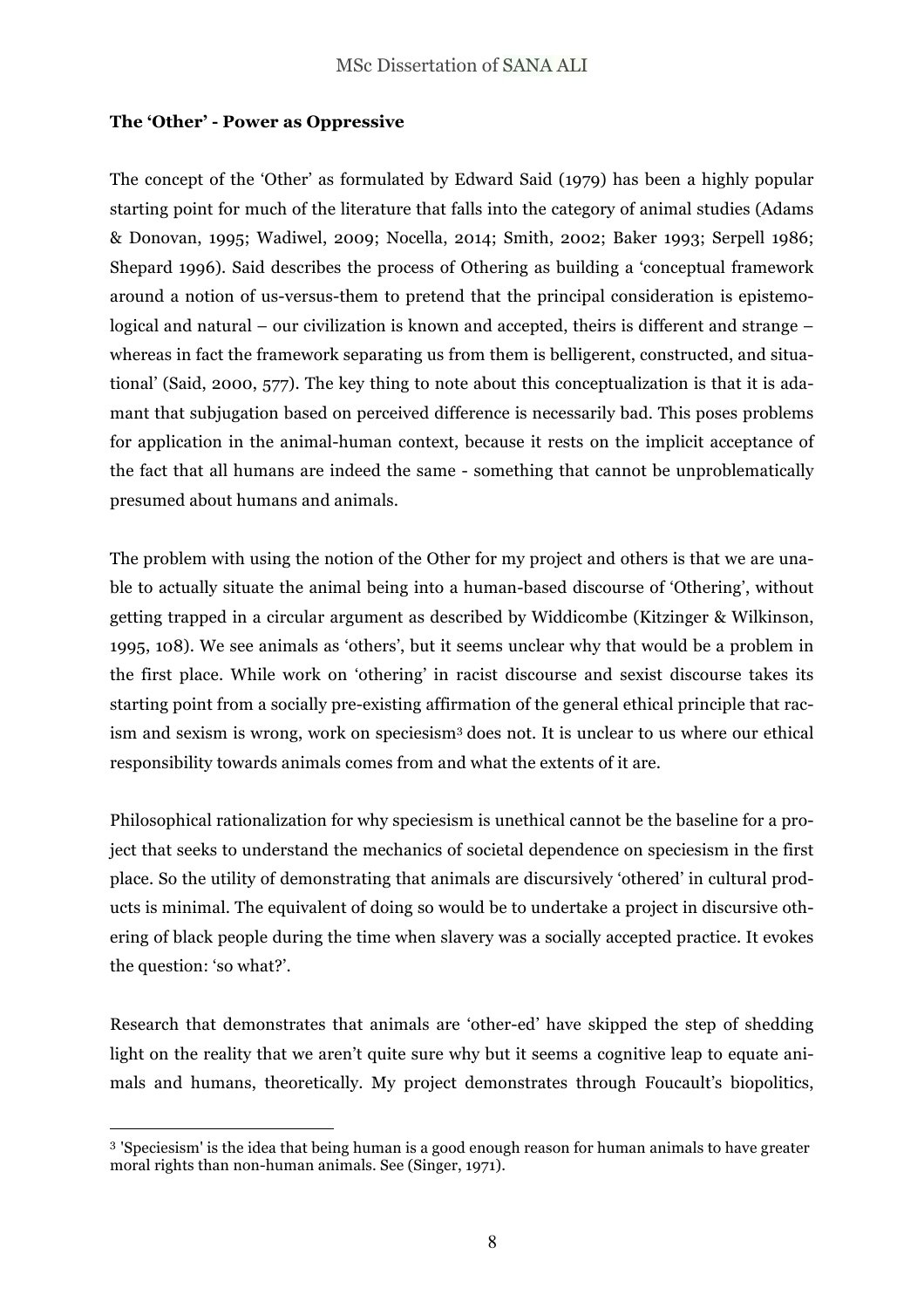#### MSc Dissertation of SANA ALI

which do not theorize power as negative or purely coercive manifestations, how the productive relations of domination which characterize the situation of animals in modern society are in inherent contradiction with the way we construct ourselves as ethical beings vis a vis animals. In essence then, my choice of biopolitics allows the reconstruction of how power is working without pre-embedding theoretically the ethical position that the power we exert over animals is wrong. Doing so would have locked me into a circularity which would render this research ineffectual (ibid.).

The point of my paper then is not to explain how we legitimize what I may perceive to be gross injustices to animals. It is to show how we evade the question of ethical treatment of animals at the very site of ethical self-formation. And until that dissonance in ethical subjectification is uncovered, we cannot effectively claim that there is anything inherently wrong or right about how we treat animals. We cannot ask how we 'other' animals before we ask whether we should do so. And this project is about demonstrating how we have thus far managed to avoid answering that very question on a societal level. In shedding light on this avoidance, on our ignorance, or hypocrisy, whatever one may call it, I aim at least to push for that question to finally be addressed - who are we in relation to other animals and what do we owe them ethically?

#### **Dominant Discourses and the News**

As mentioned in the beginning of this paper, the scope of this research has been limited due to practicality to a study of the animal/human ethical discourse in news reports about animal suffering. This is because it is largely agreed that mainstream newspapers offer versions of the world that are 'structured in dominance'- reflecting the interests of the state, of patriarchy, and of other powerful social groups (Hyland & Paltridge, 2011, 224). It is for this reason I choose to tap into this resource of 'words of the socially and institutionally powerful in their discursive formations' (Rose, 2001, 159). Furthermore, newspapers in their claim of being objective, are implicated in what Hartley (1996) has called the 'sense-making practice of modernity' (29). Tuchman calls objectivity 'a strategic ritual' (1978) and an important professional tool-of-the-trade for the working journalist, while 'objectivity' can be understood to be a mere effect created through language (a rhetorical effect) rather than a depiction that is 'true to nature' (Hyland and Paltridge, 2011, 223). Media discourse circulates in and across institutions and it is deeply embedded in social life, providing what Spitulnik calls 'inhabitable discourses that form the substance of culture and experience' (Talbot, 2007, 4).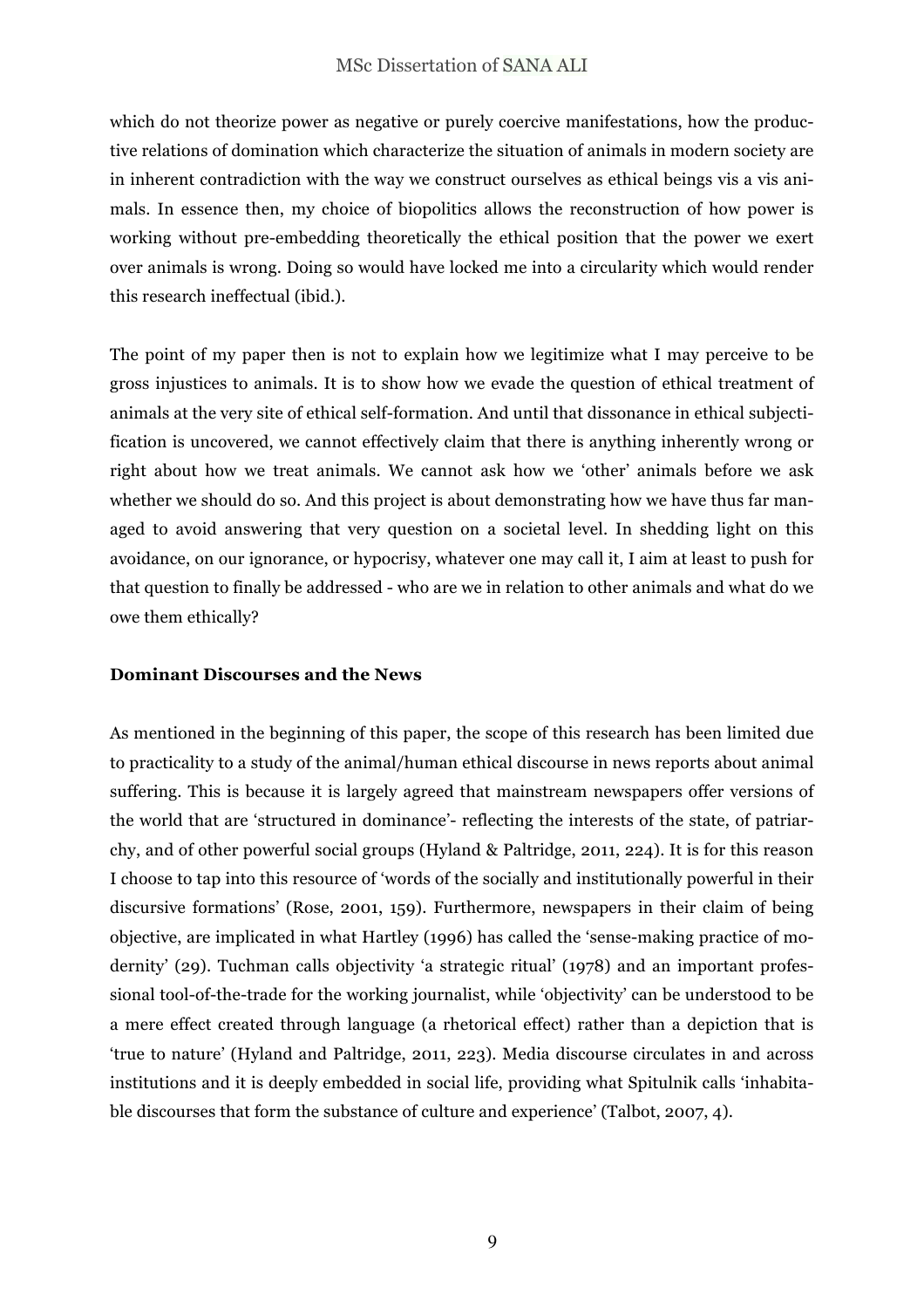While it can be reductive to assume a simple uncritical absorption of media messages by its audiences (Philo, 2008), it is generally accepted that in having the power over 'setting of agendas and focusing public interest on particular subjects, which operates to limit the range of arguments and perspectives that inform public debate,' news producers provide readers with 'an active component of the construction of their own social environments and social interactions (Scollon, 1998, ix)'.

So while this paper does study newspapers in an attempt to understand how dominant discourses proceed, it is not to say that all newspapers and news media fail to provide alternate discourses about animal rights. Nor does this work allow us to claim any understanding of why or whether news producers adopt any particular ethical narrative, and secondly, to understand how any specific ethical narrative, or rather the evasion of ethical engagement normalizes itself in society, particularly in the audiences of these news sources.

## **RESEARCH QUESTIONS**

This project is deeply involved with the 'work that is being done to reconcile conflicting ideas, to cope with contradiction or uncertainty, or to counter alternatives' (Seale, 1998) about the ethical frameworks that legitimize condemnation of specific kinds of animal suffering, and in doing so implicitly or explicitly make natural other instances of animal suffering. The research takes as its starting point biopolitical thought to understand how animal bodies are brought under the control of humans, discursively and physiologically, often in ways which stand directly in contradiction to what would be perceived as ethical. Drawing from a Foucauldian understanding of 'ethical subjectification of the self' and the site of news as a source of dominant discourse, this paper proceeds by way of a critical discourse analysis in order to understand what is perceived as 'ethical' at the site of news stories about animal suffering.

To do so it addresses the following 2 research questions:

1. How do news media reporting animal suffering articulate the various kinds of 'natural' relationship between humans and animal and their corresponding ethical implications?

2. How do news media reporting animal suffering reconcile contradictory human ethical imperatives towards animals?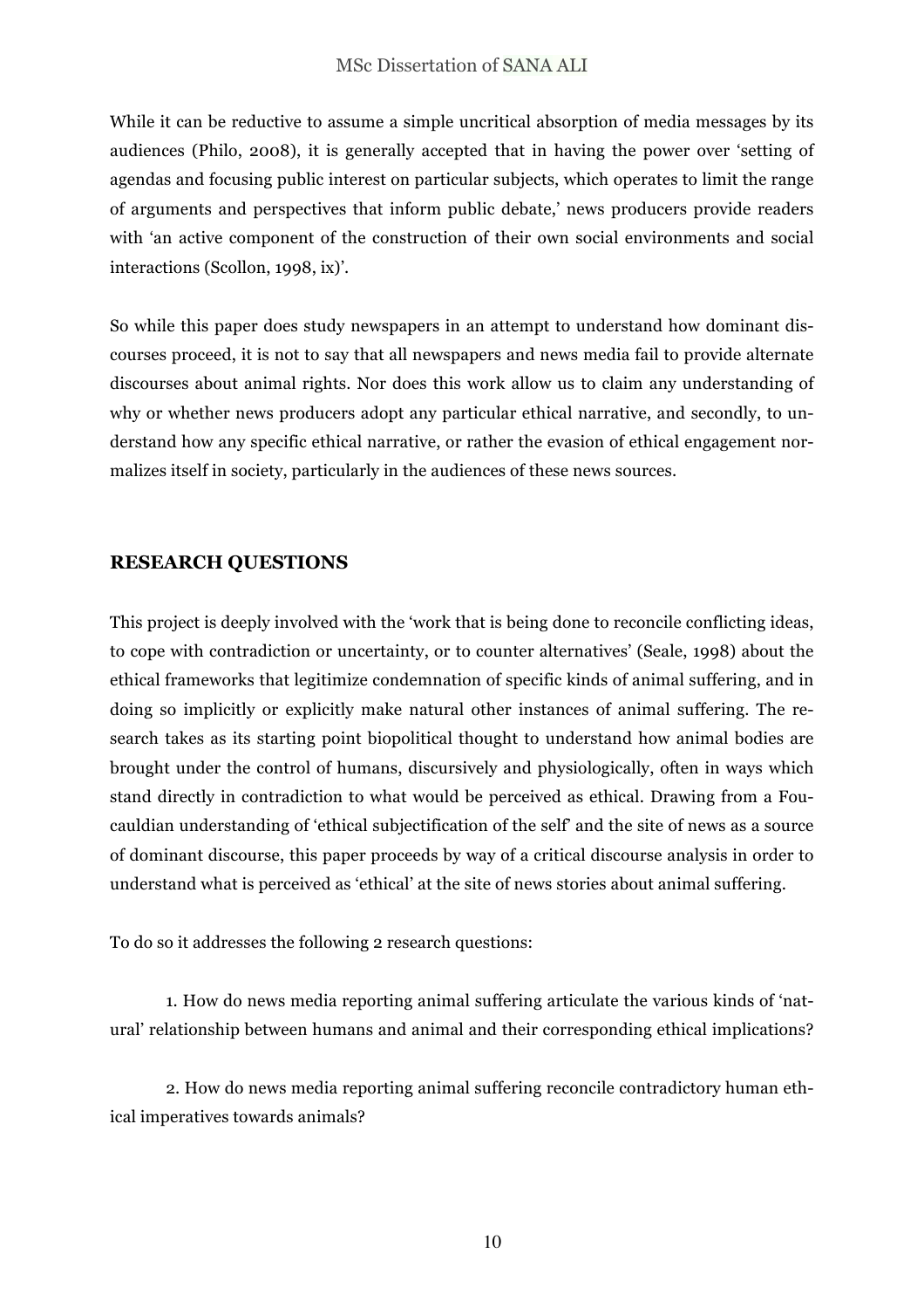## **METHODOLOGY CHAPTER**

#### **Critical discourse analysis**

Critical discourse analysis has developed as a tool to problematize both 'activities of social practice' and the 'reflexive construction of social practice' (Fairclough, 2008, 206). In that regard it is a natural choice for my research project which aims to question the construction of the animal human relationship as well as the practices that stem from this construction.

Doing a discourse analysis assumes you are concerned with the discursive production of some kind of authoritative account - and perhaps too about how that account was or is contestedand with the social practices both in which that production is embedded and which it itself produces (Rose, 2001, 142).

Specifically it functions as a critique of dominant discourses and genres that perpetuate inequalities, injustices and oppression in contemporary society (Van Leeuwen, 2008). In addition to being well-suited to the goals of this project, critical discourse analysis also draws on a theoretical background closely aligned with the conceptual framework of this project. As explained earlier, the practice of ethical self-formation is inextricably linked with language, and language with power. These are also the central theoretical assumptions behind CDA, as explained by Chouliaraki and Fairclough (1999). Reflexivity is seen as being essentially inseparable from social practice, because 'people's reflexive representations of what they do are in a sense already theories of their practices' (26). As a result of this reflexivity, practices inevitably have a discursive character. Giddens (1993) called this the 'double hermeneutic' where 'sociology deals with a pre-interpreted world in which the meanings developed by active subjects actually enter into the actual constitution or interpretation of that world' (170).

This research aims to draw out the ethical 'codes' that are put forth by these speciesist narratives in an attempt to understand the way the discourse evokes and evades certain kinds of ethical responsibility. The site of study is the text itself and the kinds of ethical subjectivations it proposes in society. In CDA, as in many approaches to discourse analysis, texts are examined as 'the concrete realization of abstract forms of knowledge- discourse' (Lemke, 1995, in Meyer & Wodak, 2001, 6). Indeed, 'texts are often sites of struggle in that they show traces of differing discourse and ideologies contending and struggling for dominance' (Weiss & Wodak 2003, 15). Since discourse is implicated in multiple dimensions, Fairclough's model of analysis, which functions on the three levels of text, discourse, and society/culture has been applied (Fairclough,1995).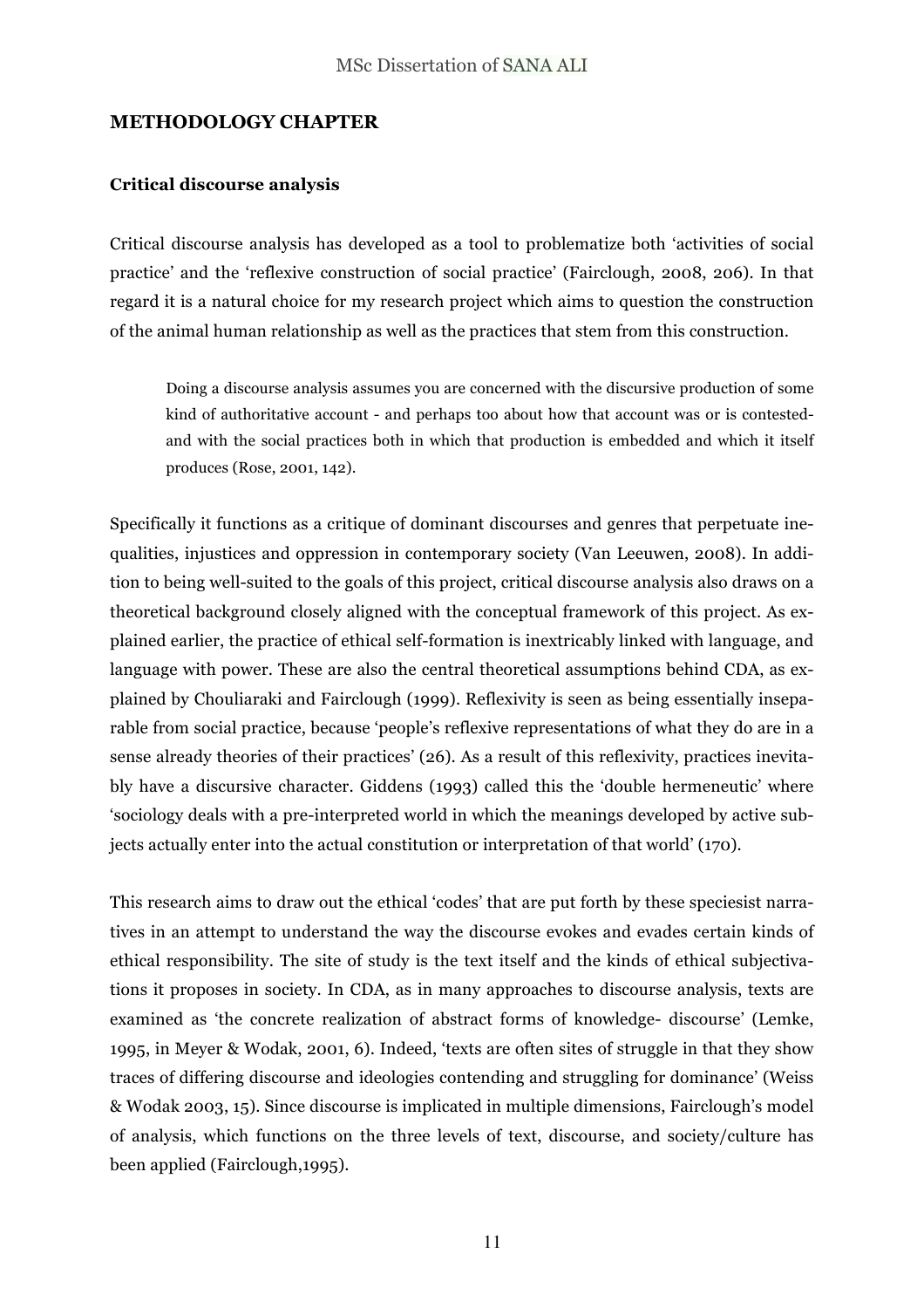## **Methodological Shortcomings and Reflexivity**

The central assumptions behind CDA are that meanings are unfixed, and as such, the analyst 'seeks to open up statements to challenge, interrogate take for granted meanings, and disturb easy claims to objectivity in the texts they are reading. It would therefore be inconsistent to contend that the analysts own discourse was itself wholly objective, factual or generally true' (Rose 2001, 222). In performing a CDA, the analyst has to be ready to admit the inherent impossibility of discovering an 'objective truth' in her research, while taking as many steps as possible to increase the transparency of the analytical framework, to minimize the role of subjectivity in the analysis itself. Having said that, CDAs:

should feel no need to apologize for the critical stance of their work. On the contrary, by writing about issues that are of crucial importance of society, they continue the tradition of reasoned debate that has been fundamental to democratic societies since Antiquity (Roukema, 2009, 279).

To that end, I openly disclose my position of disgust at the treatment of animals institutionalized and legitimized throughout society. I have struggled to reconcile my lifelong held ideas of an ethical life necessarily including animals and other living beings as holders of moral worth, with a new found realization of my own embedded-ness in social practices that perpetuate the kind of treatment of animals that I could never justify on the individual level. This is the kind of 'moral schizophrenia' that I lived with for most of my life, completely unaware of the affliction, one that I believe society too has thus long managed to not grasp the severity of.

While disclosure of my beliefs may open me to accusations of engaging in mere 'political argumentation' (Lassen, Strunck & Vestergaard, 2006), especially as CDA of newspapers is often accused of being 'shaped by the ideologic concerns of the analysts...and for selecting its data to prove its point' (Widdowson, 2004, 6), I have attempted wherever possible, to systemize my analysis framework, without limiting myself from engaging with the method creatively. I have also justify the choice of each methodological decision, ranging from the choice of my conceptual framework, to sample selection and through to the operationalization of my analysis. This has been an essential part of my aim to gain distance from my own preconceived ideas in approaching this research and doing away with morally pre-loaded conceptual frameworks, a detailed explanation of which I gave earlier in this paper. Next, I shall seek to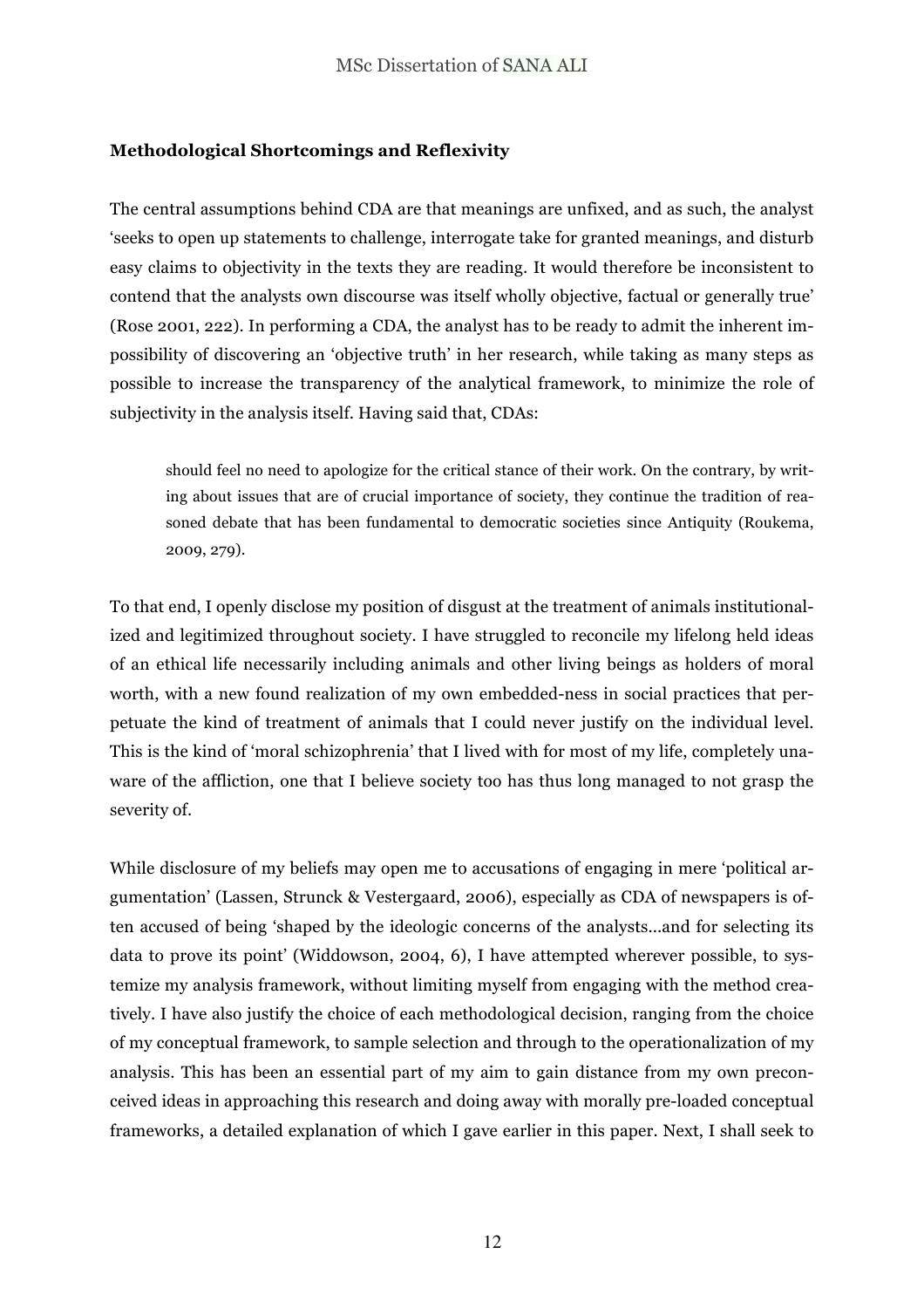explain with satisfactory thoroughness the justification for my sample selection and the way I went about my analysis.

## **Sampling**

The selection of case studies was based on a process of skimming through online archives of major mainstream newspapers to find stories that fit the following criteria:

1. The story should have garnered attention across multiple mainstream newspapers, so we can reasonably expect to be dealing with 'dominant discourses'

2. It should be about an animal subject who suffers in some way, and raises an ethical question relating to human treatment of animals.

3. It should be a story with an ultimate ethical action orientation, ideally one that could be proven to have effectively led to some kind of social action/or engagement

Once the case studies were narrowed down, two articles about each were selected with the aim to include the immediate reporting of the incident as well as a follow up story that claimed to assess the ethical questions arising from the incident a few days later. The sample of case studies for this project has been limited to three so as not to compromise the quality of analysis. The three case studies are different in their coverage of different animal/human relationships and nature of incidents, but they all serve to generate discourses that legitimize and navigate the ethical bases of human-animal interaction.

## *Case 1 - Killer Whale Tilikum*

The first case study looks at the reporting of a 2010 whale attack, in which a Sea World trainer is killed by the orca Tilikum in front of an audience during a performance. This incident fulfilled the above requirements very well, because the Tilikum story was picked up by international news channels (Outside Online, 2010) and also led to the making of a documentary about the incident4. It also created an explicit ethical position condemning SeaWorld's confinement of orcas. The public outcry as a result of this story resulted in giving PETA's free the whale campaign new life. The success of the campaign is evidenced by a drastic decline in Sea World revenues in the last few years (Outside Online, 2010). Finally, the relationship be-

 $\overline{a}$ 

<sup>4</sup>see (Blackfish, 2015)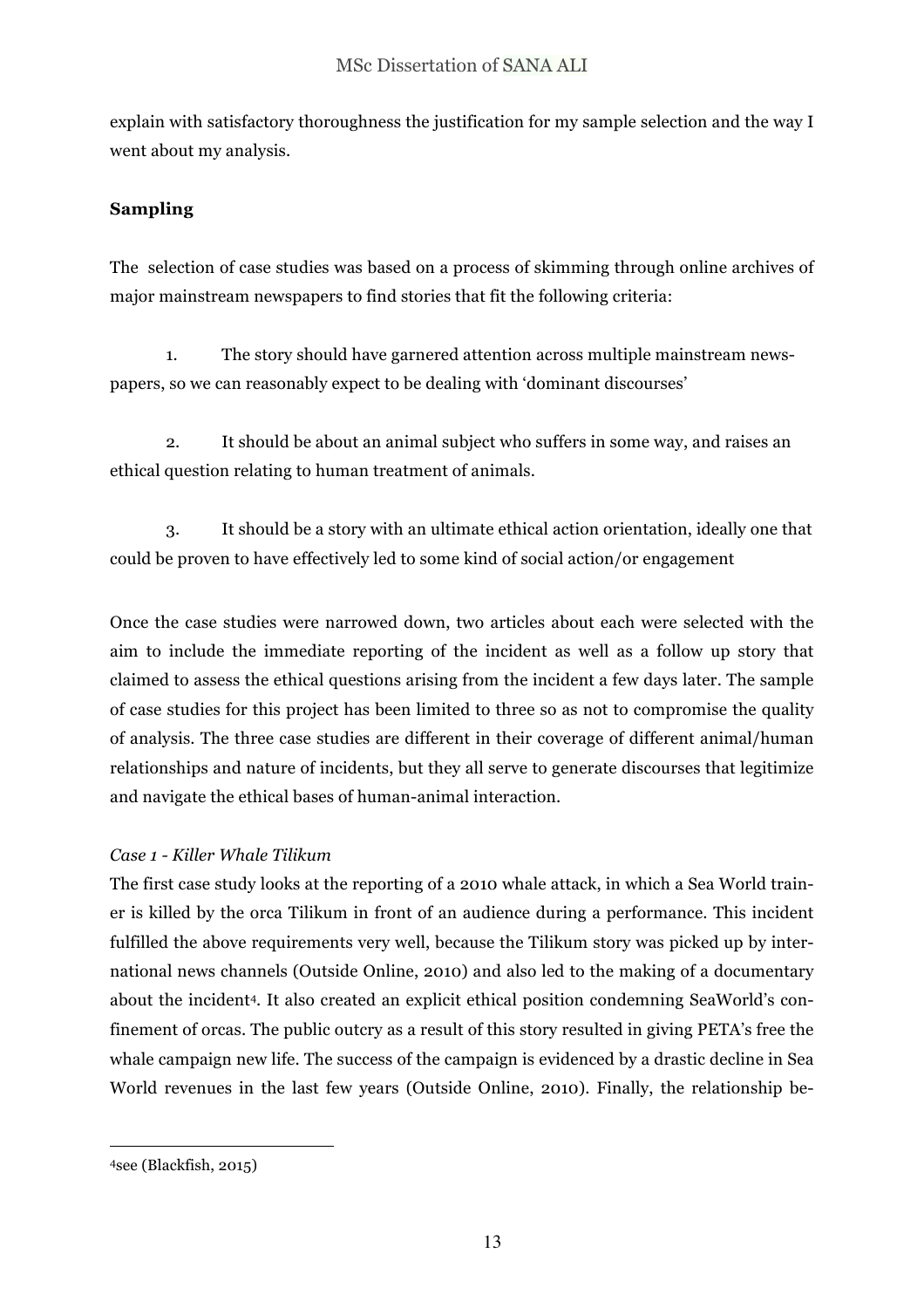tween human and animal in this case was one where the animal's role appears to be one of 'entertainer'.

The two articles selected reflect the fact that the incident took place in the USA, where Sea-World owns most of its parks. The resulting PETA campaigns and decline in SeaWorld revenue, thus also for the most part, was a result of actions taken by American consumers (ibid.). As a result, I have chosen American news media with the highest online circulation- The New York Times and CNN (Stateofthemedia.org, 2015).

#### *Case 2 - Blessed Sheep*

The second case is a UK incident where CCTV footage was released from inside a halal abattoir depicting workers beating and mocking sheep as they were about to be killed. This case became a political hot topic, addressed by national entities (British National Party, 2015), which again, demonstrates the incident's success in demanding ethical constructions and self-positioning, and also involves an animal whose relation to humans is as food. The ethical concern elicited for an animal destined for death in a factory farm makes this a compelling case study - while the discursive work that goes into legitimizing the label of cruelty for the other two specific incidents seems complex, this incident is particularly intriguing, since it serves to buff over the ethical contradiction of moral concern expressed for this animal stuck in an entire institution built on cruelty (Nibert, 2002). The breaking of this story resulted in the starting of a petition to ban religious slaughter (slaughter without stunning) in the UK, and became an election issue (Change.org, 2015). The two articles selected are from the two highest read online newspapers in the UK, the Daily Mail, and the BBC (Pressgazette.co.uk, 2011).

## *Case 3 - Cecil the Lion*

The last case, the shooting of Cecil the Lion, happened quite late in the progress of this dissertation but it was too relevant to the research question to pass up the opportunity when it presented itself - here was an incident where the animal was explicitly positioned as 'victim'. The virality (Insidephilanthropy.com, 2015), of the incident via online platforms in particular, made it of great interest. The international scope of this story is unique out of the case studies because while it takes place in Zimbabwe, the reaction and outcry that ensued on social media platforms largely come from the West (Miceli, 2015).

As a result of the international and recent nature of this incident, the narrowing down of articles was a little more difficult. The first is a simple reporting by the BBC which is one of the most visited online news platforms internationally. The second article published a few days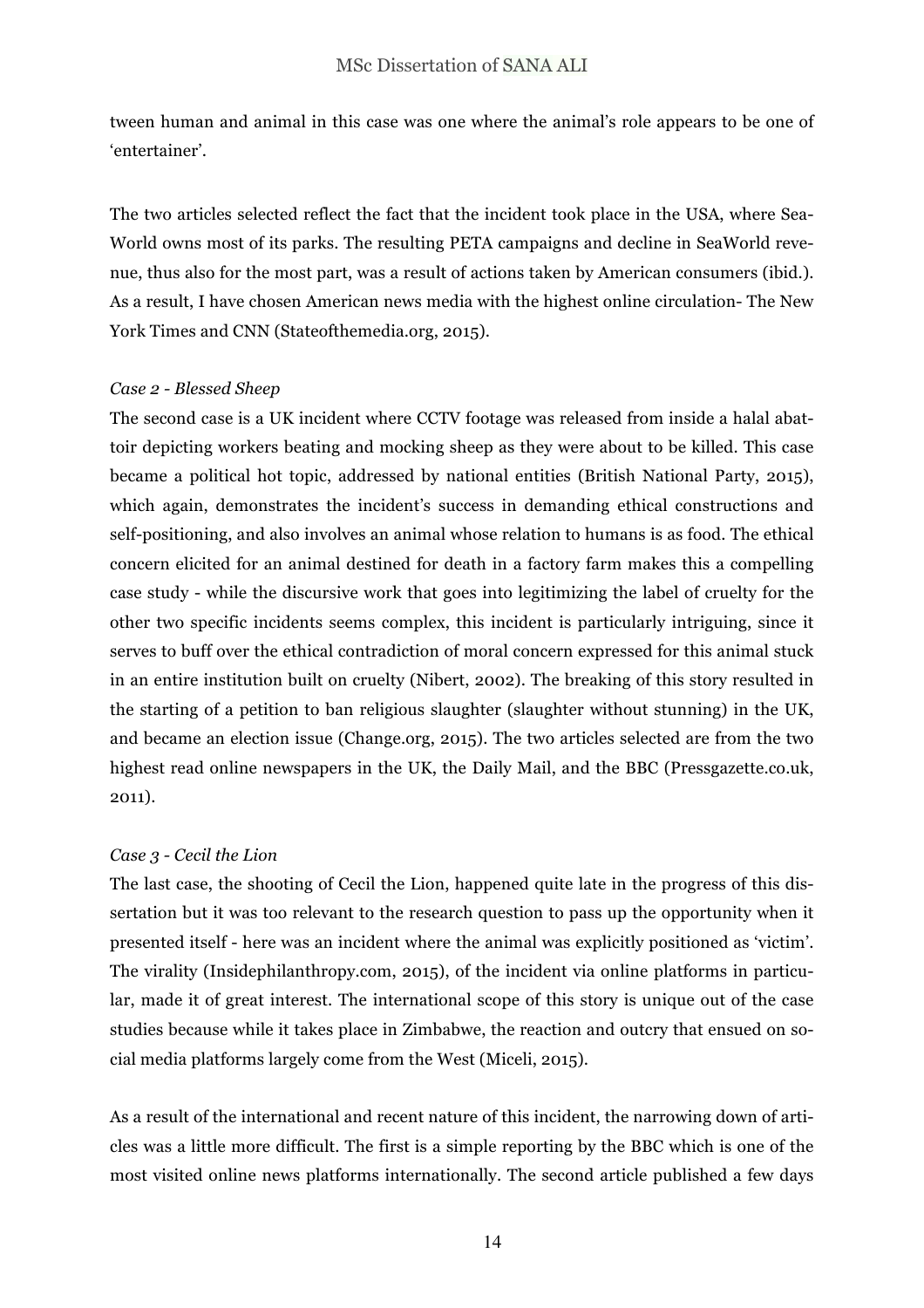later by National Geographic appeared to engage in an evenhanded debate about the practice of trophy hunting, and also ended with a request to donate money to support conservation efforts, making it a good fit for the criteria. After reading through many other similar articles on other leading news websites, it was apparent that there was nothing that indicated the article was 'alternative' or misrepresenting the dominant discourses raised in the other articles on the subject.

## **The Development of Analysis Framework**

Reading through the stories with the research questions kept in mind had revealed a few themes. The research questions were:

- How do news media reporting animal suffering articulate the various kinds of 'natural' relationship between humans and animal and their corresponding ethical implications?
- How do news media reporting animal suffering reconcile contradictory human ethical imperatives towards animals?

First, it became clear that the second research question had been based on the assumption that the news stories would actually engage in reconciling contradictory ethical codes. As it turned out, most of them did not. As a result, my interest shifted to understanding how the news media evaded that reconciliation. The themes that had arisen from the initial reading were narrowed down to the ones that helped answer this updated second question, which is aligned with the ultimate goal of the project to understand how these news stories encourage ethical positions in relation to a specific instance of animal suffering which directly stand opposed to systemic social practices. The final four themes that structured the analysis of the 6 shortlisted articles were:

- 1. Individuation + Anthropomorphism
- 2. Blame
- 3. Innocence/Ethical Subjectification
- 4. Ethical Evasion

Each theme was analyzed on the level of the text, the level of discourse, and on the sociocultural level, to create a multi-layered framework that incorporates Fairclough's 3 dimensional method of CDA. Often the distinctions between these layers merge (Chouliaraki & Fairclough, 1999), so the analysis is presented in a holistic manner that weaves together the interactions between the three dimensions.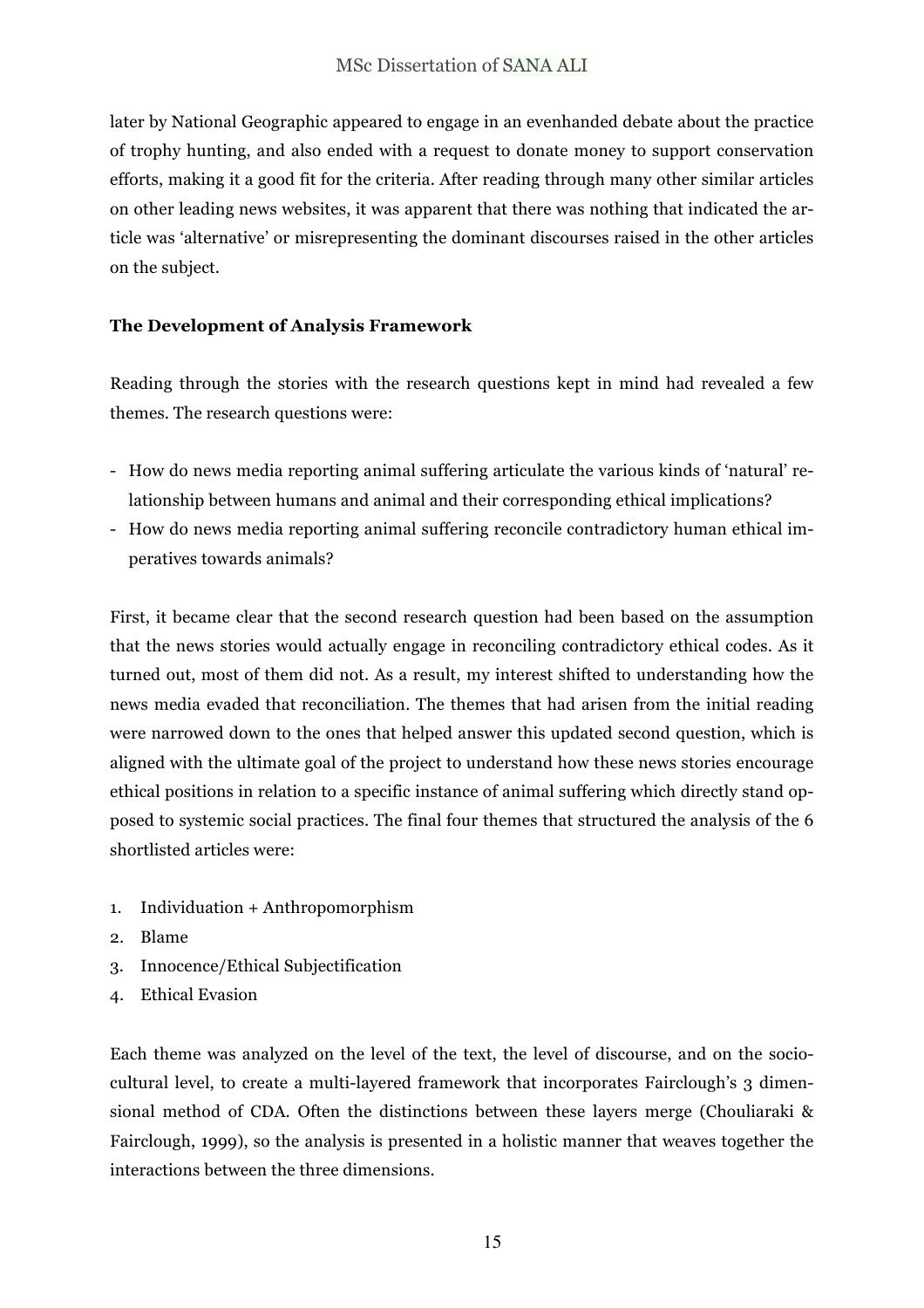## **ANALYSIS**

#### **Summary of Results**

The results of the CDA undertaken on the six articles are best explained through a diagrammatic representation of how the four themes interact with one another in creating the discursive evasion that is the central preoccupation of this research. Their similarities begin on a textual level, in how the narrative progresses through the way it treats specifics actors. The following diagram explains how the texts follow an ordered process, which implicates specific actors at each stage, to ultimately create a complex core of discursive ethical evasion.



**Diagram 1: Mapping Ethical Evasion**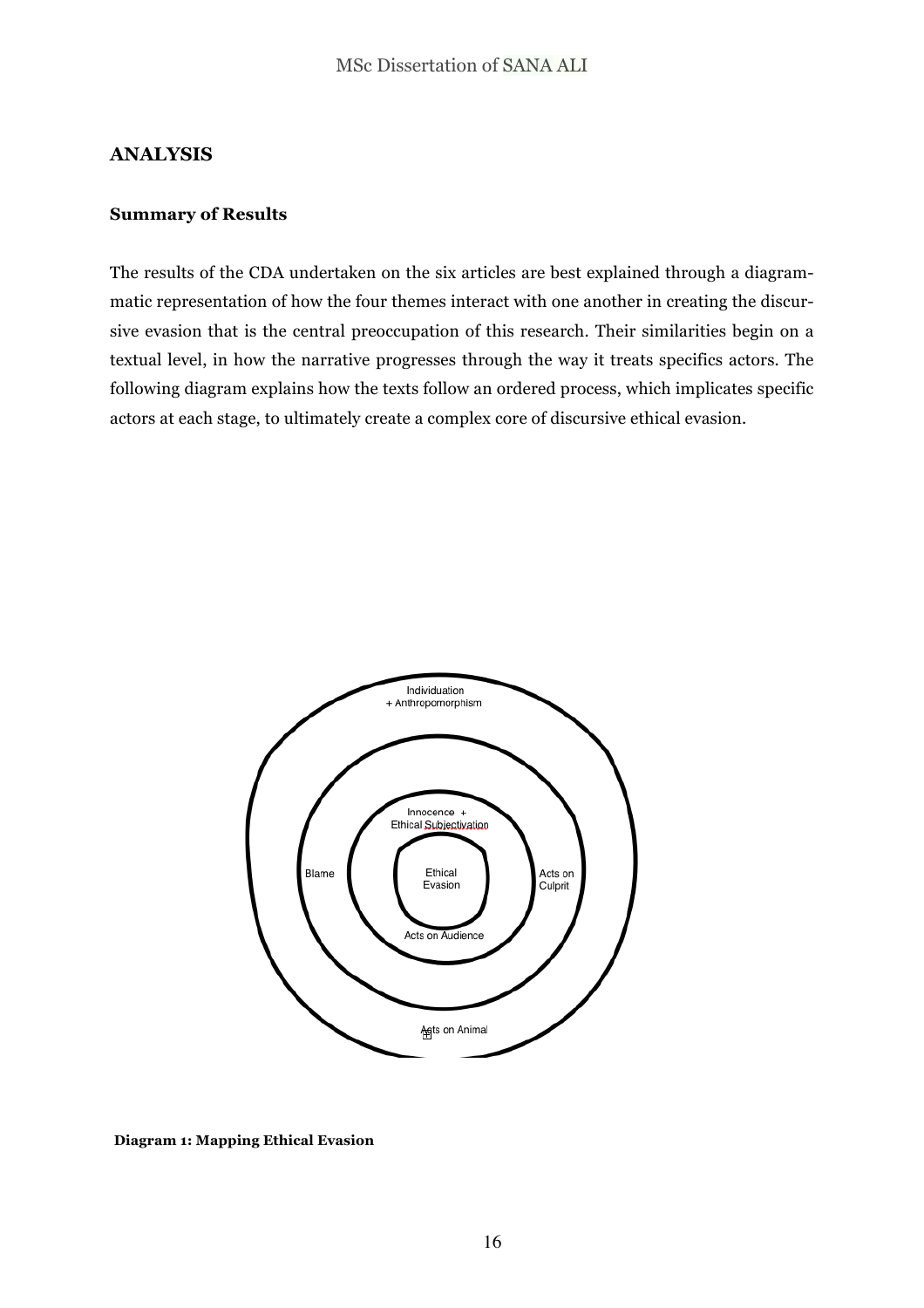#### **Discussion**

While each of the cases proceeded to set up an ethical discourse via different methods, at the most surface level of the text, the news stories depend on a combined process of Individualization/Anthropomorphism in order to constitute the animal as a subject that can feel pain or suffering. To this end, the representation of the animal proceeded through a combination of giving the animal a temporary humanized identity - i.e. describing it in ways that likened it to humans, thus closing the gap between human and animal. However, this tended to be matched with an excision of the animal from its animal identity - this was accomplished through individualizing the animal, stressing its unique characteristics that separated it from the rest of its species.

In doing this, the text reverses the biopolitical as practiced on humans- 'a science of populations whose task is to manage the aleatory element by a power that is not individualizing but massifying, that is directed not at man-as-body but man-as-species' (Wolfe, 2013, 23). In manipulating these categories, of animal-as-individual vs. animal-as-species the text works to bring the animal to personhood, albeit only temporarily. On a socio-cultural level, then, this creation of a temporarily relatable subject, one who is given the stage to suffer in a way that is decodable to humans, ensures the news value of the story (Fowler, 1996). Since ultimately, the role of the news is to be both anomalous enough to validate being reported, and relevantly urgent, in that it has to implicitly justify its place on the agenda (Fiske, 1987) it works to create a precisely aimed emotional connection about the incident it reports on via this the subjectification of an 'animal person'.

At this level of the text, then the ethical discourse begins forming itself via a simplistic and seemingly 'natural' understanding, based on the emotive response to this animal-asindividual, that the animal-as-species is a member of the moral community, deserving ethical consideration and requiring justice when wronged. The way this happens in each of the case studies is summarized below.

## **Individuation/ Anthropomorphism**

#### *'Tilly' the Whale*

The two texts analyzed both tended to rely on overtly anthropomorphic language to constitute Tilikum the whale as a subject of ethical worth. Calling him 'a laid-back guy who is kind of lazy' and a 'misunderstood big kid' then pointing out that the whale has physical needs as well as psychological and social needs, the texts proceed to evoke a visceral outrage at the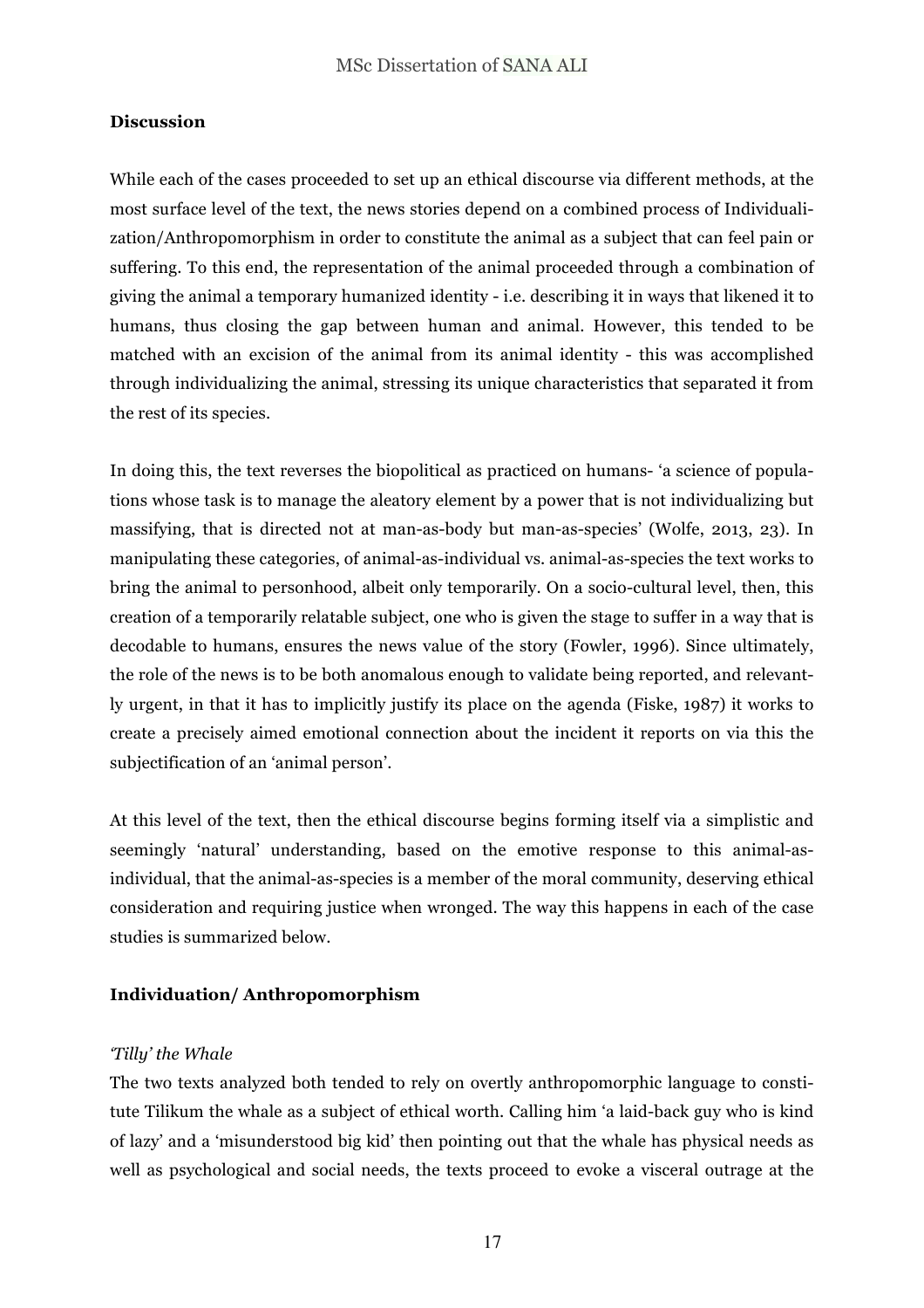mental image of being 'confined' to a space that to whales is 'like the size of a bathtub'. The description of being trapped in a bathtub attempts to put us within the whale-as-individual's subjective experience, but in doing so, bringing the whale out of its animal experience, to something humanly recognizable and therefore evocative.

Furthermore, this discursive anthropomorphic subjectivation becomes double-layered when the whale is described as engaging in 'what a whale would call horseplay'. What Esposito called the 'animalization of human species' under the machinations of biopower (Faubion, 2014), here manifests in its reversal as a humanization of animal-species. Even in its linkage of the behaviours of two different animal-species, whale and horse, it appears the language must pass through a lens of human subjectivity for an understanding of both behaviours. The whale thus is positioned as not a whale acting like a whale, but a whale acting like a human acting like a horse. Doubly denaturalizing the behaviour from the whale, discursively, simplifies and shortens the range of behaviours we are positioned to perceive as natural whale-asspecies behaviours. Instead, the idea that this particular whale is an anomaly is discursively developed, to set up a selective inclusion of this whale within the human moral community, while leaving the rest of the species out. 'The media often decontextualize events by focusing on the individuals in a conflict rather than on situational or structural causes of conflicts' (Salmon & Moh, 1994), a phenomenon that manifests repeatedly in this analysis.

#### *The Blessed Sheep*

This case is pointedly different from the last in that the animals depicted as experiencing suffering were destined for the abattoir, in an inevitably unpleasant process for the sheep involved, regardless of method of killing. Furthermore, they were part of a cruel process of industrialized meat production that Smith (2002) says constitutes a life characterized by suffering, followed by an end at the abattoir, 'a space that exemplifies modern humanity's attempt to distance itself from its own animality and from its ethical responsibilities to animal Others' (50). As a result, the kind of emotional response the sheep were allowed to evoke necessarily has to be carefully negotiated, so as not to overcome this cultivated distance.

While one of the texts depends on graphic depictions of violence towards individual sheep 'vicious attacks on defenceless, frightened animals', the other avoids anthropomorphic descriptions entirely, instead employing a 'commodity discourse' to neutralize the violence being performed in both religious and non-religious slaughterhouses. The aim of the first article appears to be to report on the incident, in other words, to 'make news' out of it, so it uses anthropomorphic language to represent the horrible treatment of sheep in religious slaughterhouses while using 'sanitizing' (ibid.) language ('painless', 'humane', 'processing', 'practices')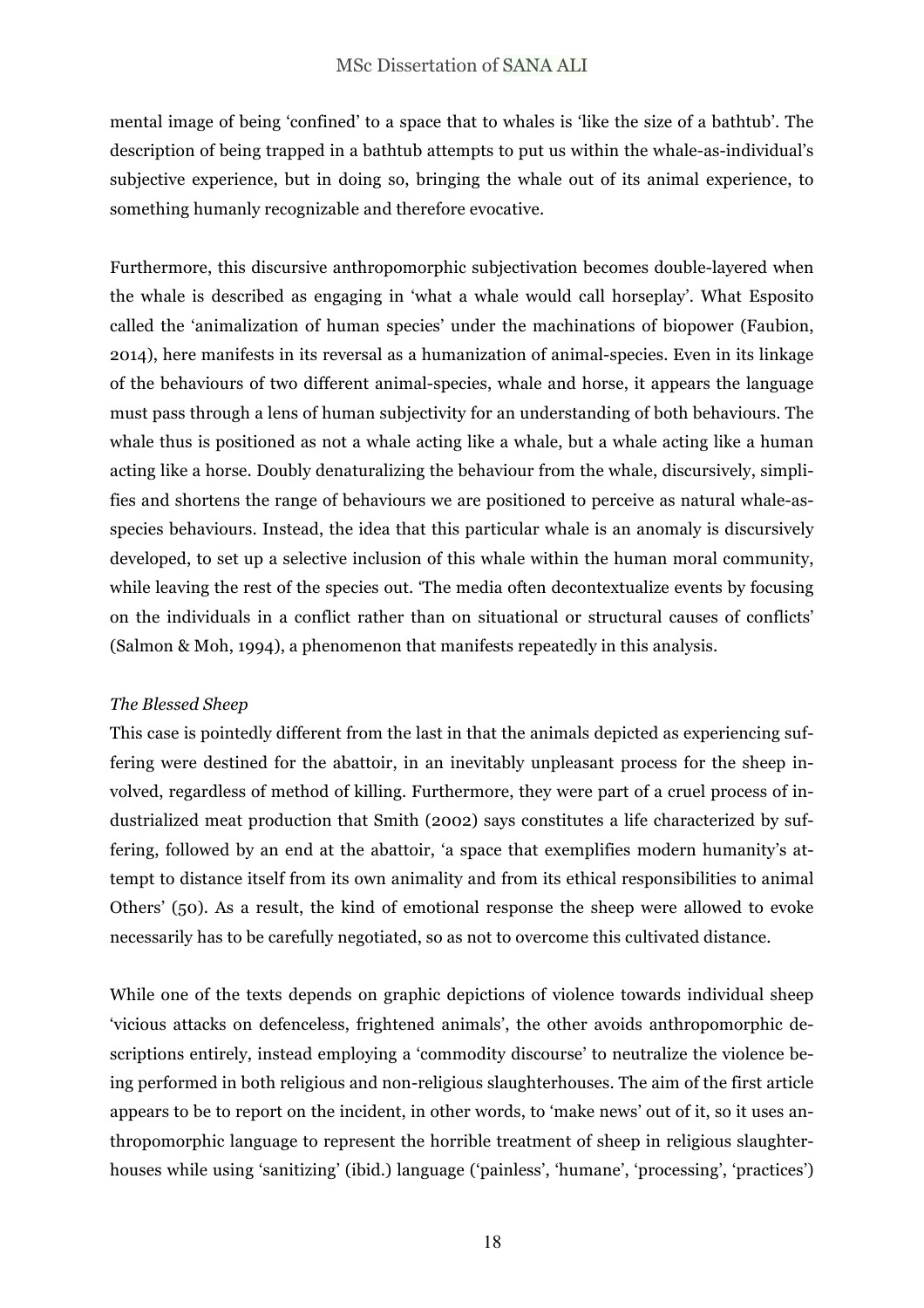in describing the processes of non-religious abattoirs. The second article seeks to take a more analytical and conciliatory tone and thus avoids this engagement in what it terms 'dogwhistle politics'.

The lack of anthropomorphic and individualizing language in these articles is as telling as its presence in the former. Because it remains silent in creating a subjectivity for the sheep, the first report depends on depictions of shocking and gratuitous violence ('sheep bleeding to death with spectacles drawn around her eyes in green paint' that become what Baker (1993) writes of as 'a form of sensationalist display' (193)), starting early on to destabilize the idea of ethical inclusion for food commodity sheep in the moral community.

## *Cecil the Lion*

The two texts analyzed in this case engage in both anthropomorphic and individuation of Cecil to create a discourse of value around him as animal-as-individual ('iconic, 'never bothered anybody' and was 'one of Africa's most famous lions'), in an attempt to build up the loss that was experienced upon his killing ('tragic'). At the same time, as Cecil is built up as an iconic individual to evoke a sense of loss about his death, the lion species overall is excluded from individual moral concern, as a shift takes place between the tragedy of his death, and the sensibility of 'culling herds'. This progresses by building a case for 'responsible hunting' as the 'taking' of 'select individuals'. Similarly, this distinction between portraying Cecil as an ethically wronged lion and simultaneously justifying the 'culling' of others stems from an implicit appreciation for Cecil's 'docility' and productivity in a biopolitical framework in 'not bothering anybody' and having aesthetic appeal ('distinctive mane'). Thus, the value he holds is uncharacteristic of other members of his species, because it stems not from his personhood, or being but from the value he creates for the human spectator ('was one of the most beautiful animals to look at').

## **Blame/Innocence and Ethical Subjectification**

We live under what Agamben called the anthropological machine' which perpetually decides upon and recomposes the conflict between man and animal (Faubion, 2014). This conflict stems not just from a physiological, but cognitive and ontological basis. The way the second theme of Blame manifests in the selected texts, works to reconstitute this conflict in a myriad of ways. Firstly, it does so explicitly on the textual level, by always positing human as the aggressor or wrongdoer of 'animal', and then engaging in a process of vilification that discursively separates the wrong-doer from the rest of society. In order to do so, the blame is as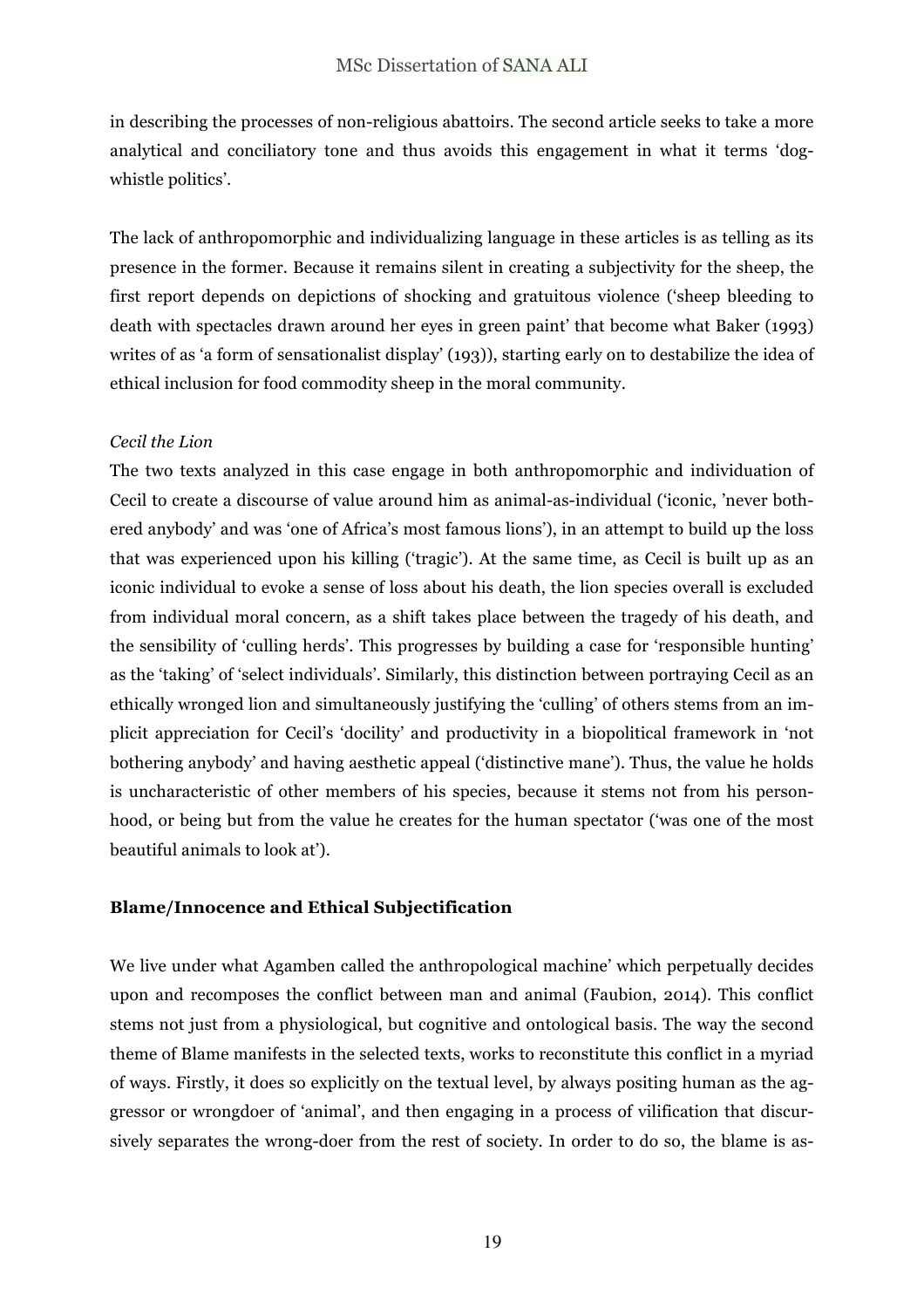signed to a specific human or group of humans, in a careful construction that draws from other discourses which are prevalent in the social context of these respective incidences.

These serve to seal the blame within the intent of those actors alone. This is performed as a dual process which combines the third theme, Innocence and Ethical Subjectification. This theme was a common one through the texts, presumably due to the nature of the texts themselves. In engaging with the public's 'endless fascination with animals and their behaviour and treatment (Armstrong, 2003, xiii) the news text 'reflects the culture of its creation, both within and outside of a news organization' (Berkowitz, 2011, xv). As news pieces, the texts were always careful to shelter their audiences and the general public that made up their audience as divorced from the wrong they were reporting on. They did this by repeatedly signalling the ignorance, followed by shock of the public upon discovery of the reported event. This effectively provokes the audience to be simultaneously comforted and exonerated through their experience of shock and/or horror at the news piece they are consuming (Chouliaraki, 2006). At the same time as they are represented as discursively innocent, they are also cast into a position where they form themselves as ethical subjects, judging the action of the 'Blamed.'

#### *Tilly - Revisited*

The attribution of blame in this case, develops through a process of 'proving' the innocence of all others involved. While the text itself is set up like a news piece about a criminal investigation, the use of epithets that absolve the literal culprit (Tilly) are numerous ('Was the 12,000 pound Orca, Tilikum (Tilly for short) acting violently, possibly because of stress from captivity? Or was he just playing?' 'the whale involved is named Tilikum'). The image conjured up is somewhat farcical in nature, since the subject of this investigation is a whale ('Homicide investigators', 'His record is hardly clean'). '*Can we try a whale by human law?'* seems to be the implicit question, with the question requiring no answer.

Even in proving the whale's innocence, we deal with contradictory subjectifications of the whale. There is the idea that the whale 'lashed out' for being unhappy, having been 'pushed too hard' but this behaviour is made natural and agency removed in contemplation of the notion of a whale being able to bear 'any responsibility for his actions'. In that regard, he is likened to a human child ('laid back guy', 'misunderstood big kid'). Molloy (2011) has said that animals are often cast 'as characters in the reworking of familiar cultural narratives' and are made to 'conform to whatever anthropomorphic devices are used to frame the narrative' (7). In the resulting evocation of pity we are made willing to erase the violence from his action, and grant him innocence.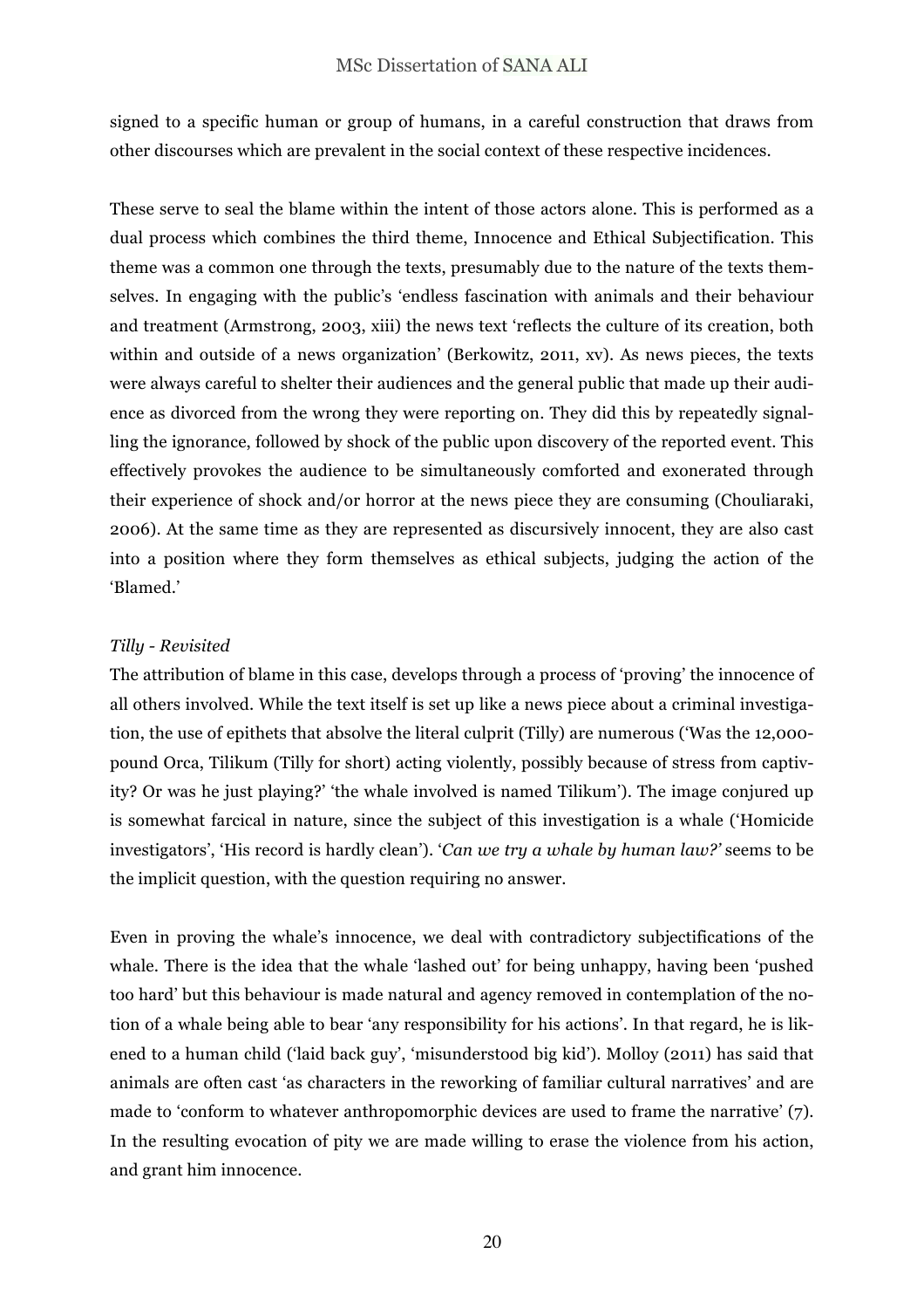At the same time, the violence of the orca's action is called upon not to vilify the whale, but to serve a role in establishing the innocence of the public. The numerous audience testimonies, in their shock and distress ('traumatic', 'All of a sudden',' kind of flipped out,'), play a role in whitewashing the consumer role in perpetuating the violence of confinement against the whale. What comes out of this is the notion that the audiences had been being tricked and are un-implicated in the practice of captivity, or domination over the whale, despite being obviously complicit parties to SeaWorld's business model.

Instead, the problem of keeping the 'social animals' in 'isolation' and the inevitable likelihood of this to 'cause problems,' transfers the guilt to the commodity owner, SeaWorld, for engaging in what appear to be acts of corporate negligence, greed and betrayal of both the animals and the audiences ('overworked', 'stressed out' 'SeaWorld is a for-profit organization'). As a result, the ethical subjectification of the audience orients itself around the call to free the whales since they themselves are constituted as innocent, as are the whales.

#### *Blessed Sheep - Revisited*

The case of the sheep requires little creativity in analysis, since the process of apportioning blame and innocence is performed explicitly at the level of the text itself. In fact, the lack of subtlety employed by the writers of both the texts is somewhat jarring, especially due to the racial implications of this reading. Both of the texts go about equivocating 'excessive' cruelty with religious slaughter, completely marginalizing the voice of the animal welfare organization that had leaked the footage ('slaughter without pre-stunning unnecessarily compromise animal welfare' 'affects millions of animals every year'). In doing so, they manage to trivialize the fact that the organization had filmed cruel practices at nine out of the ten abattoirs they targeted, only one of which practiced halal slaughter ('This is the 10th slaughterhouse in which we have filmed undercover, and it is the ninth to be caught breaking animal welfare laws.') Yet, the conflict is posed as one involving the cruelty of non-stunning as practiced by religious slaughterhouses, regardless of whether illegal violations of welfare laws were occurring or not.

Gamson (1992) has demonstrated that news suffers from a 'tendency to reduce controversy to two competing positions' (75), but the choice of which two positions evidently provide insight into the values, beliefs and experiences of a society' (Brennen, 2013, 103). Those values seem to be coloured by Islamophobia ('Slaughtermen wearing the traditional Muslim kufi skullcap and muttering the words Allahu Akbar (God is great)', 'instead of praying', 'Muslim workers chatted', 'recognised the risks of stirring up anti-Muslim' sentiment, 'our key mission to ex-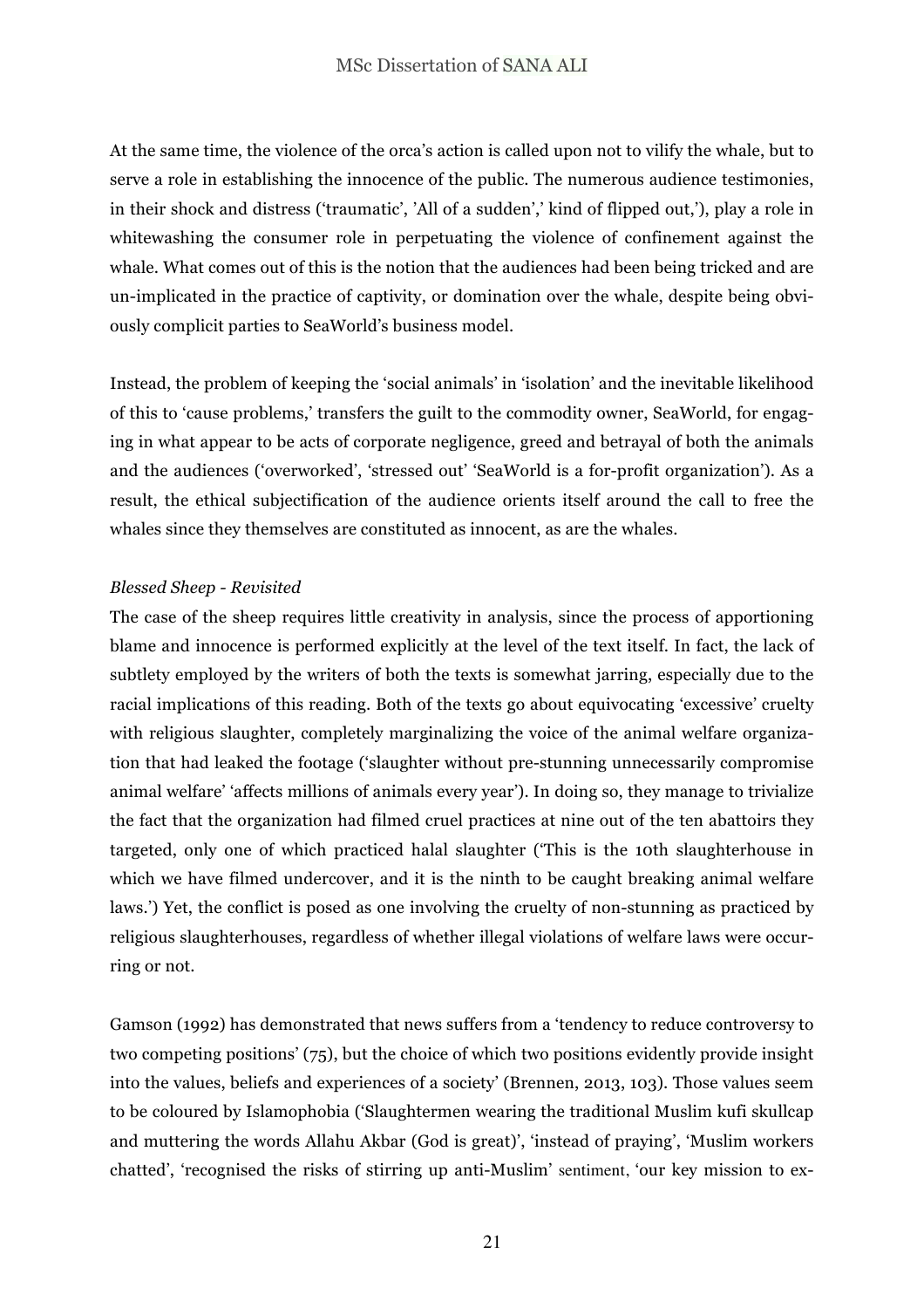#### MSc Dissertation of SANA ALI

pose and combat animal cruelty', 'full force of the law') as evidenced by the huge concentration of expressions of shock regarding the footage ('shocking' 'horrific'; innocence established by 'urgent investigation', 'action being taken', 'strict rules'), which seeks to justify why a natural place of violence is being targeted for being 'extra violent'. In an effort to forward this justification, the articles fall into the contradiction of several times condemning the practice of killing the animals itself ('The vicious attacks on defenceless, frightened animals at Bowood are inexcusable', more than '4,000 sheep were filmed being killed', 'prevent unnecessary suffering').

Once more the public is allowed to remain un-implicated in the practices taking place in the slaughterhouses...as long as it's not a religious slaughterhouse from which they purchase their meat. The degree of violence perpetrated on sheep bodies in non-religious slaughterhouses, is presumed just enough to position them as innocent, while those who eat unstunned meat for religious reasons become positioned as villains ('The public has a right to expect that all farmed animals have as painless and humane an end to their lives as possible,' 'It affects millions of animals every year and action is long overdue,'). The action demanded, as stated by the posting of the online petition, is the banning of religious slaughter, rather than either ensuring the cruel practices that were a result of the law being broken do not occur again, or that animal's welfare become a genuine priority or matter of concern.

#### *Cecil - Revisited*

Blame is, in this case, placed directly on the dentist who shot Cecil, with several details added to make his hunting of Cecil look cruel and violent ('did not die immediately', 'six cubs of Cecil will now be killed'). The initial reporting of the incident takes a negative view of hunting in general, even legally ('bow and arrow is a new trend', 'a tactic which hunters used to portray their action as legal'), however, the second article which seeks to shed light on the debate of whether hunting can help conservation, went about portraying hunters as a 'necessary evil', in that they raised money for conservation efforts. The end of the article calls for a donation towards conservation efforts, without a hint of irony, pointing out that Cecil would never have been chosen as the target for a legal hunt.

What this article seems to be doing is trying to calm an already angered public, and reinstating the innocence of conservation practices, while creating a sufficient distance from the ethically messy practice of hunting, without calling for an end to it. In doing so, it tempers the anger towards hunting in general, especially as it points out the truly unethical practice of 'canned hunts' ('conserving the species in the wild' 'scientists can prove that the taking of the select individuals will not endanger the species,' 'Fewer than 30,000 African lions remain').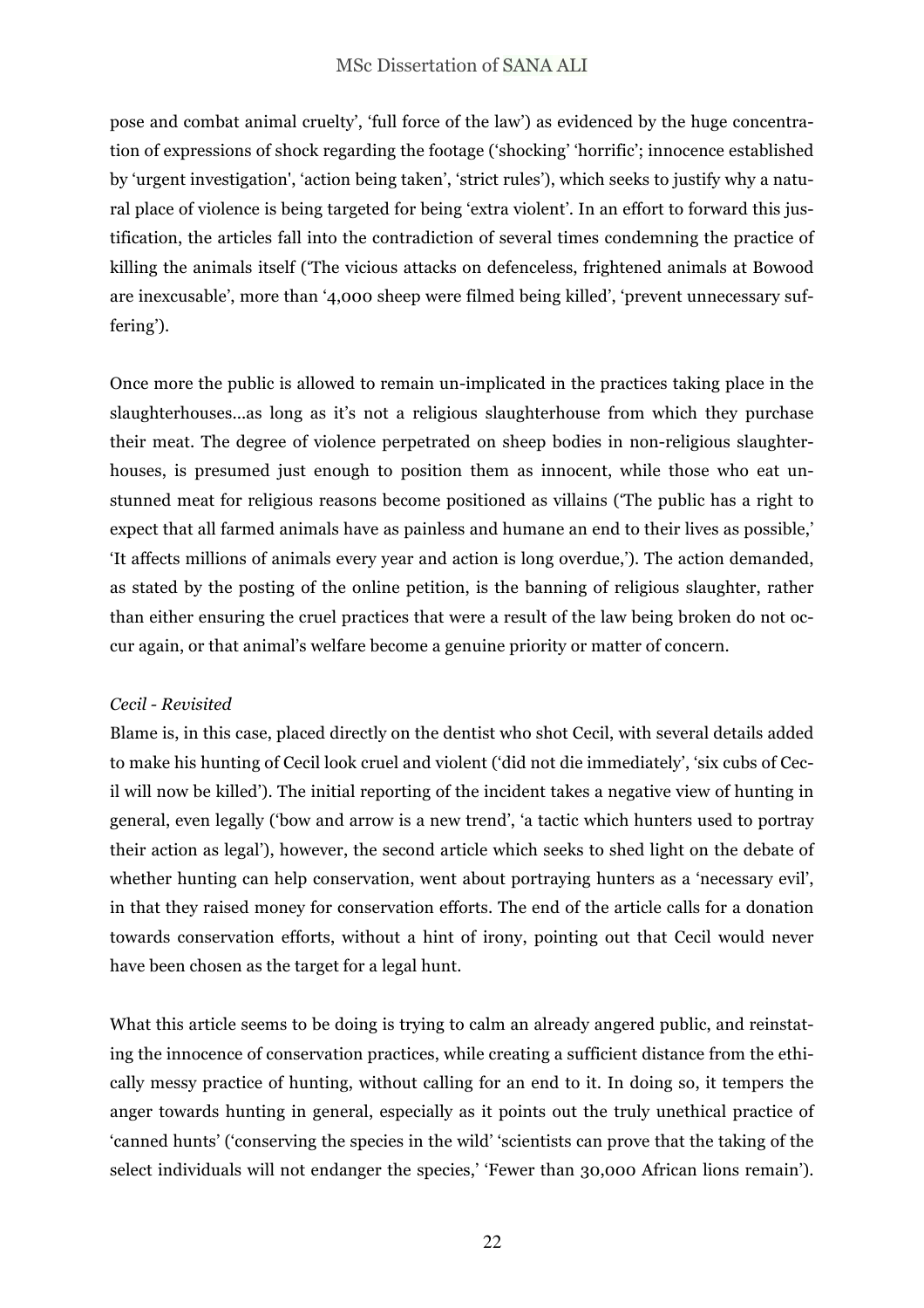Furthermore, the role of the legal hunt is cemented in a development discourse ('The next step for Zimbabwe should be to step up enforcement of their hunting laws, to prevent more illegal takes,' says Bisbee. 'Responsible hunting is going to pay for that,' he adds, pointing out that 'Zimbabwe is among the world's poorest countries.'), chilling the arguments against legal hunting that it had forwarded ('the first rule of protecting a rare species is to limit the human [related] killing', 'critics say is prone to corruption', 'fuels demand for black market wildlife products, and can be too hard to enforce on the ground').

## **Ethical Evasion via Co-opting Human Discourses**

As we have seen in the previous section, through its work of individualizing and or anthropomorphizing the animal, and then encouraging audiences to accept the action orientation evoked by the victim and blame assignations, the text ultimately coaxes its readers into adopting a position of moral outrage in the kind of ethical codes it evokes.

#### *Ethical Evasion*

A verbal model will clarify the way the general arguments appears to work textually.

Ethical Position 1:

This animal(individual) is just like a human.

Therefore, we have an ethical responsibility towards it(individual).

This animal(individual) has been wronged by this actor.

We can blame that actor, but we are innocent so we can demand justice, because we have accepted we have a responsibility towards this animal (individual).

The Space of Contradiction:

Many individual animals of this species institutionally, systematically undergo the same treatment as has been judged as wrong above and a vast portion of humanity is implicated in this process.

The Solution- via an Alternate Discourse:

Let's focus on this animal, because this one is special. If we do right by this animal, we have done right by all its kind. (the animal becomes a stand-in for something other than itself) We can blame the culprit and demand justice.

The simultaneous inter-discursive ethical narratives being superimposed on the situation as a whole require a separate attending to. Just as we anthropomorphize the animals to estab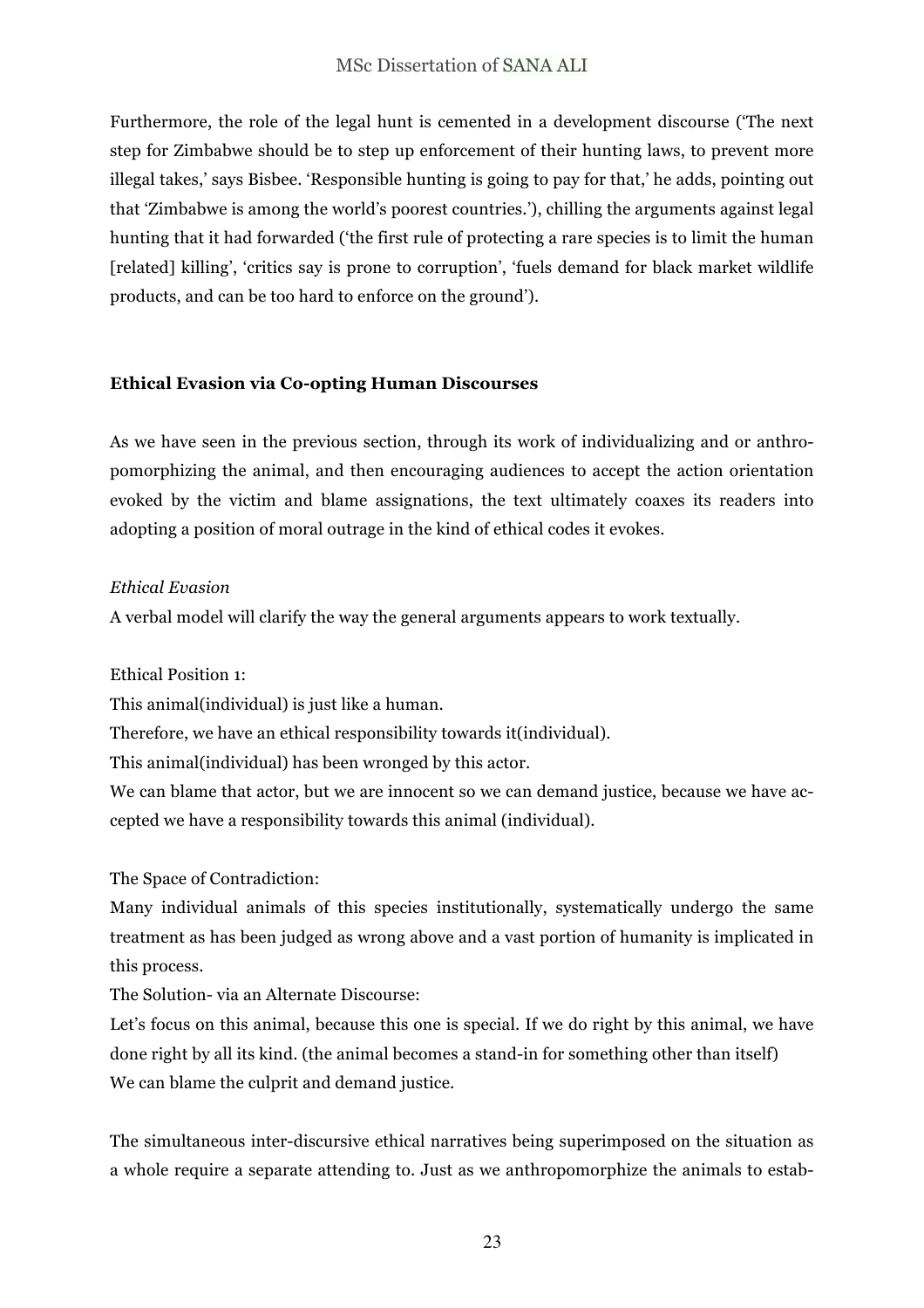lish their inclusion in our moral community, we then ignore the moral debt logically owed to the individuals of the species by extension, by situating that animal into another familiar and human-based victim-culprit discourse, like one of corporate greed vs. working class, or national identity vs domestic 'other' discourse, or developed-vs- developing discourses. Each of these is elaborated on in the specific sections relating to each case.

Overall, however, the animals are transformed into 'characters with which the audience can identify' (Ryan, 1991, 34). The calling upon of inter-discursive frames, seems to be implicated in blurring over the inherent, ethically contradictory positions vis- a-vis animals contained within in each of the texts. This final theme, I have called Ethical Evasion. Repeatedly, the texts worked to magnify the specific incident while cropping out the 'big picture' and the fundamental ethical questions raised about animal treatment by humans.

Each of the texts invariably switched between evoking moral outrage by emphasizing the individual-ness of an animal, only to later, in order to maintain the ethical subjectification they had created, 'zoom out' and subtly disengage the animal's 'person-hood'. The same ethical code that was evoked by creating sympathy with the animal is later kept intact in the face of systemic hypocrisy, by expanding the ethical responsibility owed to the animal as an individual to that owed to its species as a whole, while simultaneously making a switchover from the discourse of human/animal ethics to human/human discursive frameworks that depended on the 'elevated' status of an individual animal to pseudo-human. Suddenly, then, through this discreet discursive sleight of hand, entire contradictions in our collective treatment of animals are overcome and we are able to maintain the sense of pride we seem to have in being 'ethical'. An identity that news representations seem to be complicit in maintaining.

'Any text is constructed of a mosaic of quotations; any text is the absorption and transformation of another" (Kristeva 1986, 66). The final section of this chapter will touch upon the discursive frames that the overall analysis of each of the case studies are evocative of, since they have ended up playing a critical role in 'ethical evasion'.

## *Tilly- The Disenfranchised and Rebellious Youth*

The scent of an anti-corporate discourse is hard to miss in the news coverage of SeaWorld following the attack on the trainer. It is not surprising then that the event is situated in the middle of the greatest economic crisis to hit the global economy since the Great Depression (Elliott, 2011). The willingness of the news media to position SeaWorld as the villain followed by the public reaction to SeaWorld in general, raises questions about the potential mood of the country as the time of the incident. Economic as well as cultural contexts are crucial to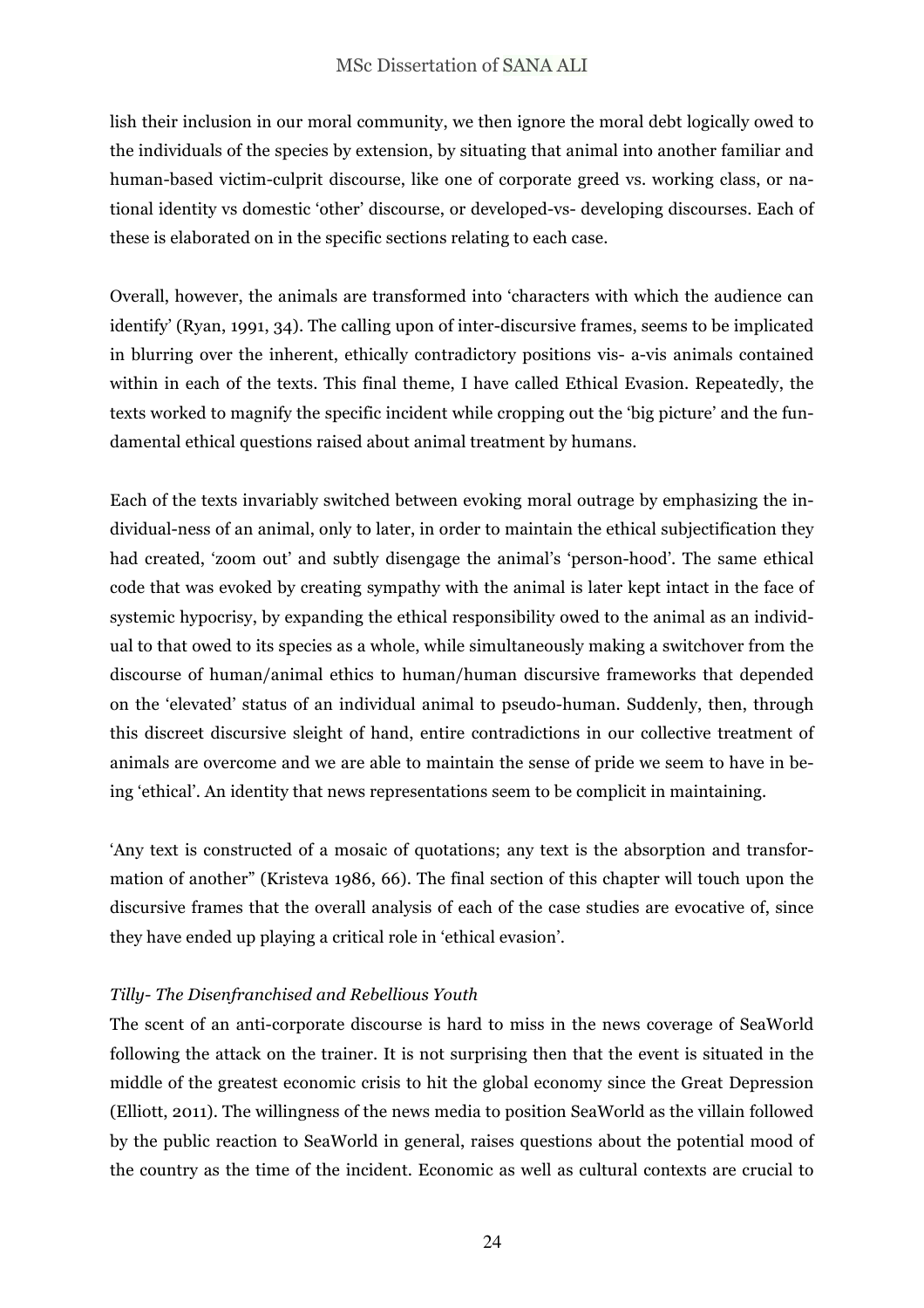understanding the multiple layers that discourses occupy (Kellner & Durham, 2006, 197). To this end Tilly is humanized to an almost farcical extent ('no foul play on the part of anyone but the whale,' 'this was premeditated'), and cast into the role of an 'over-worked', 'stressedout' 'money-making animal.'

#### *Blessed Sheep- The Patriotic Self-Sacrifice*

The manner in which this news broke, and the follow up story excavating the question 'Should the UK ban religious slaughter?' grew out of an obvious socio-political context, and had little to do with a scale of difference in the actual cruelty of practices in halal/kosher abattoirs vs non-religious ones, as is very easy to see, without very deep analysis. This quickly became clear in the sensationalist tone of the first article and was further evidenced by the fact that the trigger for the story, Animal Aid's filming of 10 slaughterhouses and finding 9/10 of those engaging in practices they deemed to be 'unnecessarily' cruel, was twisted into a story about the cruelty of religious slaughter itself. The complete overlooking of the other slaughterhouses that had broken with 'legally ensured standards' combined with an unashamed equivocation of 'unusually gratuitous violence and cruelty' depicted in the leaked footage of a halal slaughterhouse, with the process of halal slaughter itself (without the use of stunning), indicates not just biased journalism, but a shallow instrumentalization of animal welfare discourse to cover up an attack on domestic UK Muslim populations, in the face of rising anti-Muslim sentiment and questions of immigrant's ability to integrate into European society (Richardson, 2004). Commodified sheep, usually left behind the walls of industrial sized factory farms and slaughterhouses, make an appearance as loyal British subjects, with a 'right to a humane death'. They fit into a discourse of our sheep vs. their sheep, and questions of what 'our sheep' 'deserve', a classic discourse of Othering which seeks to, as mentioned earlier on in this paper, portray the other as uncivilized. As such, the role of British sheep is sanitized into that of a proud sacrifice for the Motherland, one that deserves 'respect' and 'rights' to a good death ('We believe that meat produced from animals stunned or not stunned before slaughter should be clearly labelled to allow consumer choice', 'The public has a right to expect that all farmed animals have as painless and humane an end to their lives as possible,').

#### *Cecil- The African Orphan*

The shooting of Cecil and the corresponding debate on whether trophy hunting supports conservation, draws upon a developmental discourse, casting Cecil in the role of the trope of the 'unfortunate', such as the hyper-mediatized starving African child that fronts NGO advertisements - a trope we see all too often on our screens, positioned there to make us feel angry at some kind of injustice, while not recognizing our own role in the institutions that perpetu-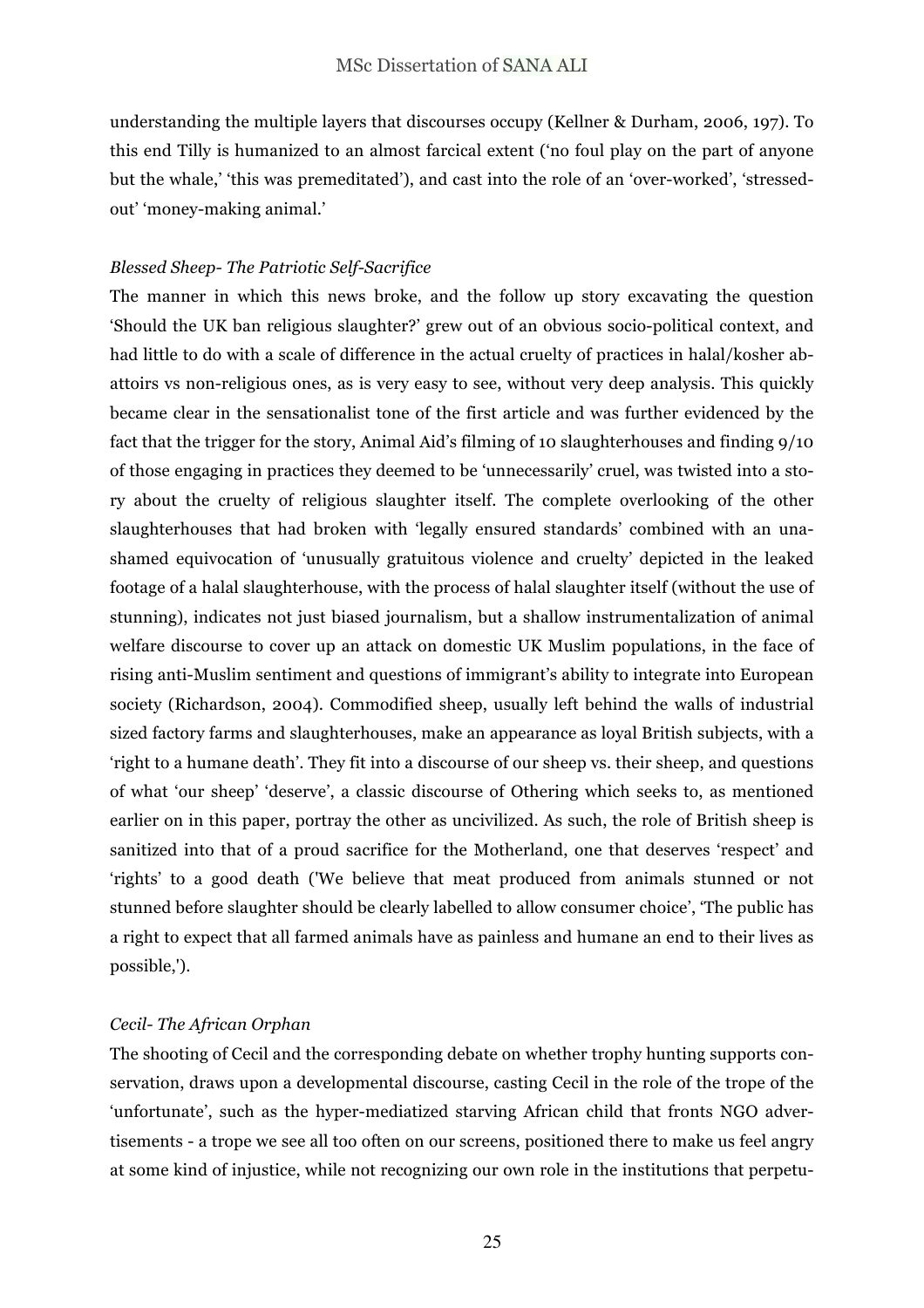#### MSc Dissertation of SANA ALI

ate those very injustices. As such the way development discourse proceeds by way of humanizing one child to gain donations, it at the same time rests on the implicit recognition that for every child saved, there will have been countless other who could not be ('Supporters say regulated hunts raise much-needed money for conservation and help manage populations, since game officials typically try to make sure hunters target animals that are no longer able to breed or that might inhibit the reproduction of others around them'). The question of Cecil's subjectivity is enmeshed within the false subjectivity entrusted to that African orphan whose picture is everywhere, but whose voice is absent. In that way, Cecil fits naturally, out of habit, into a discourse that evokes acts of extreme monetary generosity mingled with systematic disengagement.

#### **CONCLUSION**

Biopolitics, in its involvement with constituting both physical as well as discursive subjects, proves to be an interesting framework on which to found a critical discourse analysis, with the potential to problematize the discursive limits we place between the bodies governed by its apparatuses, whether human or animal. This is particularly true when trying to understand the way ethical subjects are formed within the discourses produced by and constituted by these apparatuses. Derrida thus pointed this out when he said the idea of calling animals 'animals' to mean one homogenous, monolithic entity, is absolutely absurd (Derrida & Mallet, 2008). I have to concur that it is not only absurd, it's dangerous. Perhaps it is by this discursive tactic that we seem to fail animals and ourselves; there appears to be no word in the English language that is commonly used to describe the personhood of an animal. Animals ultimately do lack the possibility of having an identity in our language about them. Personhood, person, the words, are imbued with ideas of individual-ness, consciousness, presence, being. Animalhood, animality, these terms are not. The extent of their meaning is the same as the meaning of animal. What is it to be an animal? Is it to not be human, to be pre-human, sub-human, and as a result, to lack all the things that humans have. That is the discursive leap we make, and it seems to be followed by and then re-instated by a cognitive one. Our language does not offer us the ability to speak of it, let alone describe or understand it. The power and implications of this come out in texts which are struggling to convey where we stand vis a vis our non-human animal counterparts.

While it seems we have pinpointed the exact locus of contradiction at the site of these texts, it is important to remember that a study of the text alone cannot give us the answer about how these contradictions are reconciled (or evaded) at the site of the subject. Nonetheless, this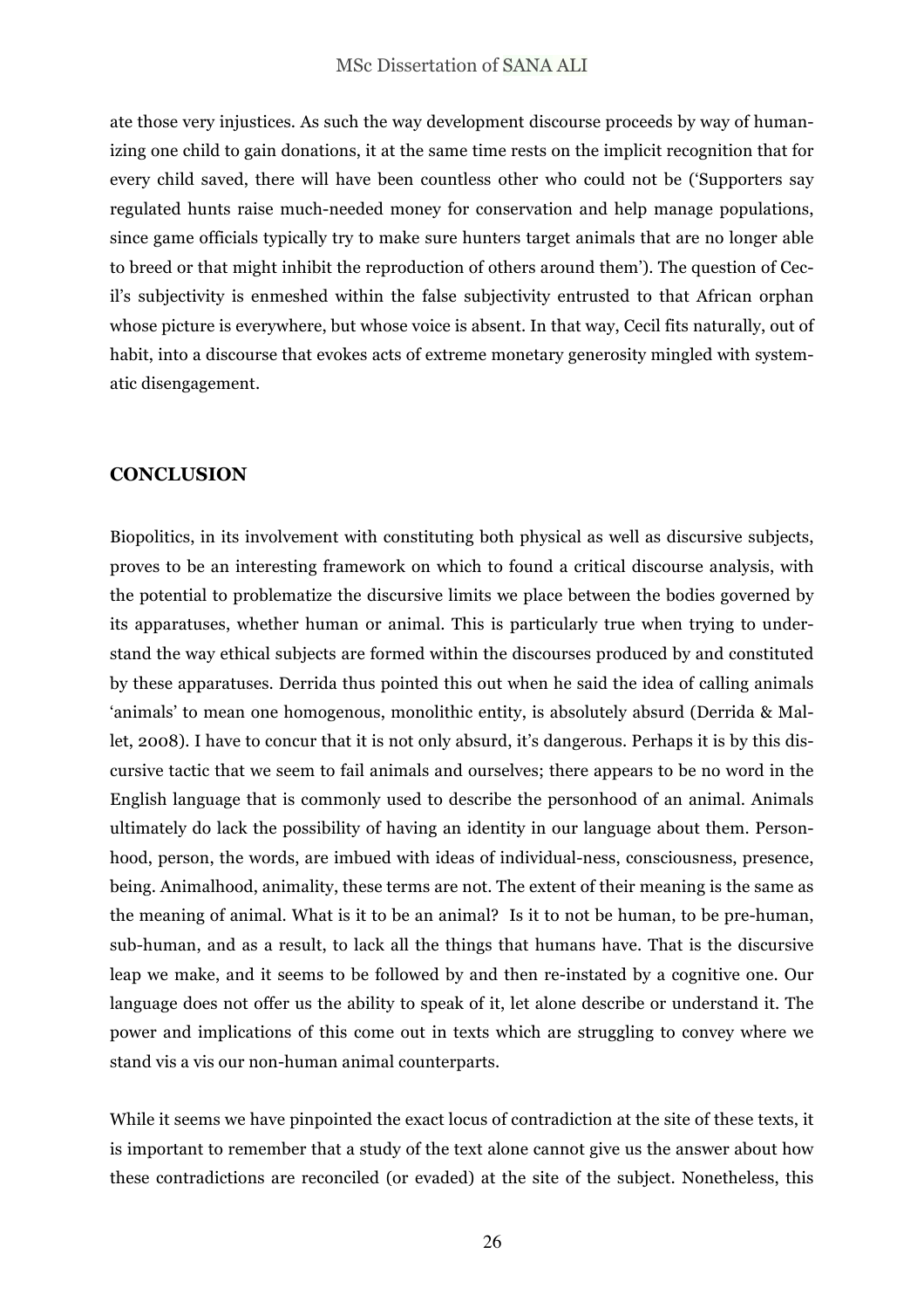research makes a critical point in demonstrating the existence of a significant 'silence' or void at the site of news media in its systematic evasion of a critically important ethical question: who are we in relation to other animals and what do we owe them ethically?

#### **REFERENCES**

Adams, C. and Donovan, J. (1995). Animals and women. Durham: Duke University Press.

Agamben, G. (1999). Remnants of Auschwitz. New York: Zone Books.

Armstrong, S. and Botzler, R. (2003). The animal ethics reader. London: Routledge.

Baker, S. (1993). Picturing the beast. Manchester: Manchester University Press.

- Barnett, Clive; Cloke, Paul; Clarke, Nick and Malpass, Alice (2005). Consuming ethics: Articulating the subjects and spaces of ethical consumption. Antipode, 37(1) pp. 23–45.
- Bauman, Z. (1993). Postmodern ethics. Oxford, UK: Blackwell.

Beach, H., Rao, A. and Stammler, F. (2006). Humans and reindeer on the move. Biggleswade: Berghahn Journals.

- Bennett, J. (1996). "How is it, Then, That We Still Remain Barbarians?": Foucault, Schiller, and the Aestheticization of Ethics. Political Theory, 24(4), pp.653-672.
- Bentham, J. and Lafleur, L. (1948). An introduction to the principles of morals and legislation. New York: Hafner Pub. Co.

Berkowitz, D. (2011). Cultural meanings of news. Los Angeles: Sage Publications.

- Bettina Heinz & Ronald Lee (1998) Getting down to the meat: The symbolic construction of meat consumption, Communication Studies, 49:1, 86-99,
- Blackfish, (2015). Home. [online] Available at: http://www.blackfishmovie.com/ [Accessed 28 Aug. 2015].
- Boyde, M. (2014). Captured. Houndmills, Basingstoke, Hampshire: Palgrave Macmillan.
- Brennen, B. (2013). Qualitative research methods for media studies. London: Routledge.
- British National Party, (2015). British National Party Renews Call for Ban on Halal Meat. [online] Available at: http://www.bnp.org.uk/news/british-national-party-renews-call-ban- halal-meat-0 [Accessed 28 Aug. 2015].
- Change.org, (2015). The Rt Hon Elizabeth Truss MP: Ban Halal Slaughter in the United Kingdom!. [online] Available at: https://www.change.org/p/the-rt-hon-elizabeth-truss-mp- ban-halal-slaughter-in-the-unitedkingdom [Accessed 28 Aug. 2015].
- Chouliaraki, L. (2006). The spectatorship of suffering. London: SAGE Publications.

Chouliaraki, L. and Fairclough, N. (1999). Discourse in late modernity. Edinburgh: Edinburgh University Press.

- Cole M. From "Animal Machines" to "Happy Meat"? Foucault's Ideas of Disciplinary and Pastoral Power Applied to 'Animal-Centred' Welfare Discourse. Animals. 2011; 1(1): 83-101.
- Costelloe, T. (2003). The Invisibility of Evil: Moral Progress and the 'Animal Holocaust'. Philosophical Papers, 32(2), pp.109-131.
- Derrida, J. and Mallet, M. (2008). The animal that therefore I am. New York: Fordham University Press.
- Dreyfus, H., Rabinow, P. and Foucault, M. (1983). Michel Foucault, beyond structuralism and hermeneutics. Chicago: University of Chicago Press.
- Durham, M. and Kellner, D. (2006). Media and cultural studies. Malden, MA: Blackwell.
- Elliott, L. (2011). Global financial crisis: five key stages 2007-2011. [online] the Guardian. Available at: http://www.theguardian.com/business/2011/aug/07/global- financial-crisis-key-stages [Accessed 28 Aug. 2015].
- Esposito, R. (2008). Bíos. Minneapolis: University of Minnesota Press. Fairclough, N. (1995). Critical discourse analysis. London: Longman.
- Fairclough, N. (2008). Analyzing discourse. London: Routledge.

Faubion, J. (2014). Foucault now. Oxford: Polity Press.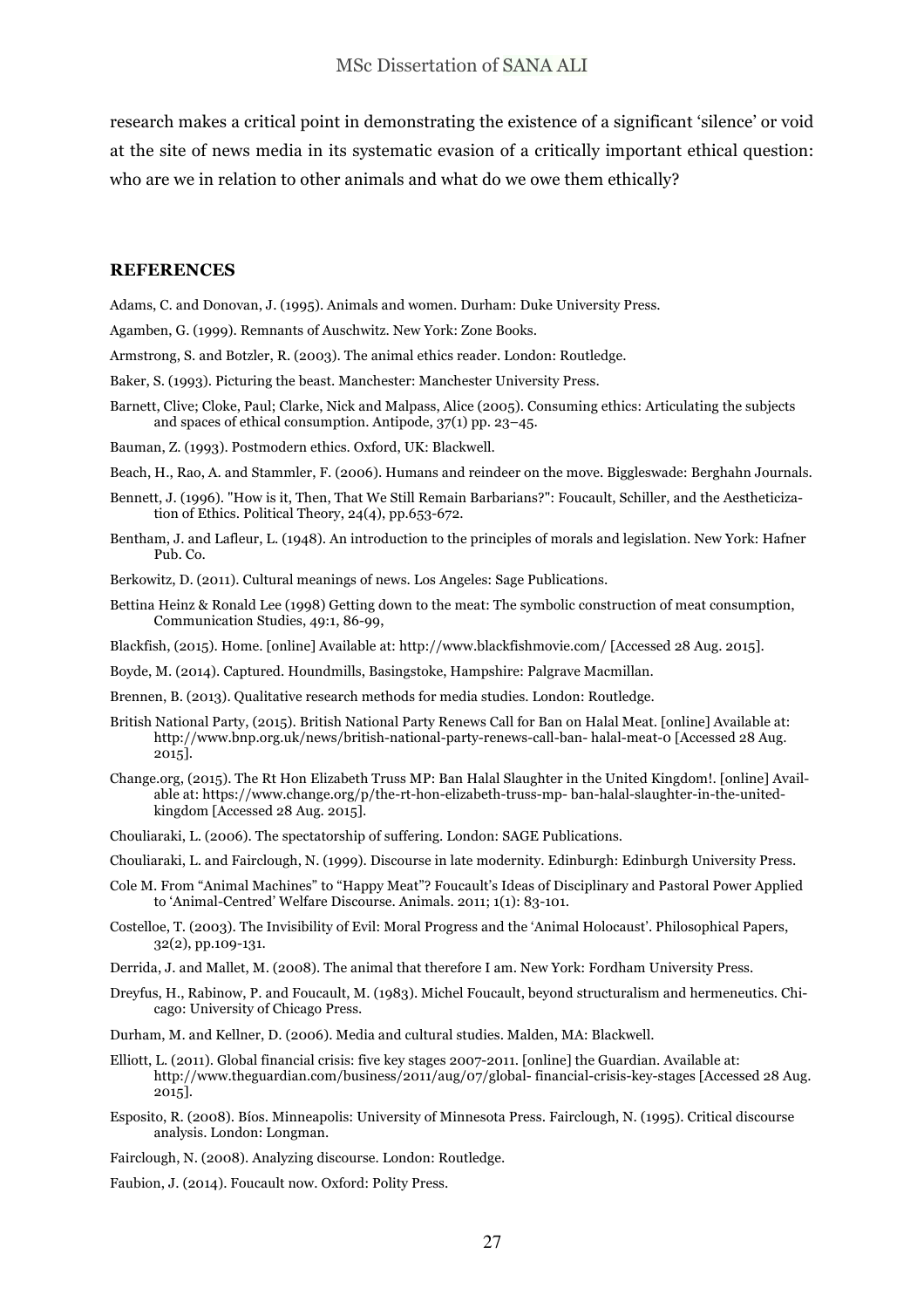#### MSc Dissertation of SANA ALI

Fiske, J. (1987). Television culture. London: Methuen.

- Foucault, M. (1978). The history of sexuality. New York: Pantheon Books.
- Foucault, M. (1979). Discipline and punish. New York: Vintage Books.
- Foucault, M. (1990). The history of sexuality. New York: Vintage Books.
- Foucault, M., Bertani, M., Fontana, A., Ewald, F. and Macey, D. (2003). Society must be defended. New York: Picador.
- Foucault, M., Rabinow, P. and Faubion, J. (1997). The essential works of Michel Foucault, 1954-1984. New York: New Press.
- Fowler, R. (1996). Language in the news. London: Routledge.
- Francione, G. (2008). Animals as persons. New York: Columbia University Press.
- Gamson, W. (1992). Talking politics. Cambridge [England]: Cambridge University Press.
- Giddens, A. (1993). Social theory and modern sociology. Cambridge: Polity Press.
- Gross, A., Vallely, A., Foer, J. and Doniger, W. (2012). Animals and the human imagination. New York: Columbia University Press.
- Harré, R. and Lagenhove, L. (1999). Positioning theory. Oxford: Blackwell. Hartley, J. (1996). Popular reality. London, England: Arnold. Horkheimer, M. (1982). Critical theory. New York: Continuum Pub. Corp.
- Hyland, K. and Paltridge, B. (2011). Bloomsbury companion to discourse analysis. New York: Continuum.
- Hyland, K. and Paltridge, B. (2011). Continuum companion to discourse analysis. New York: Continuum.
- Insidephilanthropy.com, (2015). Cecil the Lion's Legacy: How Do We Turn Viral Giving Into Lasting Change? Inside Philanthropy: Fundraising Intelligence - Inside Philanthropy. [online] Available at: http://www.insidephilanthropy.com/home/2015/8/5/ cecil-the-lions-legacy-how-do-we-turn-viralgiving-into-last.html [Accessed 28 Aug. 2015].

Joseph Wadiwel, D. (2009). The War Against Animals. Griffith Law Review, 18(2), pp. 283-297.

- Kant, I. and Paton, H. (1964). Groundwork of the metaphysic of morals. New York: Harper & Row.
- Kitzinger, C. and Wilkinson, S. (1995). Feminism and discourse. London: Sage.
- Kristeva, J. and Moi, T. (1986). The Kristeva reader. New York: Columbia University Press.
- Kundera, M. (1984). The unbearable lightness of being. New York: Harper & Row.
- Lassen, I., Strunck, J. and Vestergaard, T. (2006). Mediating ideology in text and image. Amsterdam: J. Benjamins.
- Levinas, E., Smith, M. and Harshav, B. (1998). On thinking-of-the-other. London: Athlone.
- Miceli, M. (2015). Cecil the Lion's Death Prompts Social Media Outcry. [online] US News & World Report. Available at: http://www.usnews.com/news/articles/2015/07/29/ cecil-the-lions-death-prompts-social-mediaoutcry [Accessed 28 Aug. 2015].
- Molloy, C. (2011). Popular media and animals. Houndmills, Basingstoke, Hampshire: Palgrave Macmillan.
- Nibert, D. (2002). Animal rights/human rights. Lanham, Md.: Rowman & Littlefield.
- Nocella, A. (2014). Defining critical animal studies. Peter Lang Pub.
- Novek, J. (2005). Pigs and People: Sociological Perspectives on the Discipline of Non-human Animals in Intensive Confinement. Society & Animals,  $13(3)$ , pp.221-244.
- NPR.org, (2011). Along With Humans, Who Else Is In The 7 Billion Club?. [online] Available at: http://www.npr.org/sections/thetwo-way/2011/11/03/141946751/along-with- humans-who-else-is-inthe-7-billion-club [Accessed 28 Aug. 2015].
- Outside Online, (2010). The Killer in the Pool. [online] Available at: http:// www.outsideonline.com/1924946/killer-pool [Accessed 28 Aug. 2015].
- Pandian, A. (2008). Pastoral Power in the Postcolony: On the Biopolitics of the Criminal Animal in South India. Cultural Anthropology, 23(1), pp.85-117.
- Parekh, B. (2008). A new politics of identity. Basingstoke: Palgrave Macmillan.
- Pedersen, O. (1995). Meat past and present: research, production, consumption. Livestock Production Science, 43(2), p.185.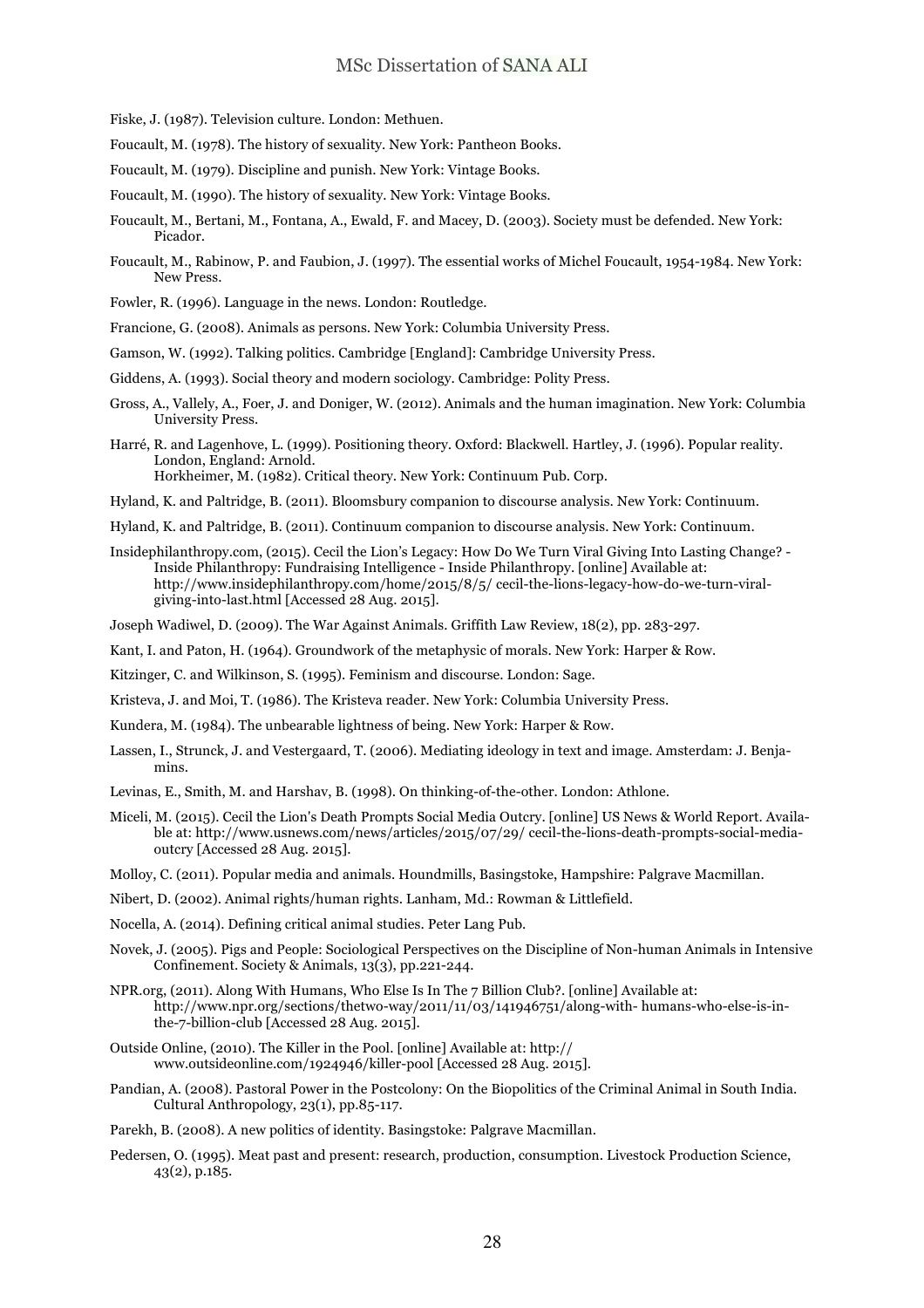Philo, C. (2008). Theory and methods. Aldershot: Ashgate.

- Plumwood, V. (2000). Integrating Ethical Frameworks for Animals, Humans, and Nature A Critical Feminist Eco-Socialist Analysis. Ethics and the Environment, 5(2), pp. 285-322.
- Pressgazette.co.uk, (2011). Top 40 UK news websites: BBC still leads Mail Online | Press Gazette. [online] Available at: http://www.pressgazette.co.uk/node/47827 [Accessed 28 Aug. 2015].
- Purcell, N. (2011). Cruel Intimacies and Risky Relationships: Accounting for Suffering in Industrial Livestock Production. Society & Animals, 19(1), pp.59-81.
- Renkema, J. (2009). Discourse, of course. Amsterdam: John Benjamins Pub. Co.
- Richardson, J. (2004). (Mis) representing Islam. Amsterdam: John Benjamins Publishing Company.
- Rose, G. (2001). Visual methodologies. London: Sage.
- Ryan, C. (1991). Prime time activism. Boston, MA: South End Press.
- Said, E. (1979). Orientalism. New York: Vintage Books.
- Said, E. (2000). Reflections on exile and other essays. Cambridge, Mass.: Harvard University Press.
- Salmon, C. and Chi-Yung, M. (1994). The spiral of silence. [S.l.]: [s.n.].
- Scollon, R. (1998). Mediated discourse as social interaction. London: Longman.
- Seale, C. (1998). Researching society and culture. London: Sage Publications.
- Serpell, J. (1986). In the company of animals. Oxford [Oxfordshire]: B. Blackwell.
- Shepard, P. (1996). The others. Washington, D.C.: Island Press.
- Smith, M. (2002). The 'ethical'space of the abattoir: On the (in) human (e) slaughter of other animals. Human Ecology Review, 9(2), 49-58.
- Sorenson, J. (2014). Critical animal studies. Toronto: Canadian Scholars Press.
- Springer, A., Turpin, E., Einfeldt, K. and Wolf, D. (2015). Land & animal & nonanimal. Berlin: Haus der Kulturen der Welt.
- Stateofthemedia.org, (2015). » Newspapers: By the Numbers. [online] Available at: http://www.stateofthemedia.org/2013/newspapers-stabilizing-but-still-threatened/ newspapers-by-thenumbers/ [Accessed 28 Aug. 2015].
- Talbot, M. (2007). Media discourse. Edinburgh: Edinburgh University Press.
- The Ultimately Othered Other. (2015). Prospect. [online] Available at: http:// www.prospectmagazine.co.uk/artsand-books/the-ultimately-othered-other-animal- studies-posthumanism [Accessed 26 Aug. 2015].
- Tovey, H. (2003). Theorising Nature and Society in Sociology: The Invisibility of Animals. Sociologia Ruralis, 43(3), pp.196-215.
- Tuan, Y. (1971). Man and nature. Washington: Association of American Geographers, Commission on College Geography.
- Tuchman, G. (1978). Making news. New York: Free Press.
- Twine, R. (2010). Animals as biotechnology. London: Earthscan.
- Van Leeuwen, T. (2008). Discourse and practice. Oxford: Oxford University Press.
- Weber, M., Parsons, T. and Tawney, R. (1930). The Protestant ethic and the spirit of capitalism. London: George Allen & Unwin Ltd., Museum Street.
- Weil, K. (2012). Thinking animals. New York: Columbia University Press.
- Weiss, G. and Wodak, R. (2003). Critical discourse analysis. Houndmills, Basingstoke, Hampshire: Palgrave Macmillan.
- Wetherell, M., Yates, S. and Taylor, S. (2001). Discourse theory and practice. London: SAGE.
- Widdowson, H. (2004). Text, context, pretext. Malden, MA: Blackwell Pub.
- Wodak, R. and Meyer, M. (2001). Methods of critical discourse analysis. London: SAGE.
- Wolfe, C. (2013). Before the law. Chicago: The University of Chicago Press.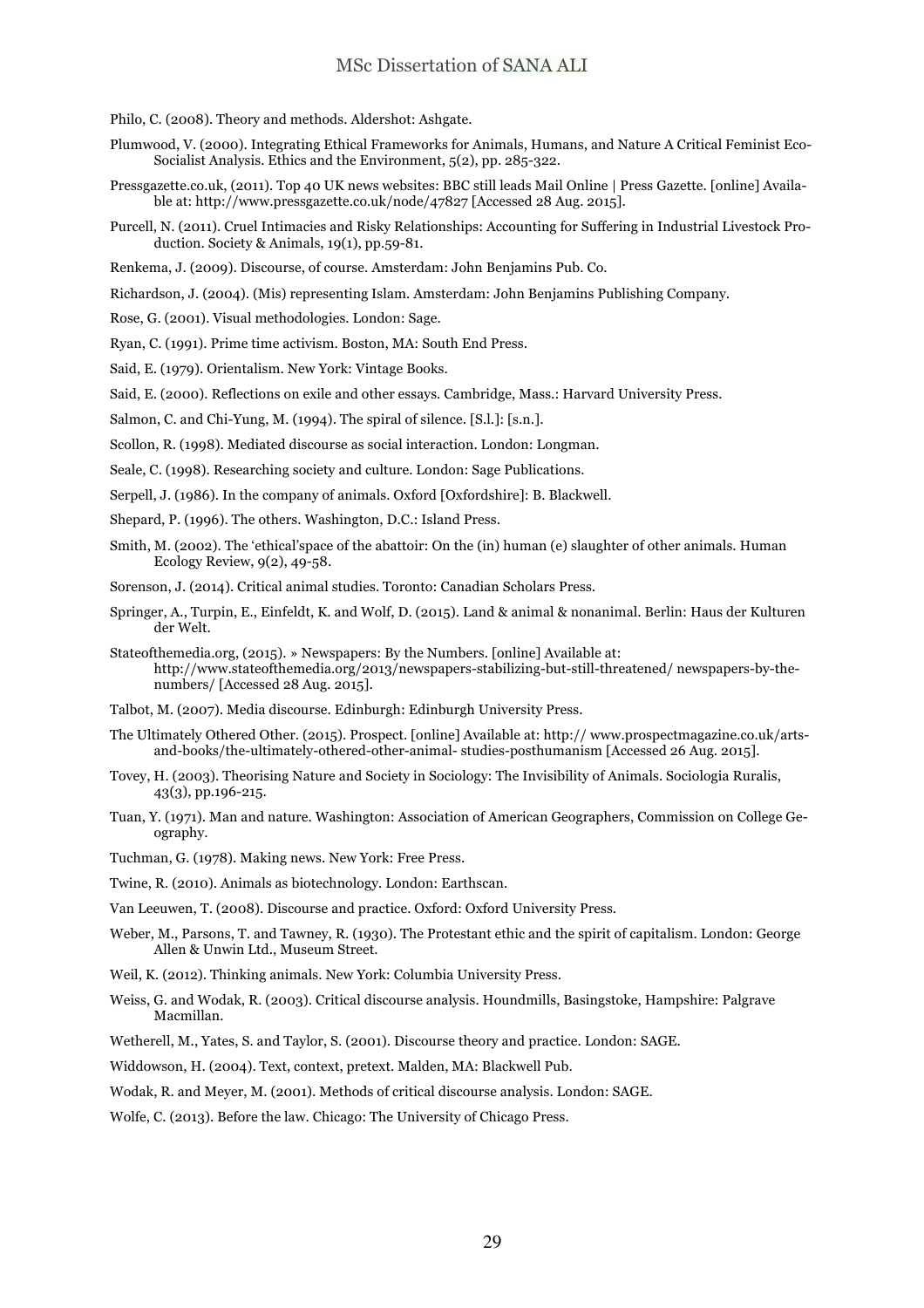## **APPENDIX**

## **Texts Analyzed**

**A. Source**: http://www.bbc.co.uk/news/uk-31411219

Should religious slaughter be banned in the UK?

It's a passionate conflict - animal welfare campaigners opposing the slaughter practices of religious minorities.

Could it be a topic that persuades undecided voters on polling day?

Always an emotive issue, religious slaughter has become an unexpected political battleground as the general election approaches.

Animal rights campaigners have long called for a ban on halal or shechita slaughter, which amongst other requirements specify slitting an animal's throat quickly with a sharp knife while it is still conscious.

The British Veterinary Association, the RSPCA, Compassion in World Farming and the National Secular Society all want to see an end to the religious slaughter of animals or to slaughter without pre-stunning.

However, in the run-up to the general election, opposition to those methods of slaughter would also seem to have become dog whistle politics: shorthand for targeting a specific religious minority - Muslims - without saying as much.

UKIP last week said it would ban all slaughter methods that didn't involve pre-stunning causing controversy amongst British Muslims and Jews, some of whom warned that any such ban would in effect drive those who observe religious dietary laws out of the UK.

For many of the UK's almost three million Muslims, halal slaughter is a strict religious requirement, as is eating kosher for many of the UK's 300,000 Jews.

Rules over stunning

According to the Halal Authority Board, there is a strong strand of religious opinion that livestock should not be stunned before slaughter, but others feel that light stunning is permissible.

Its standards permit both types of slaughter, and dictate a number of requirements regarding animal welfare for both.

"If followed properly, both unstunned and stunned are extremely humane forms of slaughter and the evidence to suggest otherwise is completely wrong," according to its head of certification, Shaykh Tauqir Ishaq.

"Being cruel to animals is a sin in Islam, and we do not permit any form of cruelty in abattoirs certified by us.

"The discomfort and pain experienced by any animal should be absolutely minimised if not eliminated, and our standards reflect such requirements.

"We have found that all abattoirs we have visited, audited and certified pay great attention to animal welfare from transportation, temporary storage and stunning and slaughtering. Whilst the taking of an animal's life is not a pleasant one, it is permitted in Islam as long as it is for eating and not sport."

The most recent debate over religious slaughter was sparked off by images released by Animal Aid, showing "horrifying yet routine abuse" captured using hidden cameras at a halal abattoir. One worker was sacked and three others suspended after being filmed breaking the strict rules on slaughtering sheep by hacking and sawing at the animals' throats.

The men at the Bowood Lamb abattoir in Thirsk, North Yorkshire, could be prosecuted. However, Animal Aid is keen to point out that prior to Bowood, it had filmed undercover in nine other slaughterhouses, all of them practising mainstream "humane" killing with prestunning.

In all but one of the nine, the group recorded "appalling and often gratuitous cruelty". Animal Aid's position is that all slaughter involves suffering, so it promotes an animal-free vegan diet.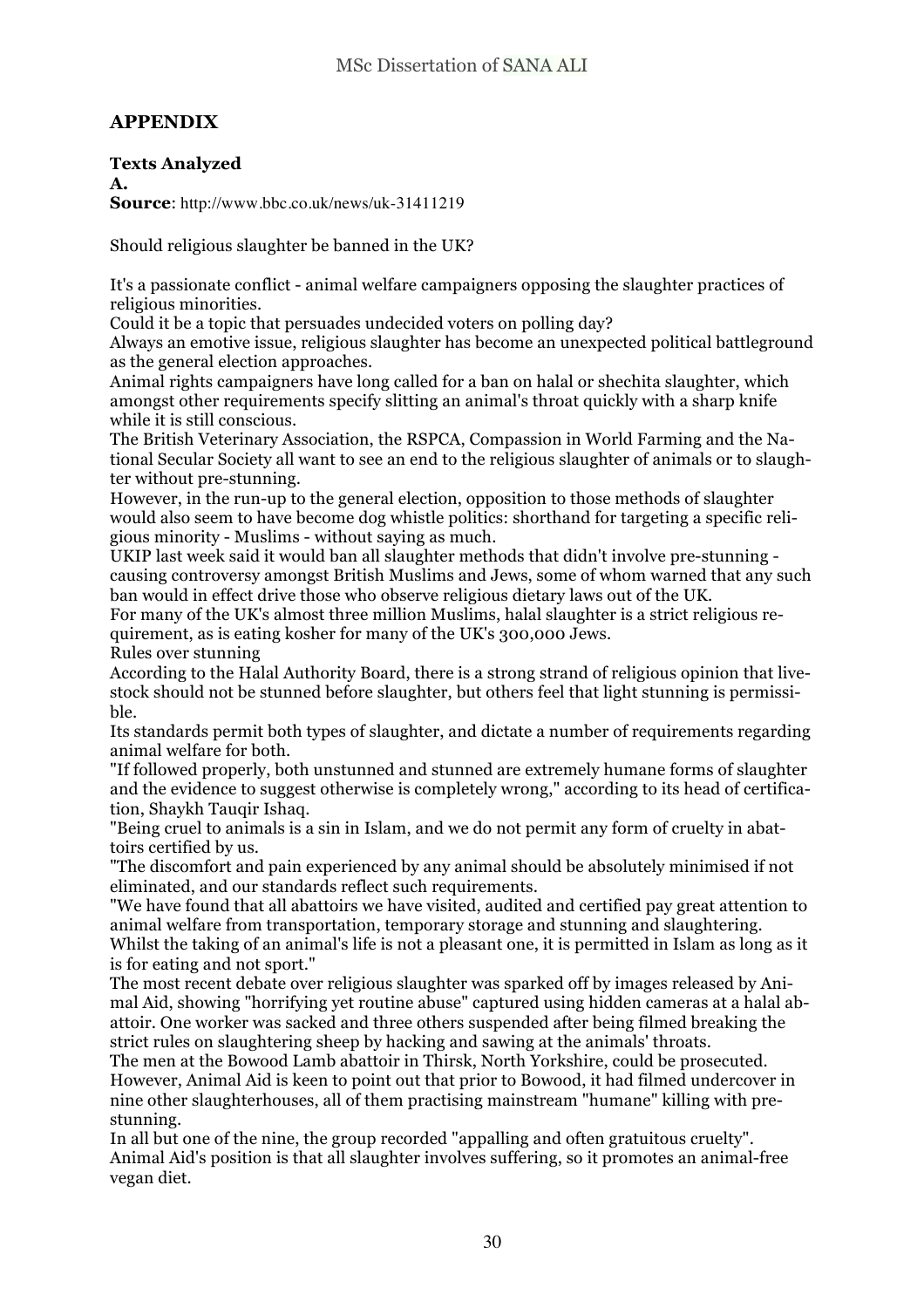British and EU law requires all animals to be stunned prior to being killed, unless the meat is intended for Muslim or Jewish consumers.

Laws not applied

However, Animal Aid said it had discovered a "remarkable weakness in the application of the law", with the regulatory body, the Food Standards Agency, acknowledging to Animal Aid that any slaughterhouse "can practise non-stun slaughter without demonstrating that the meat is destined for religious communities."

The Halal Authority Board said that it was "shocked at the cruel practices that have been filmed and these persons and abattoirs should be held to account".

But it went on to say: "We also feel that halal slaughter has been especially targeted by certain groups to attempt to discredit humane halal slaughter methods."

UKIP is the only British political party so far to promise to ban the killing of animals for meat in the UK without stunning them first.

line

Halal and Kosher meat:

Halal is Arabic for permissible. Halal food is that which adheres to Islamic law, as defined in the Koran.

The Islamic form of slaughtering animals or poultry, dhabiha, involves killing through a cut to the jugular vein, carotid artery and windpipe.

Animals must be alive and healthy at the time of slaughter and all blood is drained from the carcass. During the process, a Muslim will recite a dedication, know as tasmiya or shahada. There is debate about elements of halal, such as whether stunning is allowed.

Stunning cannot be used to kill an animal, according to the Halal Food Authority (HFA), a non- profit organisation that monitors adherence to halal principles. But it can be used if the animal survives and is then killed by halal methods.

Kosher food complies with Jewish dietary law (kashrut), again governing what can and cannot be eaten by those practising the faith.

There are similarities in the method of slaughter in that both require use of a surgically sharp knife and specially-trained slaughtermen.

Jewish law strictly forbids the use of stunning and meats are not blessed in the same way. Unlike for halal, kashrut does not require God's name to be said before every slaughter after an initial blessing.

Kashrut forbids the consumption of certain parts of the carcass, including the sciatic nerve and particular fats.

Halal also forbids consumption of some carcass parts including the testicles and bladder. line

Prime Minister David Cameron, who has said he is happy to eat halal meat, has promised to keep exemptions for religious purposes such as halal and Jewish shechita for kosher meat. However, UKIP said that it was "about time someone stood up for the rights of the silent majority in the ethical treatment of animals instead of bowing down to those who shout the loudest".

In a statement, the party noted: "We respect religious groups to carry out slaughter in the UK according to how they define and read their scriptures.

"What we do not allow, however, is for the rights and demands of groups within those religions to override the UK's compassionate traditions of animal welfare.

"We see no reason why religious groups should not take into account the concerns of animal welfare when carrying out slaughter."

The party's agricultural spokesman, Stuart Agnew, was quoted in the Jewish Chronicle as saying that he had been against the policy change, but had been overruled.

He told the newspaper that the policy was not meant to "target" Jews, but was "aimed elsewhere - it's aimed at others. You've been caught in the crossfire; collateral damage. You know what I mean."

'Opportunistic shift'

Shimon Cohen, the campaign director of Shechita UK, hit back at the party.

He said: "This latest move is opportunistic and a disappointing shift from UKIP's previous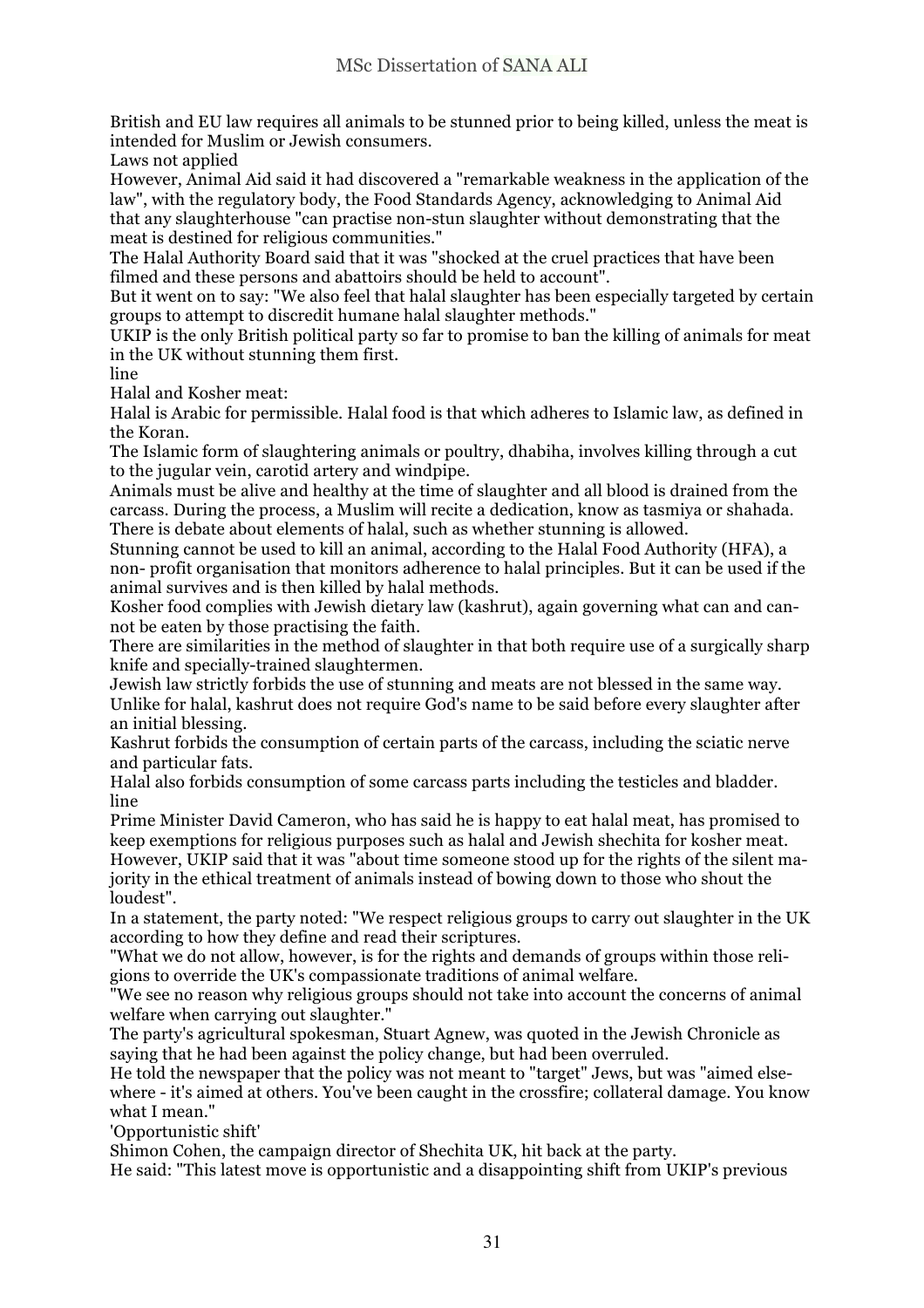position, when both Nigel Farage and Stuart Agnew publicly advocated their support for shechita. "UKIP's new assertion that '[mechanical] pre stunning before religious ritual slaughter is fully compatible with all world religions,' is plain nonsense.

"The Jewish community does not permit any of the industrialised mechanical stunning methods used in factory slaughter.

"By joining the campaign to prioritise 'animal welfare' over the rights and beliefs of the UK's faith communities UKIP has returned to the fringes of mainstream politics."

A Westminster Hall debate in November last year on religious methods of animal slaughter cited figures from the all-party group on beef and lamb that suggested about 90% of lambs and 88% of chickens slaughtered under halal were stunned before slaughter.

However, an estimated 3% of cattle, 10% of sheep and goats, and 4% of poultry slaughtered in Britain were not pre-stunned.

Some 114 million animals are killed annually in the UK using the halal method, while a further 2.1 million are killed under the shechita method, with the value of the halal market estimated at between £1bn and £2bn.

Ban 'counter-productive'

Neil Parish MP, the all-party group's chairman, said that there "is a danger that an outright ban on religious slaughter would not improve the welfare of animals at the point of slaughter. "At the moment about 80% of the halal meat produced in this country has been stunned. "Driving our halal and shechita meat industry abroad to countries without our robust animal

welfare standards and our supply chain traceability might result in more animals being slaughtered without stunning."

Louise Ellman, Labour MP for Liverpool Riverside, emphasised the importance of Jewish methods of slaughter and kashrut (Jewish religious dietary laws) to the whole Jewish community.

"It recognises its rights as part of British society as well as enabling individual Jewish people who observe the laws of kashrut to eat meat and poultry. Any interference with their ability to do so would be a gross infringement of civil rights."

She said that the Jewish laws of kashrut were part of a wider concern for animal welfare. "Shechita is carried out by trained, licensed experts. Animals are killed by a single cut to the throat in a prescribed way from a special surgically sharp knife that is regularly inspected. "Blood flow to the brain is immediately cut off with consequential inability to feel pain and subsequent rapid death.

"There are too many other rules of kashrut to enumerate here, but it is important to point out that they are all related to enhancing animal welfare."

Mechanical stunning can also have a high failure rate, Mrs Ellman pointed out.

"Many more animals suffer because of inadequate stunning than are killed altogether by shechita.

"The report of the EU Food Safety Authority stated that failure rates for penetrative captive bolt stunning may be as high as 6.6% - 2 million cows.

"It also reported that failure for non-penetrative captive bolt stunning and electric stunning could be as high as 31% - 10 million cows.

"In comparison, the total number of cattle killed by shechita [in the UK] in any one year is 20,000."

The one area where some MPs and lobby groups tend to agree that more should be done is in labelling meat to make clearer to all UK consumers what methods were used in its slaughter, and in ensuring that all abattoirs have CCTV to ensure that the law is complied with. Clearer labelling would also help Britain's Sikhs, who cannot eat halal or kosher meat.

#### **B.**

**Source:** http://www.dailymail.co.uk/news/article-2937206/Halal-abattoir-staff-hackedtaunted-sheep-One-worker-sacked-three-suspended-caught-camera-carrying-horrifyingroutine-abuse.html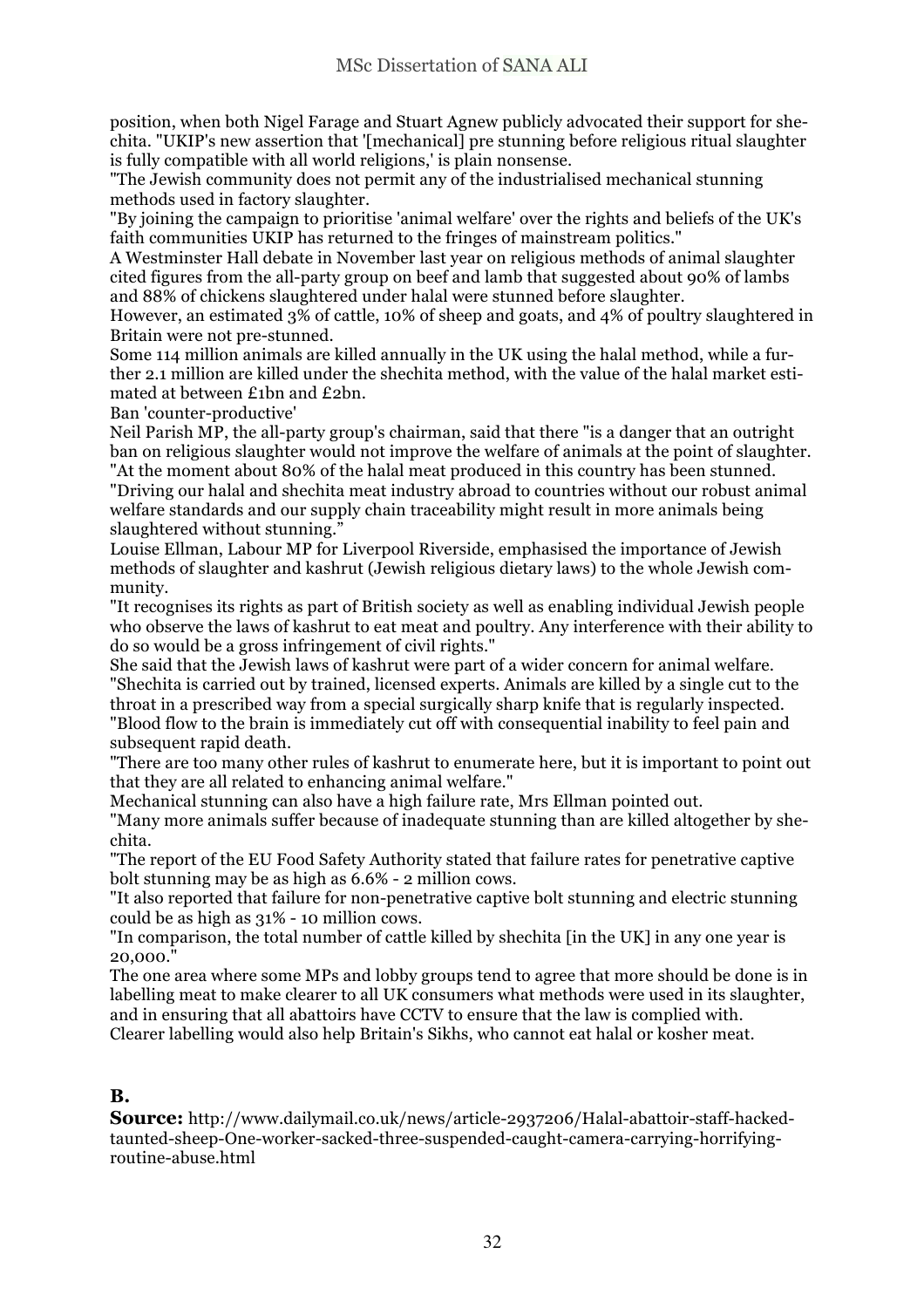Inside halal house of horrors: Sickening footage shows 'evil' abattoir staff 'taunting sheep before hacking them to pieces'

Slaughtermen caught on camera 'hacking and sawing' at animals' throats Sheep filmed being kicked, with one worker standing on an animal's neck Staff laughed as a sheep bled to death with spectacles painted on its face 'Horrifying abuse' captured by animal rights campaigners at halal abattoir One worker has been sacked and another three have been suspended The Food Standards Agency has launched an urgent investigation RSCPA and British Veterinary Association condemn 'shocking' footage 100,000-strong BVA petition means slaughter will be debated in Commons Muslim Council of Britain: Findings are 'abhorrent in Islamic practice' WARNING: GRAPHIC CONTENT

A worker at a halal abattoir has been sacked and three others suspended after being filmed breaking strict rules on slaughtering sheep.

The men could face prosecution for the 'horrifying yet routine abuse' captured by animal rights campaigners using hidden cameras.

Slaughtermen at the Bowood Lamb abattoir in Thirsk, North Yorkshire, are seen 'hacking and sawing' at animals' throats in apparent contravention of Islamic practice.

The RSPCA slammed the 'absolutely shocking' footage amid renewed calls to ban halal slaughter, which is opposed by the British Veterinary Association and 100,000 people in an online petition.

Sheep at Bowood Lamb were filmed being kicked, lifted and hurled, with one worker recorded standing on a conscious sheep's neck.

Staff are also alleged to have erupted in laughter over a sheep bleeding to death with spectacles drawn around her eyes in green paint.

Slaughtermen were allegedly filmed 'taunting and frightening' animals by waving knives, smacking them on the head and shouting at them.

And instead of praying as the sheep were killed, the Muslim workers chatted as a radio 'blared out Christmas songs' and colleagues sang along.

The footage has been released by Animal Aid campaigners and handed to the Food Standards Agency (FSA) to investigate.

Secretly-placed hidden cameras were used to record practices during slaughter over a period of three days in December.

Kate Fowler, head of campaigns at Animal Aid, said: 'The vicious attacks on defenceless, frightened animals at Bowood are inexcusable.

'All four conveyor operators we filmed over three days abused animals to varying degrees, while the slaughterers looked on unmoved.'

She added: 'This is the 10th slaughterhouse in which we have filmed undercover, and it is the ninth to be caught breaking animal welfare laws.

'None of the abuses we uncovered would have come to light without our cameras being in place, even though there is a Government-appointed vet at each slaughterhouse.'

The law requires abattoirs to stun animals before slaughter to prevent unnecessary suffering, but there are exemptions for Jewish and Muslim producers

Under the halal code, animals are supposed to be killed quickly, with a single sweep of a surgically-sharp knife. They should not see the knife before they are slaughtered, or witness the death of other animals.

The video footage appears to show that these rules were routinely flouted at Bowood, where more than 4,000 sheep were filmed being killed.

The full dossier by the campaigners said:

Sheep were kicked in the face, smashed into solid objects head-first and picked up and hurled by their legs, fleeces, throats and ears

A worker stood on the neck of a conscious sheep, then bounced up and down

Slaughterhouse workers erupted into laughter at a sheep bleeding to death with spectacles drawn around her eyes in green paint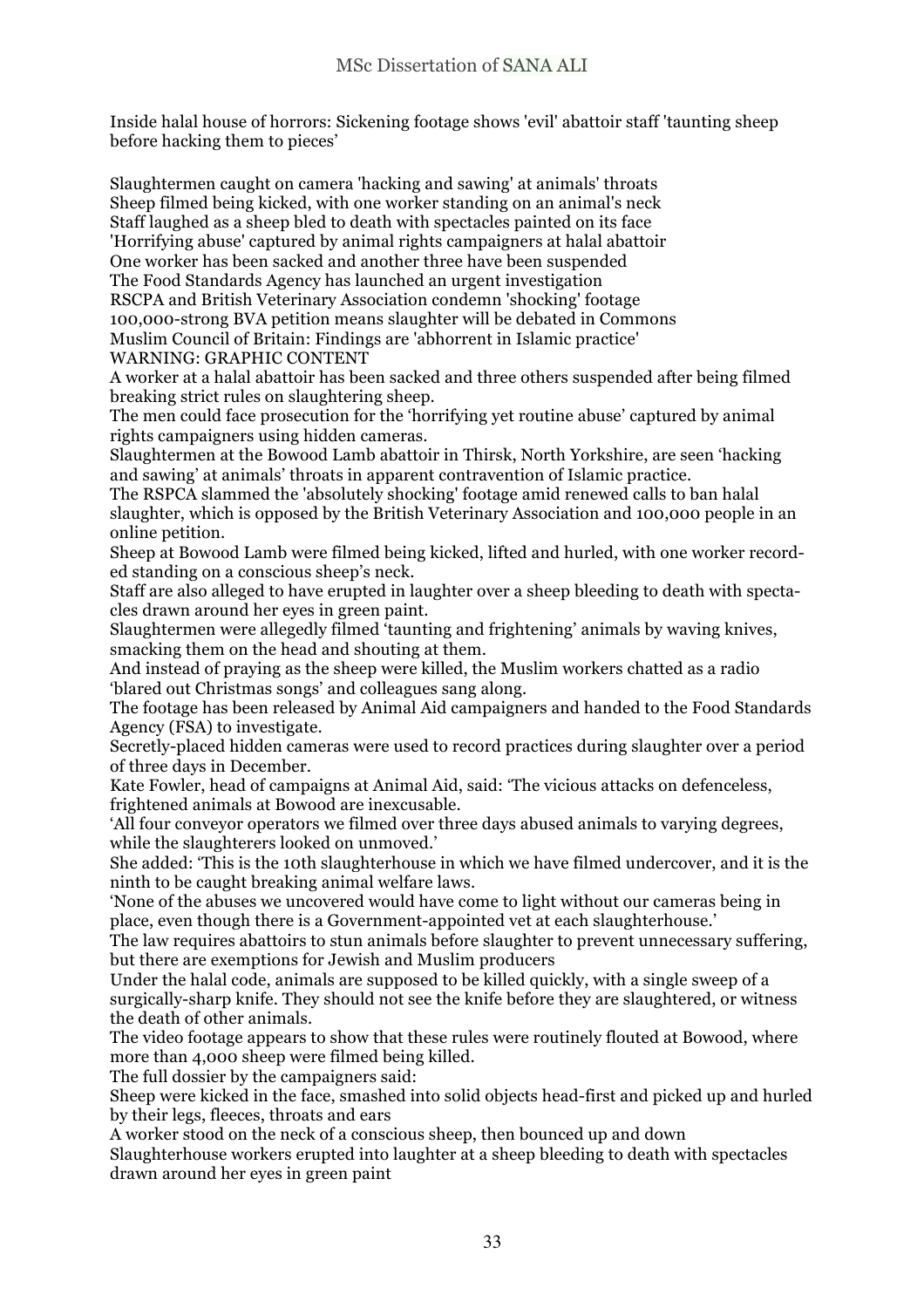A worker held a sheep by her throat and pulled back a fist as if to punch her

Slaughtermen taunted sheep by waving knives, smacking them on the head and shouting at them

Slaughtermen hacked away at the throats of still-conscious sheep.

Under UK law, slaughtered animals that have not been stunned must remain in position for at least 20 seconds after their throats are cut, to ensure loss of consciousness.

But 86 per cent of the sheep at Bowood were moved before that amount of time had elapsed, some in as little as one second, claimed Animal Aid.

It said many of the practices 'defied expectations of what Muslims believe halal slaughter should be.'

Slaughtermen wearing the traditional Muslim kufi skullcap and muttering the words 'Allahu Akbar' (God is great) were allegedly seen breaking rules in the way sheep were put down. Campaigners said they recognised the risks of stirring up anti-Muslim feeling but 'witholding

release of the footage would be a betrayal of our key mission to expose and combat animal cruelty'.

A petition calling for non-stun slaughter to be banned has reached more than 105,000 signatures.

Set up by organizations including the British Veterinary Association and RSPCA to improve animal welfare, it will now have to be debated by the Commons Backbench Business Committee after crossing the 100,000 threshold.

Last year Prime Minister David Cameron has explicitly ruled out banning non-stun slaughter in a speech to the Israeli parliament.

Kosher food also requires animals to be conscious when they are killed, although Animal Aid said no kosher meat was prepared in the Bowood Lamb slaughterhouse.

Mr Cameron said last year: 'When people challenged Kosher Shechita I have defended it. I fought as a backbench Member of Parliament against the last attempt to do something to change this, and there is no way I'm allowing that to change now I'm Prime Minister – on my watch Shechita is safe in the United Kingdom.'

The Muslim Council of Britain said the video was 'abhorrent' and against everything in Islam. 'Animal cruelty is wrong and criminal wherever it may occur,' a spokesman said. That it is being carried out in halal slaughter makes it even more incredulous.

'The findings certainly are abhorrent in Islamic practice, and the abattoir must be subject to the full force of the law.

'There are urgent questions this case raises: since each abattoir is under veterinarian supervision, how were these practices overlooked? We call on the Food Standards Agency to look into this abuse and the flagrant disregard of the very principles of humane slaughter as a matter of urgency.'

An RSPCA spokesman said the footage from Bowood Lamb appeared to be 'absolutely shocking'.

'The public has a right to expect that all farmed animals have as painless and humane an end to their lives as possible,' she added.

'The RSPCA firmly believes CCTV in slaughterhouses can be a valuable tool to help improve animal welfare.

'Our concern [about non-stun slaughter] has nothing to do with the expression of religious belief but with the practice of killing by throat cutting without pre-stunning.

'We believe that meat produced from animals stunned or not stunned before slaughter should be clearly labelled to allow consumer choice.'

The British Veterinary Association said the film was 'truly shocking' and blamed the government for not introducing EU regulations already used in Wales and Scotland.

'The government has delayed the introduction of the EU regulation Welfare of Animals at the Time of Killing (WATOK) which would require slaughterhouses to appoint an animal welfare officer,' a spokesman said.

'These abuses could have been prevented if a welfare officer had been present protecting the welfare of livestock.

'The BVA has long believed that slaughter without pre-stunning unnecessarily compromise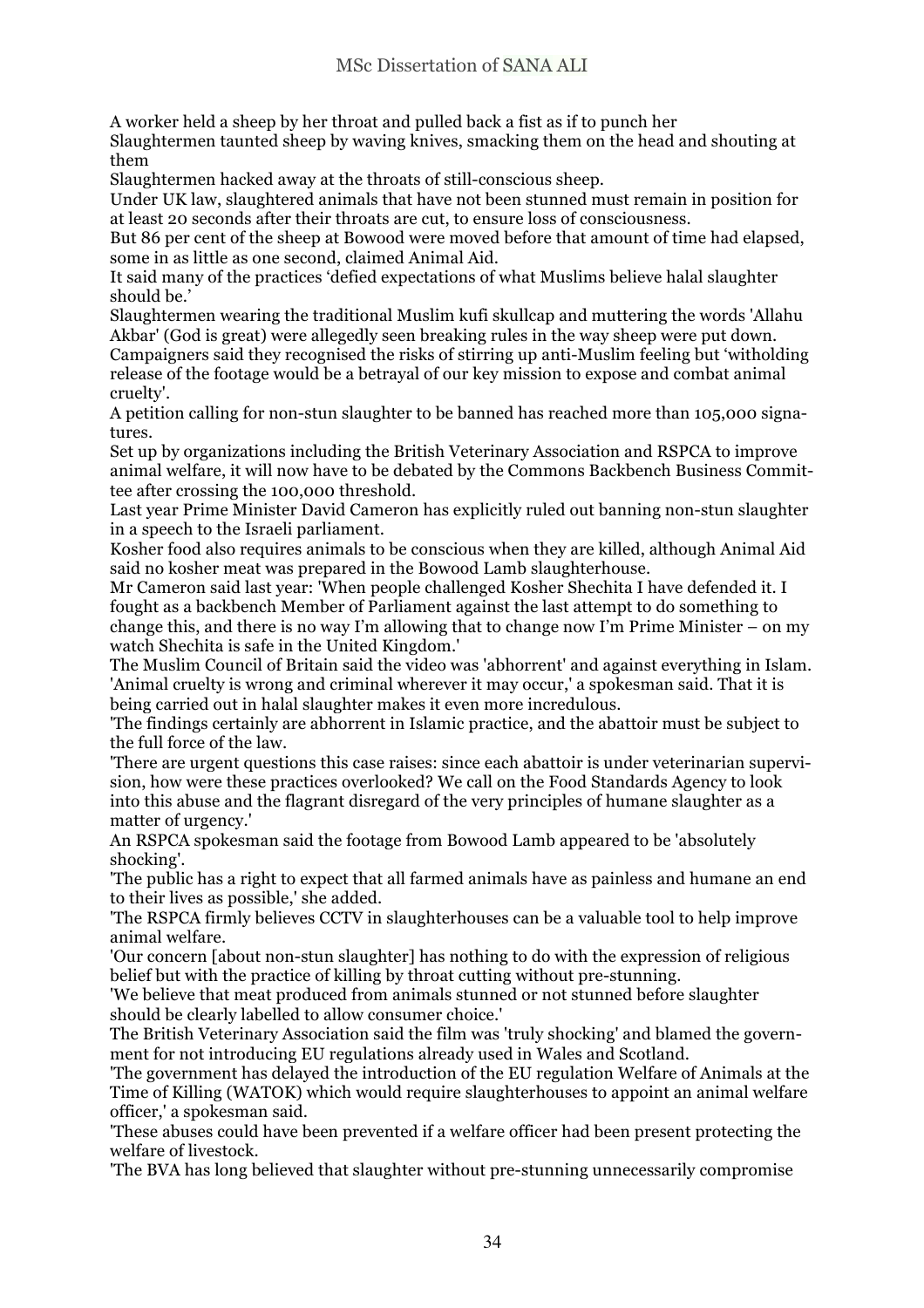animal welfare at the time of death. It affects millions of animals every year and action is long overdue.'

The FSA, which regulates abattoirs, confirmed four slaughtermen have had their licences suspended and an investigation launched.

A spokesman said: 'The Food Standards Agency takes animal welfare at abattoirs very seriously which is why we immediately suspended the licences of the slaughtermen involved. 'There is no excuse for treating animals in the way shown on the video and we are therefore investigating the footage with a view to prosecution. We are also continuing to investigate all the circumstances around the incident to ensure proper safeguards are introduced to stop this happening in the future.'

The halal market could be worth as much as £2billion a year, with more than 100 million animals killed using the method annually.

A statement issued by Bowood Lamb's solicitors said: 'Bowood Lamb makes animal welfare its highest priority. We set very high standards for the way in which animals that pass through our premises are treated.

'It is highly regrettable that one of our slaughtermen fell below those standards. As soon as we were aware of this failing we dismissed this staff member for gross misconduct.

'Currently three other members of staff have had their licences suspended because Animal Aid claims that they have committed technical infringements of the regulations relating to religious slaughter.

'We will await the outcome of any investigation relating to their suspension.'

The statement said the real problem was Defra rules relating to animal conveyer belts and attacked Animal Aid for 'breaking into our plant' - a claim the campaigners firmly deny. 'Bowood Lamb is surprised that Animal Aid targeted our premises, given the stated aim of their campaign is to encourage CCTV in abattoirs,' the statement said.

'Bowood Lamb has had CCTV in our premises for over four years.

'We cannot condone Animal Aid breaking into our plant and undermining the strict hygiene controls we have in place.'

Read more:

End non-stun slaughter to promote animal welfare - e-petitions

## **C. Source:** http://www.bbc.co.uk/news/world-africa-33674087

Zimbabwe's 'iconic' lion Cecil killed by hunter

A hunter paid a \$55,000 (£35,000) bribe to wildlife guides to kill an "iconic" lion in Zimbabwe, a conservationist has told the BBC.

Allegations that a Spaniard was behind the killing were being investigated, Johnny Rodrigues said.

The lion, named Cecil, was shot with a crossbow and rifle, before being beheaded and skinned, he added.

The 13-year-old lion was a major tourist attraction at Zimbabwe's famous Hwange National Park.

Zimbabwe, like many African countries, is battling to curb illegal hunting and poaching which threatens to make some of its wildlife extinct.

Mr Rodrigues, the head of Zimbabwe Conservation Task Force, said the use of a bow and arrow heralded a new trend aimed at avoiding arrest.

"It's more silent. If you want to do anything illegal, that's the way to do it," he told BBC's Newsday programme.

'Lion baited'

However, the lion, which had a distinctive black mane, did not die immediately and was followed for more than 40 hours before it was shot with rifle, Mr Rodrigues said.

The animal had a GPS collar for a research project by UK-based Oxford University, allowing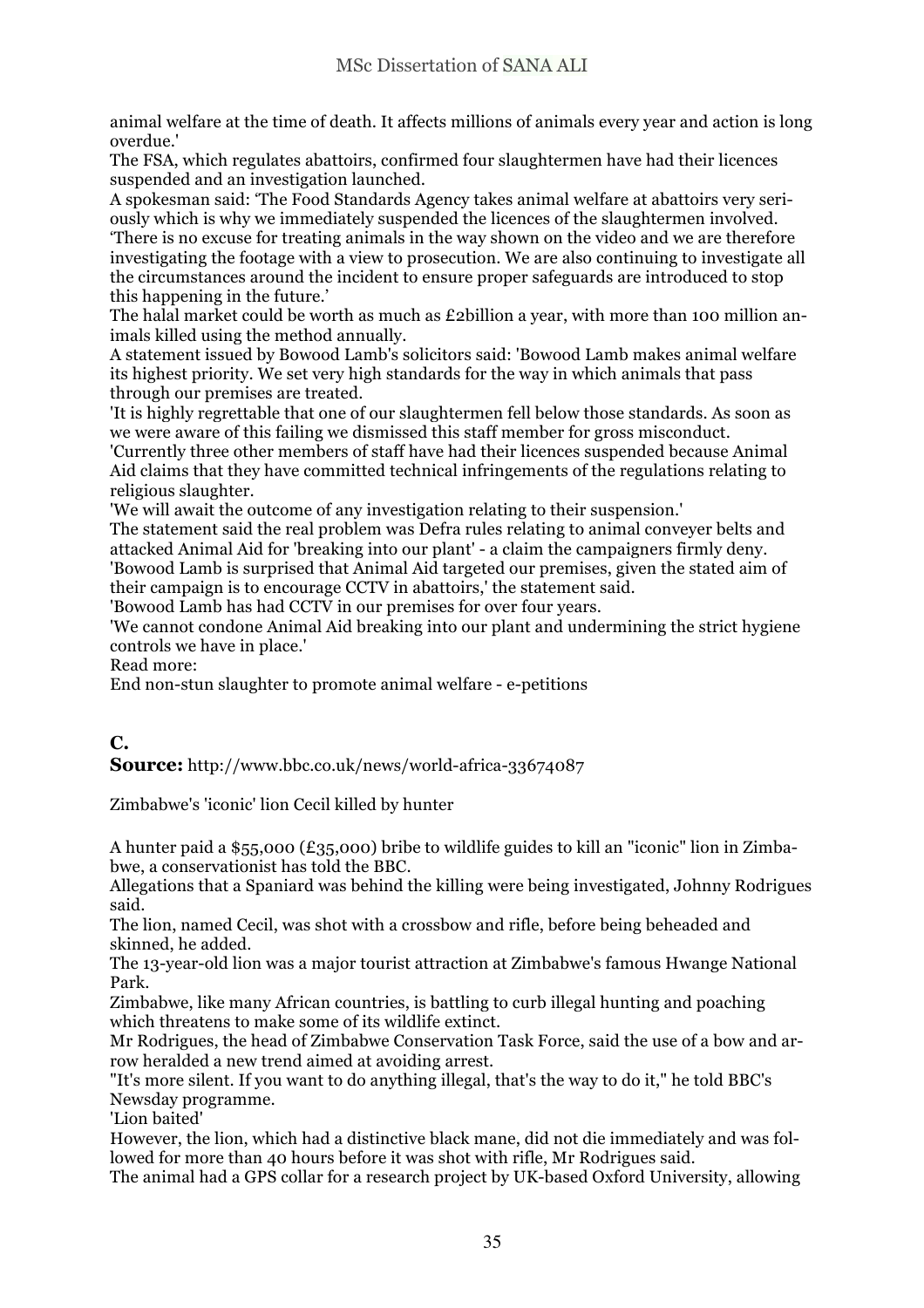authorities to track its movements.

Mr Rodrigues said Cecil's killing was tragic.

"He never bothered anybody. He was one of the most beautiful animals to look at."

The lion had been "baited" out of the park, a tactic which hunters used to portray their action as legal, Mr Rodrigues said.

Two guides had been arrested and if it was confirmed that the hunter was a Spaniard, "we will expose him for what he is", he added.

The six cubs of Cecil will now be killed, as a new male lion in the pride will not allow them to live in order to encourage the lionesses to mate with him.

"That's how it works... it's in the wild; it's nature taking its course," Mr Rodrigues said.

## **D.**

**Source:** http://news.nationalgeographic.com/2015/07/150729-lion-trophy-huntingconservation-animals-cecil/

Can Lion Trophy Hunting Support Conservation?

Cecil the Lion's death has stirred a heated debate over legal hunting, which some conservationists support.

The recent illegal killing of Cecil, one of Africa's most famous lions, has increased calls to outlaw trophy hunting. It's also caused some in the hunting community to reevaluate their positions on the contentious issue, even as other hunters dig in and say killing individual animals can help the wider population.

A number of mainstream scientists, the U.S. Fish and Wildlife Service, and some conservation groups—including the World Wildlife Fund (which has not returned a request for comment on the Cecil issue)—support regulated trophy hunting. Supporters say regulated hunts raise much- needed money for conservation and help manage populations, since game officials typically try to make sure hunters target animals that are no longer able to breed or that might inhibit the reproduction of others around them.

Earlier this year, the Dallas Safari Club auctioned off a permit to shoot a black rhino and used the proceeds for conservation. The club did not have anyone available for comment Wednesday but said in a statement: "Lawful, ethical, vigilant hunters play an important role in public acceptance of sustainable hunting as a vital tool for modern wildlife conservation and management." Club president Ben Carter previously told National Geographic that regulated trophy hunting is a tool that wildlife managers use to keep animal populations healthy and strong. "By removing counterproductive individuals from a herd, [populations] can actually grow," Carter said.

Melissa Simpson, director of science-based conservation for the Safari Club International Foundation, previously wrote on National Geographic's website: "As with the regulated hunters in the United States, the regulated hunters in Africa make a vital contribution to conservation efforts, primarily through the revenues their hunting expeditions generate for local communities and wildlife resource agencies." (The foundation has not yet responded to a request for comment.)

But representing another view, Wayne Pacelle, the president of the Humane Society of the United States, says, "The first rule of protecting a rare species is to limit the human [related] killing."

Permits aside, Cecil the Lion was not intended to be targeted. American dentist and hunter Walter Palmer says he believed he had purchased a legal permit to shoot a lion in Zimbabwe (for around \$55,000). Such permits are allowed by international treaties as long as a significant part of the proceeds are earmarked to conserving the species in the wild and scientists can prove that the taking of the select individuals will not endanger the species. Fewer than 30,000 African lions remain.

Time for Change?

Other hunters are taking a closer look at a practice that critics say is prone to corruption,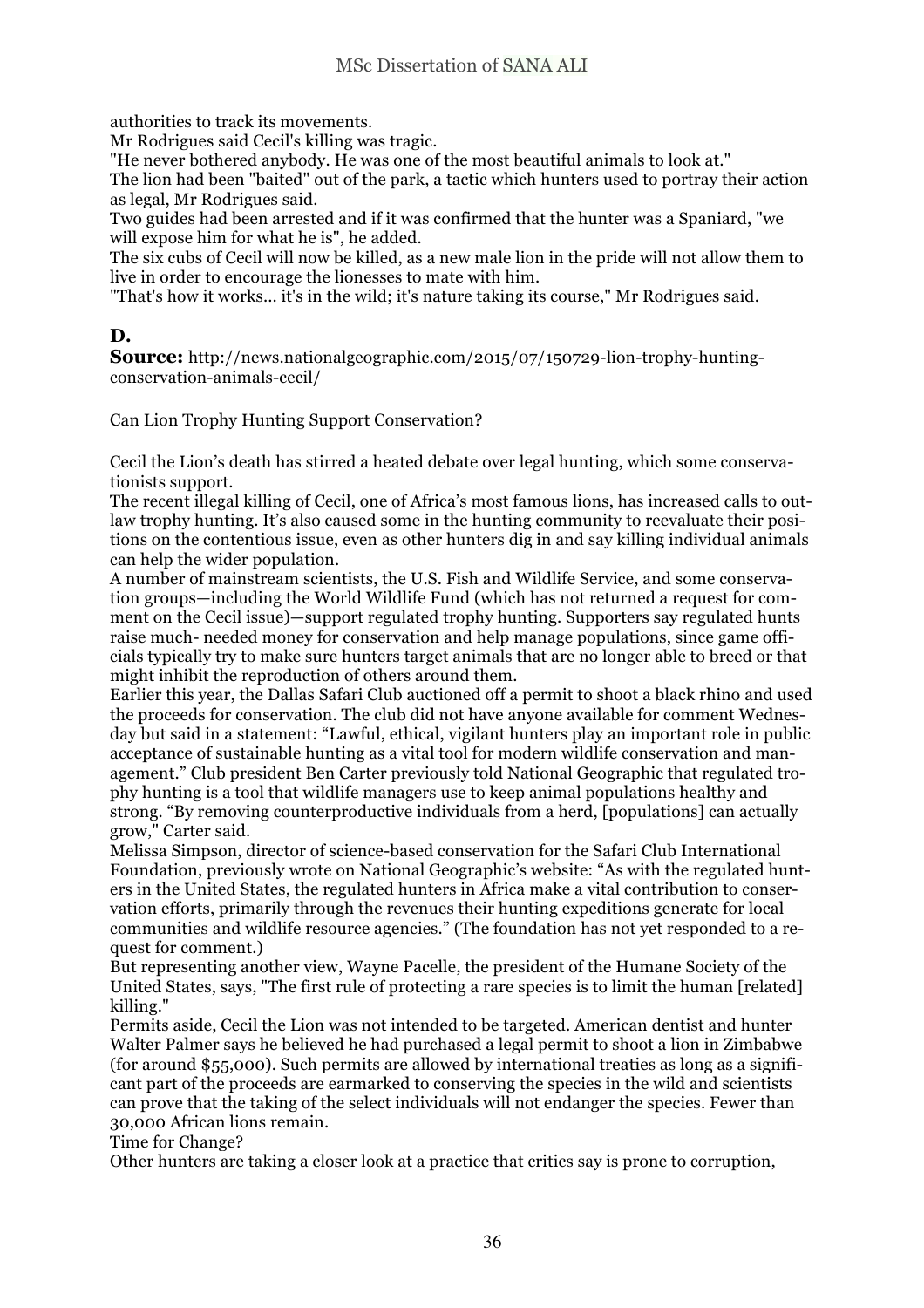fuels demand for black market wildlife products, and can be too hard to enforce on the ground, leaving lions like Cecil to end up as collateral damage.

What happened to Cecil is the result of "a few bad apples and is not typical of the vast majority of trophy hunting," says Wayne Bisbee, a trophy hunter who founded Bisbee's Fish and Wildlife Conservation Fund in Texas to support wildlife protection. In addition to raising funds for conservation and culling herds, responsible hunters deter illegal poachers by serving as eyes and ears on the ground, Bisbee adds.

The next step for Zimbabwe should be to step up enforcement of their hunting laws, to prevent more illegal takes, says Bisbee. "Responsible hunting is going to pay for that," he adds, pointing out that Zimbabwe is among the world's poorest countries.

Another practice increasingly coming under scrutiny is the raising of lions on game reserves specifically for the purpose of hunting.

Late last week, Hermann Meyeridricks, president of the Professional Hunters' Association of South Africa (PHASA), asked his membership to reconsider its position on the practice, which opponents call "canned hunting."

"It has become clear to me that those against the hunting of lions bred in captivity are no longer just a small if vociferous group of animal-rights activists," said Meyeridricks. "Even within our own ranks, as well as in the hunting fraternity as a whole, respected voices are speaking out publicly against it." Citing the fact that some airlines and shipping companies now refuse to transport lion trophies, Meyeridricks said "the lion issue is putting at risk not only the reputation of professional hunting in South Africa but its very survival." Share your support of big cats by donating \$5 and uploading a photo of yourself giving a virtual high five to any social media platform, with the hashtag #5forBigCats. Learn more.

## **E.**

**Source:** http://edition.cnn.com/2010/US/02/24/killer.whale.trainer.death/

SeaWorld trainer killed by killer whale

(CNN) -- A killer whale killed a trainer Wednesday afternoon at SeaWorld's Shamu Stadium in Orlando, Florida, a public information officer for the Orange County Sheriff's Office said. The 40-year-old woman, identified by sheriff's spokesman Jim Solomons as Dawn Brancheau, was in the whale holding area about 2 p.m. when "she apparently slipped or fell into the tank and was fatally injured by one of the whales," he said.

But a witness told CNN affiliate WKMG-TV that the whale approached the glass side of the 35- foot-deep tank at Shamu Stadium, jumped up and grabbed the trainer by the waist, shaking her so violently that her shoe came off.

A SeaWorld employee who asked not to be identified confirmed the description of the attack and added that the whale involved is named Tillikum.

SeaWorld uses "Shamu" as a stage name for any of the male or female orcas in its shows.

"One of our most experienced animal trainers drowned" in the accident, said Dan Brown, vice president and general manager of SeaWorld Orlando. He said an investigation will be carried out.

"We'll make our findings known in due course," he said. "We've never in the history of our parks experienced an incident like this. All standard operating procedures will be reviewed." He would not elaborate.

Please bear with us; we've just lost a member of our family," he said.

The incident occurred after a show called "Dine with Shamu," said Paula Gillespie, who attended with her daughter.

"During the show everything was perfectly fine," she said.

Afterward, "we went down to look at his full body underneath the isolation tank," she said. "Everything seemed calm and OK. The trainer was laying down on him and kissing his nose and rubbing him."

But the scene changed quickly, she said.

"Within five minutes, she was down in the tank and we saw all the thrashing and the bubbles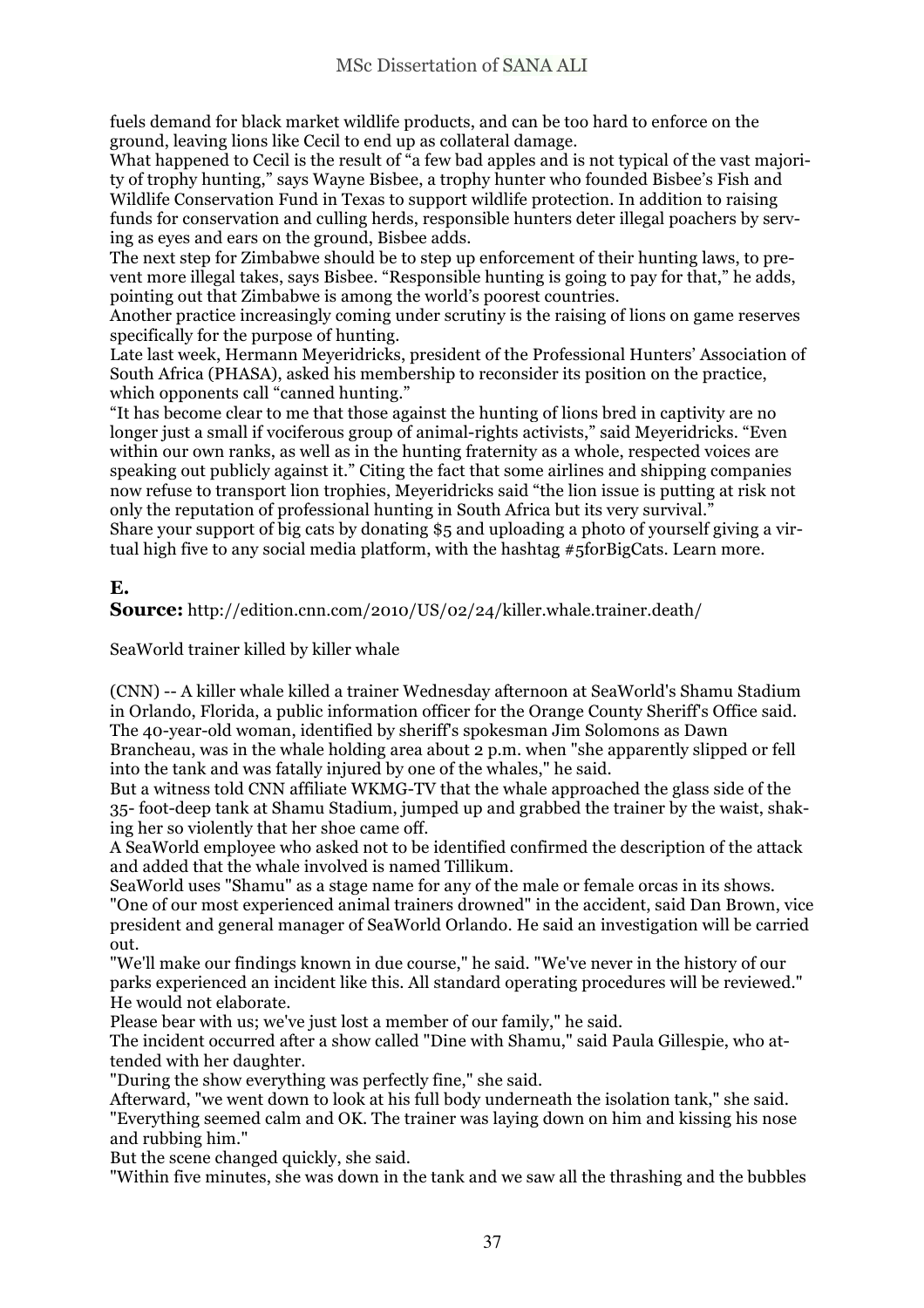and him pushing her with his nose," she said. "It was just so, so traumatic." Within moments, sirens went off and SeaWorld employees asked her to leave the building, she said.

A woman who had watched the whales perform before the incident said the trainers were having difficulties getting the whales to perform.

"They weren't following the instructions," Lori Miller said on "Larry King Live." "And the senior trainer actually came out onto the stage to let the crowd know ... that the whales decided they were having more fun splashing each than splashing the crowd."

A patron who did not witness the event said the park refunded her entry fee, although a spokeswoman said the park remained open.

Guest David Dalton told CNN affiliate WFTV, "All of a sudden, out of nowhere, two of the bigger whales just kind of flipped out, going as fast as they could in the water."

Jeffrey Ventre, a former SeaWorld trainer, described Brancheau as "a great trainer" and Tillikum as "a great animal" who has sired 13 offspring. "He's huge, he's impressive; people just see him and they go 'Wow!' He's a money stream as well."

Fred Felleman, a marine consultant in Seattle, Washington, said keeping the social animals in what amounts to isolation is bound to cause problems.

"The fact is we don't have the facilities to adequately accommodate not only the physical needs, the psychological and social needs of these animals," he told CNN affiliate KIRO-TV. "We respect lions and wolves and wild dogs as fantastic things, but we don't go run into the Serengeti and try to jump on their back."

Jack Hanna, director emeritus of the Columbus Zoo and Aquarium in Ohio, said he knew Brancheau and that she would want her work to continue.

"What happened is something that happens; it happens in our line of work," he said. "They are dangerous animals; they're wild animals."

He added that he hopes SeaWorld continues with the work it does with killer whales. But a spokesman for People for the Ethical Treatment of Animals called the death "a tragedy that didn't have to happen."

Jaime Zalac said the organization had called on SeaWorld "to stop confining oceangoing mammals to an area that to them is like the size of a bathtub, and we have also been asking the park to stop forcing the animals to perform silly tricks over and over again. It's not surprising when these huge, smart animals lash out."

In 2006, a trainer at the adventure park was hospitalized after a killer whale grabbed him and twice held him underwater during a show at Shamu Stadium.

In 1999, Tillikum was blamed for the death of a 27-year-old man whose body was found floating on his back in a tank at SeaWorld, the apparent victim of a whale's "horseplay," authorities said then.

The Orange County Sheriff's Office said the man apparently hid in the park until after it closed and then climbed into the tank.

The 11,000-pound, 22-foot-long whale was "not accustomed to people being in his tank" and "wouldn't have realized he was dealing with a very fragile human being," Solomons said at the time.

"He may have been a victim of what a whale would call horseplay, just playing around," Solomons said.

## **F:**

**Source:** http://www.nytimes.com/2010/02/26/us/26whale.html? r=0

Intentions of Whale in Killing Are Debated

MIAMI — Homicide investigators in Orlando said Thursday that the death of a trainer at SeaWorld on Wednesday occurred when the theme park's largest male Orca whale grabbed the trainer by her hair while she stood in shallow water, and dragged her into a deep pool.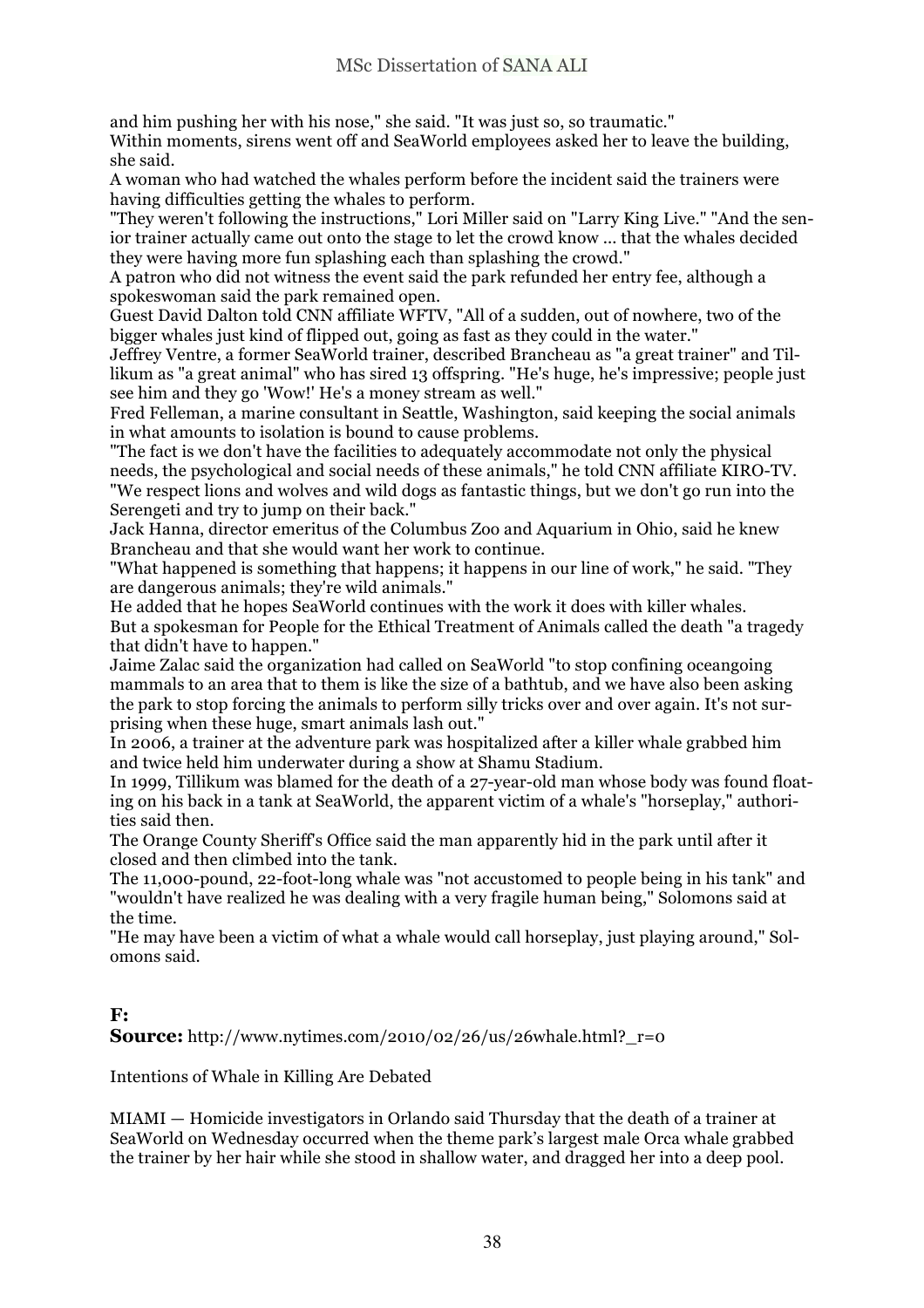Within minutes, the trainer, Dawn Brancheau, 40, was dead from drowning and what the police described as "multiple traumatic injuries." There were no signs of foul play on the part of anyone other than the whale, but questions about the mammal's intent continued to linger. Was the 12,000-pound Orca, Tilikum (Tilly for short) acting violently, possibly because of stress from captivity? Or was he just playing?

When chimpanzees, alligators, pythons and pit bulls have been involved in attacks against humans, they have generally been euthanized quickly, without much debate. But whales and other large mammals in captivity are different, experts say, because they are truly wild, and they live under the watchful care of professional trainers, who can explain their behaviour in context.

Tilly, more than most, has been hard to defend. His record is hardly clean. In 1991, he and two female killer whales drowned a trainer, Keltie Byrne, at an aquarium in Canada before a crowd of spectators. Eight years later, SeaWorld officials found the naked, lifeless body of a homeless man who had sneaked into Tilly's pool after hours lying across the whale's back. At least one animal activist, Russ Rector, a Fort Lauderdale dolphin trainer, said he wrote a letter to SeaWorld three years ago warning that the park's trainers were inviting attacks by pushing show mammals too hard to please a crowd. Video of Tilly taken before the drowning on Wednesday shows that he was excited, or agitated, depending on one's point of view. Richard Ellis, a marine conservationist at the American Museum of Natural History in New York, said that generally whales like Tilly — which are actually members of the dolphin family — are too smart to have been acting purely out of impulse. Pulling Ms. Brancheau into the water, he said, was not an accident.

"This was not an insane, uncontrollable act," Mr. Ellis told The Associated Press. "This was premeditated."

But was it intentionally violent? Graham Worthy, a whale expert at the University of Central Florida, said he doubted it. "These are animals that can tear apart a blue whale," Mr. Worthy said. "If this was an animal that was trying to be aggressive, what would have happened would be much more gruesome."

He said that in a handful of his own interactions with Tilly, "He struck me as a laid-back guy who is kind of lazy, frankly. He's a misunderstood big kid."

Sea World's head of animal training, Chuck Tompkins, said in an interview that Tilly and all of SeaWorld's whales were closely monitored and were not put on display if they showed signs of abnormal behaviour. He denied that trainers had pushed the animals too hard, or that Tilly bore any responsibility for his actions.

"They are not overworked," he said. "They are not stressed out."

He said that SeaWorld would not even consider euthanizing Tilly. "He is a member of a family group here, a pod of animals," Mr. Tompkins said, adding, "These animals are a valuable resource for us to learn from."

But Tilly's ultimate value may lie in his being more than just an educator. He is SeaWorld's largest, oldest male and he has sired 14 calves — making him the park's top stud. So in biological and economic terms Tilly is essentially one of the animal kingdom's most valuable defendants. "SeaWorld is a for-profit organization," said Nancy Black, a marine biologist with Monterey Bay Whale Watch in Monterey, Calif. "That's a big money-making animal."